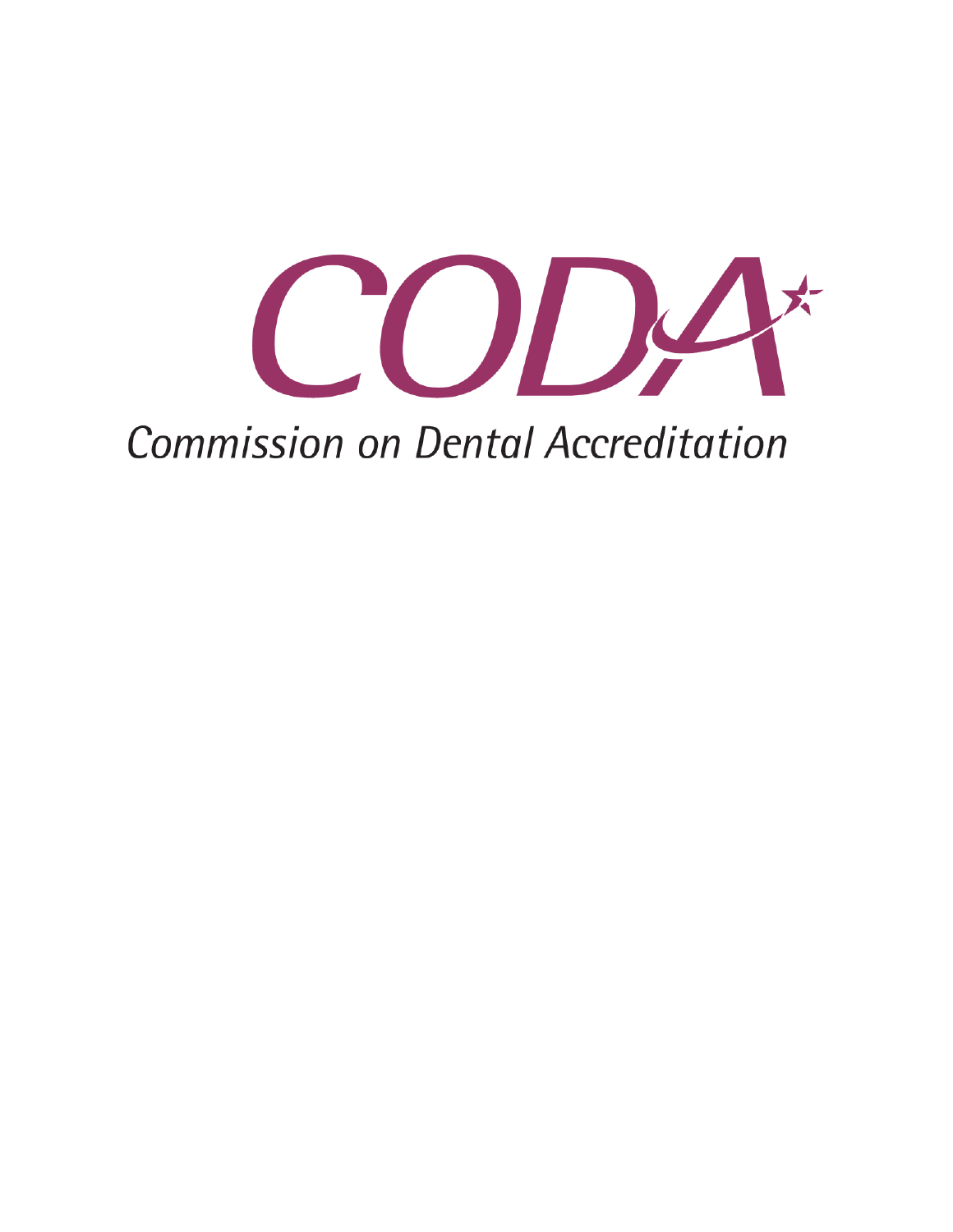

## **Conflict of Interest Policy**

Evaluation policies and procedures used in the accreditation process provide a system of checks and balances regarding the fairness and impartiality in all aspects of the accreditation process. Central to the fairness of the procedural aspects of the Commission's operations and the impartiality of its decision making process is an organizational and personal duty to avoid real or perceived conflicts of interest. The potential for a conflict of interest arises when one's duty to make decisions in the public's interest is compromised by competing interests of a personal or private nature, including but not limited to pecuniary interests.

Conflict of interest is considered to be: 1) any relationship with an institution or program, or 2) a partiality or bias, either of which might interfere with objectivity in the accreditation review process. Procedures for selection of representatives of the Commission who participate in the evaluation process reinforce impartiality. These representatives include: Commissioners, Review Committee members, site visitors, and Commission staff.

In addition, procedures for institutional due process, as well as strict guidelines for all written documents and accreditation decisions, further reinforce adherence to fair accreditation practices. Every effort is made to avoid conflict of interest, either from the point of view of an institution/program being reviewed or from the point of view of any person representing the Commission.

On occasion, current and former volunteers involved in the Commission's accreditation process (site visitors, review committee members, commissioners) are requested to make presentations related to the Commission and its accreditation process at various meetings. In these cases, the volunteer must make it clear that the services are neither supported nor endorsed by the Commission on Dental Accreditation. Further, it must be made clear that the information provided is based only on experiences of the individual and not being provided on behalf of the Commission.

Revised: 8/15; 8/14; Reaffirmed: 8/18; 2/18; 8/12, 8/10

**1. Visiting Committee Members:** Conflicts of interest may be identified by either an institution/program, Commissioner, site visitor or Commission staff. An institution/program has the right to reject the assignment of any Commissioner, site visitor or Commission staff because of a possible or perceived conflict of interest. The Commission expects all programs, Commissioners and/or site visitors to notify the Commission office immediately if, for any reason, there may be a conflict of interest or the appearance of such a conflict.

All active site visitors who independently consult with educational programs accredited by CODA or applying for accreditation must identify all consulting roles to the Commission and must file with the Commission a letter of conflict acknowledgement signed by themselves and the institution/program with whom they consulted. All conflict of interest policies as noted elsewhere in this document apply. Contact the CODA office for the appropriate conflict of interest declaration form. Conflicts of interest include, but are not limited to, a site visitor who:

- is a graduate of a program at the institution;
- has served on the program's visiting committee within the last seven (7) years;
- has served as an independent consultant, employee or appointee of the institution;
- has a family member who is employed or affiliated with the institution;
- has a close professional or personal relationship with the institution/program or key personnel in the institution/program which would, from the standpoint of a reasonable person, create the appearance of a conflict;
- manifests a partiality that prevents objective consideration of a program for accreditation;
- is a former employee of the institution or program;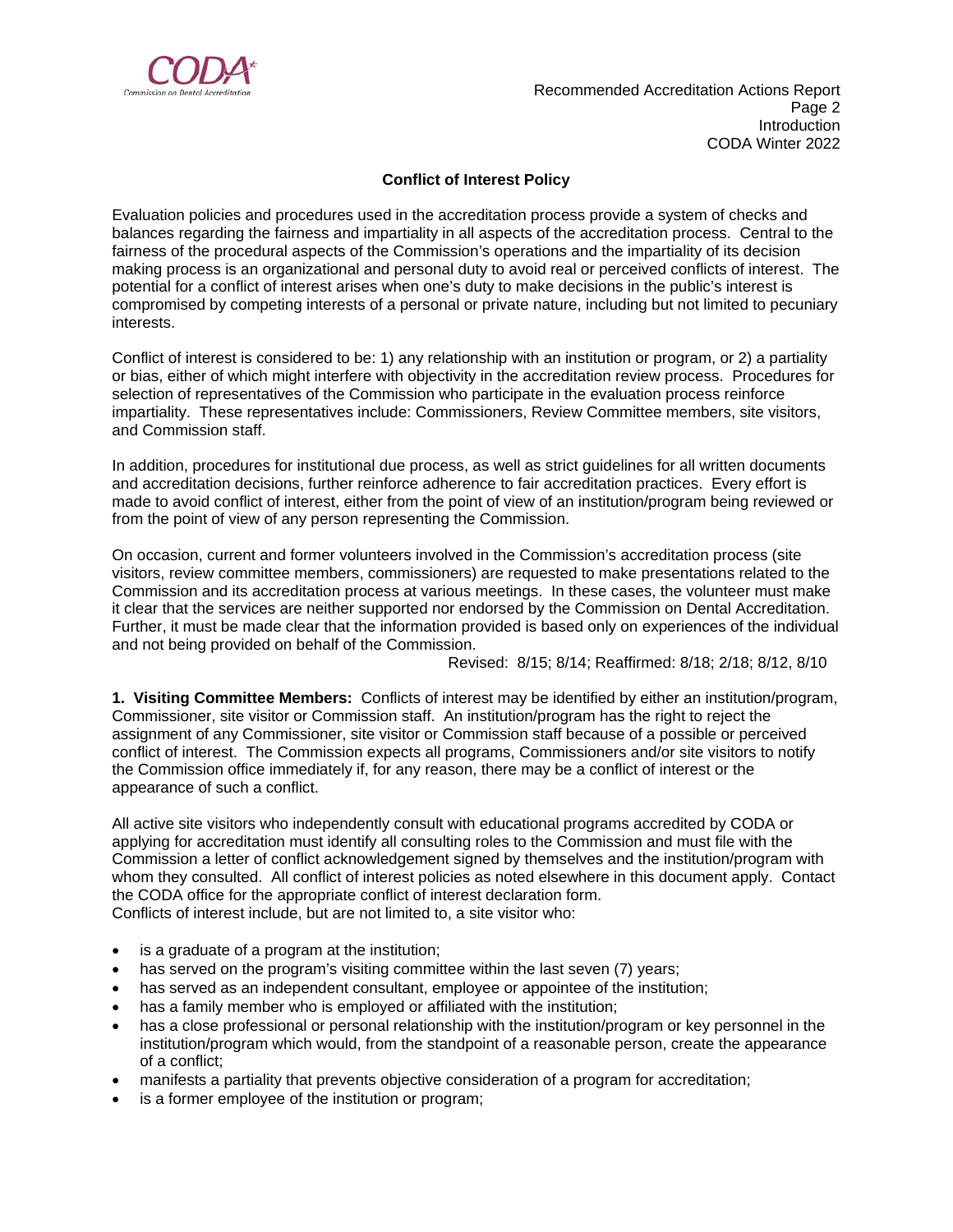

- previously applied for a position at the institution within the last five (5) years;
- is affiliated with an institution/program in the same state as the program's primary location;
- is a resident of the state; and/or
- is in the process of considering, interviewing and/or hiring key personnel at the institution.

Note: Because of the nature of their positions, a state board representative will be a resident of the state in which a program is located and may be a graduate of the institution/program being visited. These components of the policy do not apply for state board representatives, although the program retains the right to reject an individual's assignment for other reasons.

If an institutional administrator, faculty member or site visitor has doubt as to whether or not a conflict of interest could exist, Commission staff should be consulted prior to the site visit. The Chair, Vice-Chair and a public member of the Commission, in consultation with Commission staff and legal counsel, may make a final determination about such conflicts.

Revised: 2/21; 8/18; 2/18; 2/16; 8/14; 1/14; 2/13; 8/10; Reaffirmed: 8/12

**2. Commissioners, Review Committee Members And Members Of The Appeal Board:** The Commission firmly believes that conflict of interest or the appearance of a conflict of interest must be avoided in all situations in which accreditation recommendations or decisions are being made by Commissioners, Review Committee members, or members of the Appeal Board. No Commissioner, Review Committee member, or member of the Appeal Board should participate in any way in accrediting decisions in which he or she has a financial or personal interest or, because of an institutional or program association, has divided loyalties and/or has a conflict of interest on the outcome of the decision.

During the term of service as a Review Committee member, these individuals should not serve as site visitors for an actual accreditation site visit to an accredited or developing program, unless deemed necessary. Two instances when a review committee member could serve on a site visit include: 1) an inability to find a site visitor from the comprehensive site visitor list, or 2) when the review committee believes a member should attend a visit for consistency in the review process. This applies only to site visits that would be considered by the same review committee on which the site visitor is serving. Review committee members may not independently consult with a CODA-accredited program or a program applying for CODA accreditation. In addition, review committee members may not serve as a site visitor for mock accreditation purposes. These policies help avoid conflict of interest in the decision making process and minimize the need for recusals.

During the term of service as a commissioner or appeal board member, these individuals may not independently consult with a CODA-accredited program or a program applying for CODA accreditation. In addition, Commissioners or appeal board may not serve on a site visit team during their terms. Areas of conflict of interest for Commissioners, Review Committee members and/or members of the Appeal Board include, but are not limited to:

- close professional or personal relationships or affiliation with the institution/program or key personnel in the institution/program which may create the appearance of a conflict;
- serving as an independent consultant or mock site visitor to the institution/program;
- being a graduate of the institution/program;
- being a current employee or appointee of the institution/program;
- previously applied for a position at the institution within the last five (5) years;
- being a current student at the institution/program:
- having a family member who is employed by or affiliated with the institution;
- manifesting a professional or personal interest at odds with the institution or program;
- key personnel of the institution/program having graduated from the program of the Commissioner, Review Committee member, or member of the Appeal Board;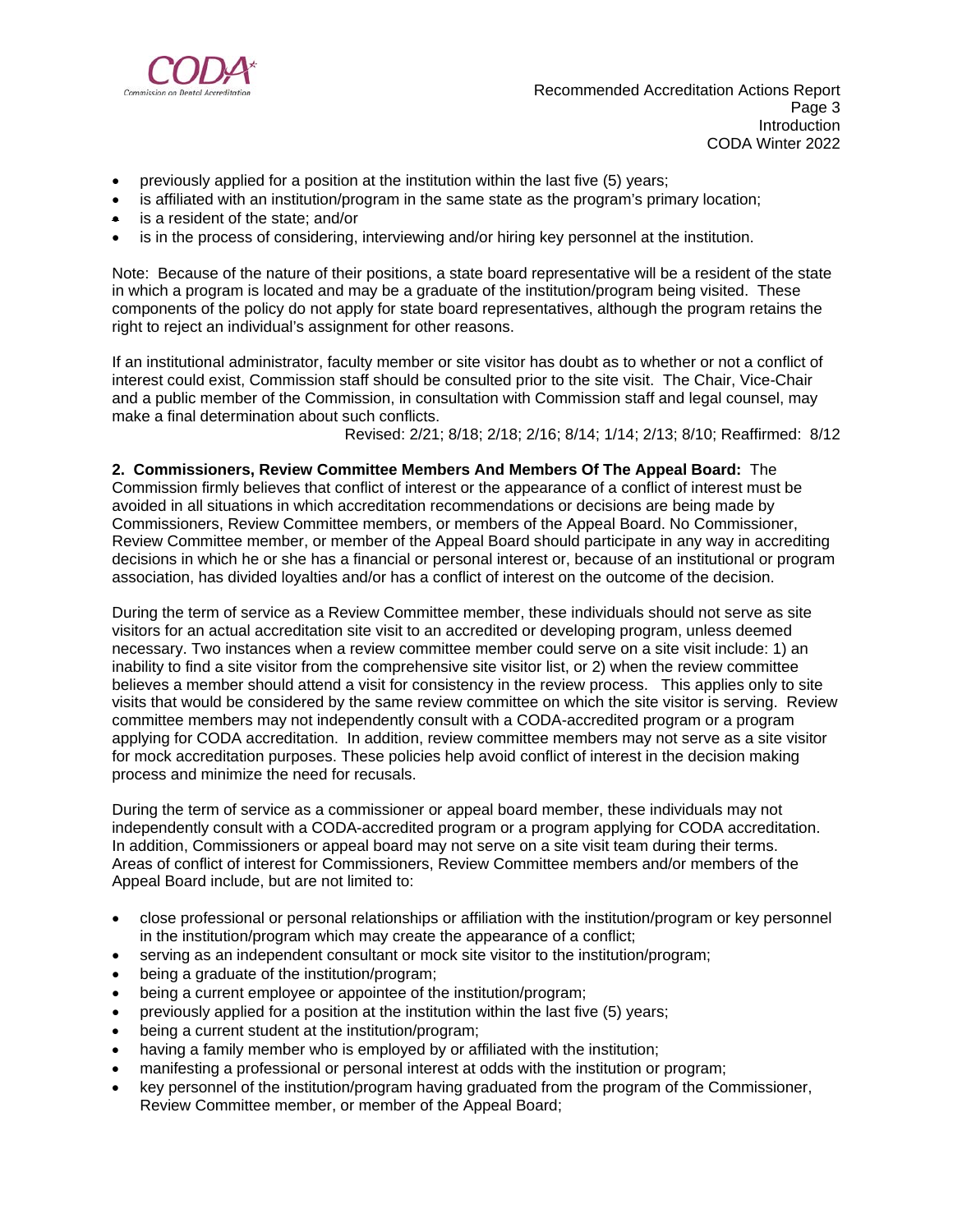

- having served on the program's visiting committee within the last seven (7) years; and/or
- no longer a current employee of the institution or program but having been employed there within the past ten (10) years.

To safeguard the objectivity of the Review Committees, conflict of interest determinations shall be made by the Chair of the Review Committee. If the Chair, in consultation with a public member, staff and legal counsel, determines that a Review Committee member has a conflict of interest in connection with a particular program, the Review Committee member will be instructed to not access the report either in advance of or at the time of the meeting. Further, the individual must leave the room when they have any of the above conflicts. In cases in which the existence of a conflict of interest is less obvious, it is the responsibility of any committee member who feels that a potential conflict of interest exists to absent himself/herself from the room during the discussion of the particular accreditation report.

To safeguard the objectivity of the Commission, conflict of interest determinations shall be made by the Chair of the Commission. If the Chair, in consultation with a public member, staff and legal counsel, determines that a Commissioner has a conflict of interest in connection with a particular program, the Commissioner will be instructed to not access the report either in advance of or at the time of the meeting. Further, the individual must leave the room when they have any of the above conflicts. In cases in which the existence of a conflict of interest is less obvious, it is the responsibility of any Commissioner who feels that a potential conflict of interest exists to absent himself/herself from the room during the discussion of the particular accreditation report.

To safeguard the objectivity of the Appeal Board, any member who has a conflict of interest in connection with a program filing an appeal must inform the Director of the Commission. The Appeal Board member will be instructed to not access the report for that program either in advance of or at the time of the meeting, and the individual must leave the room when the program is being discussed. If necessary, the respective representative organization will be contacted to identify a temporary replacement Appeal Board member.

Conflicts of interest for Commissioners, Review Committee members and members of the Appeal Board may also include being from the same state, but not the same program. The Commission is aware that being from the same state may not itself be a conflict; however, when residence within the same state is in addition to any of the items listed above, a conflict would exist.

This provision refers to the concept of conflict of interest in the context of accreditation decisions. The prohibitions and limitations are not intended to exclude participation and decision-making in other areas, such as policy development and standard setting.

Commissioners are expected to evaluate each accreditation action, policy decision or standard adoption for the overall good of the public. The American Dental Association (ADA) Constitution and Bylaws limits the involvement of the members of the ADA, the American Dental Education Association and the American Association of Dental Boards in areas beyond the organization that appointed them. Although Commissioners are appointed by designated communities of interest, their duty of loyalty is first and foremost to the Commission. A conflict of interest exists when a Commissioner holds appointment as an officer in another organization within the Commission's communities of interest. Therefore, a conflict of interest exists when a Commissioner or a Commissioner-designee provides simultaneous service to the Commission and an organization within the communities of interest. (Refer to Policy on Simultaneous Service)

Revised: 2/21; 8/16; 2/16; 2/15; 8/14; 1/14, 8/10; Reaffirmed: 8/18; 8/12

**3. Commission Staff Members**: Although Commission on Dental Accreditation staff does not participate directly in decisions by volunteers regarding accreditation, they are in a position to influence the outcomes of the process. On the other hand, staff provides equity and consistency among site visits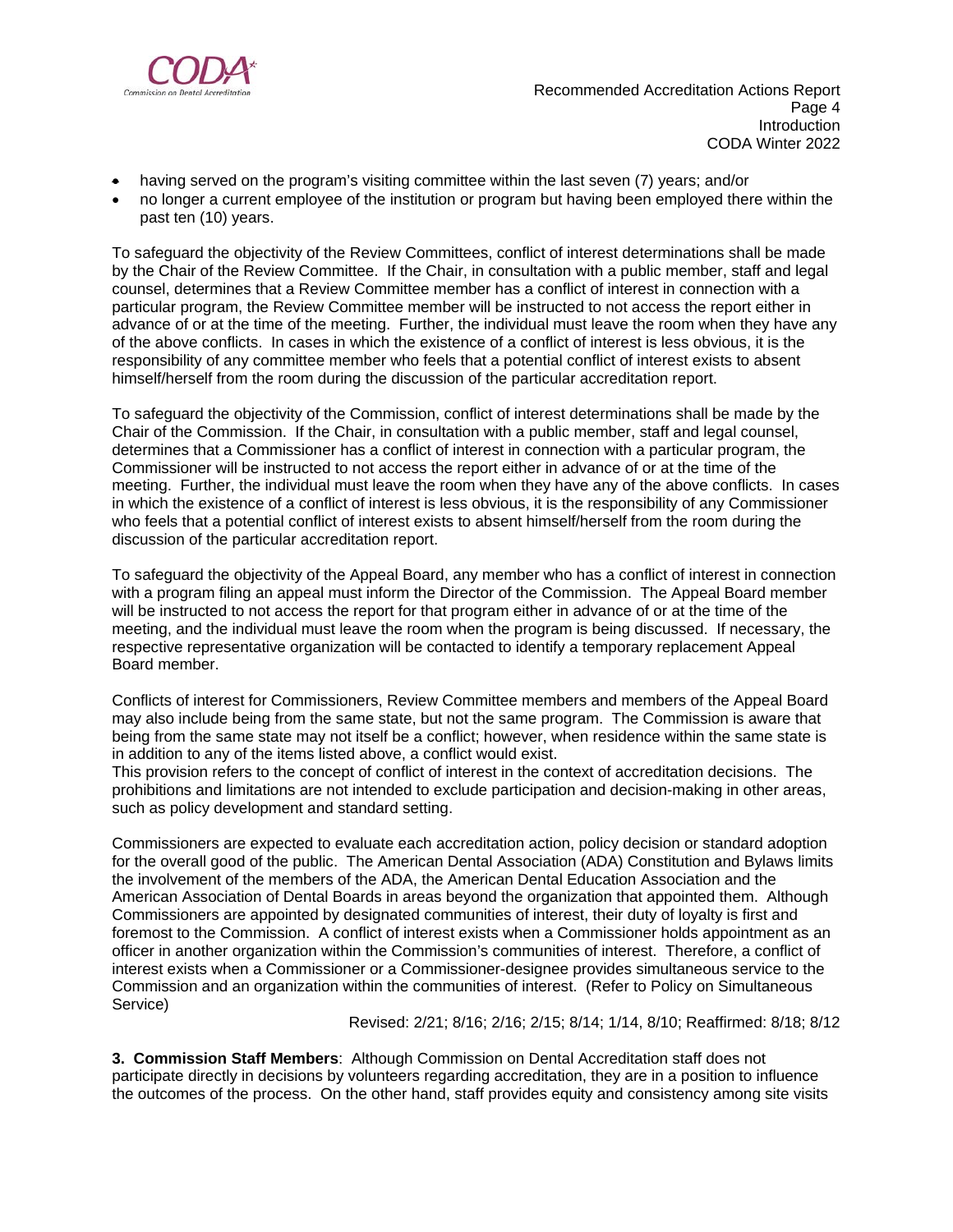

and guidance interpreting the Commission's policies and procedures.

For these reasons, Commission staff adheres to the guidelines for site visitors, within the time limitations listed and with the exception of the state residency, including:

- graduation from a program at the institution within the last five years;
- service as a site visitor, employee or appointee of the institution within the last five years; and/or
- close personal or familial relationships with key personnel in the institution/program.
	- Revised: 8/14; 8/10, 7/09, 7/07, 7/00, 7/96, 1/95, 12/92; Reaffirmed: 8/18; 8/12, 1/03; Adopted: 1982

#### **CONFLICT OF INTEREST IN REVIEW OF ACCREDITATION OF EDUCATIONAL PROGRAMS**

PREDOCTORAL DENTAL EDUCATION: In accordance with the Commission's policy on conflict of interest, the following individuals were recused from the review of an educational program: Dr. William Akey, University of Minnesota; Dr. Charles Berry, Indiana University, Kansas City University, and University of Nevada Las Vegas; Mr. Drew Christianson, University of Minnesota; Dr. Chester Evans, Stony Brook University; Dr. Susan Long, The Ohio State University; Dr. Ana Karina Mascarenhas, A.T. Still University Arizona School of Dentistry and Oral Health, A.T. Still University Missouri School of Dentistry and Oral Health, Boston University, Ilisagvik College, Kansas City University, and The Ohio State University; Dr. Thomas McConnell, The Ohio State University; and Dr. Linda Wells, Ilisagvik College, Kansas City University, and University of Missouri Kansas City.

The Review Committee on Predoctoral Dental Education recommends adoption of the following resolution:

Resolved, that the Commission on Dental Accreditation approve the accreditation classifications for the following programs as listed.

POSTDOCTORAL GENERAL DENTISTRY EDUCATION: In accordance with the Commission's policy on conflict of interest, the following individuals were recused from the review of an educational program: Dr. Gary Fischer, University of Nebraska Medical Center, NYU Langone Hospitals, Marquette University; Dr. Yasser Khaled, Marquette University; Dr. Sally-Jo Placa, Veterans Affairs Medical Center Togus; Dr. Miriam Robbins, NYU Langone Hospitals, University of Pennsylvania; and Dr. Michelle Ziegler, Kings County Downstate Medical Center, and NYU Langone Hospitals.

The Review Committee on Postdoctoral General Dentistry Education recommends adoption of the following resolution:

Resolved, that the Commission on Dental Accreditation approve the accreditation classifications for the following programs as listed.

DENTAL ASSISTING EDUCATION: In accordance with the Commission's policy on conflict of interest, the following individuals were recused from the review of an educational program: Ms. Julie Bera, Illinois Valley Community College, Ivy Tech Community College-Sellersburg, Miller-Motte College-Raleigh, Phoenix College, Salish Kootenai College, University of New Mexico-Gallup, and Wichita State University Campus of Applied Science and Technology; Ms. Kimberly Bland, Educational Opportunity Center at State University of New York Buffalo, Florida State College at Jacksonville, Orange Technical College-Orlando Campus, Santa Fe College-Florida; Ms. Margaret Bowman-Pensel, Florida State College at Jacksonville, Indiana University, Miller-Motte College-Raleigh and Salish Kootenai College; Ms. Dorothea Cavallucci, Quinsigamond Community College and Sacramento City College; Ms. Nichole Finnegan,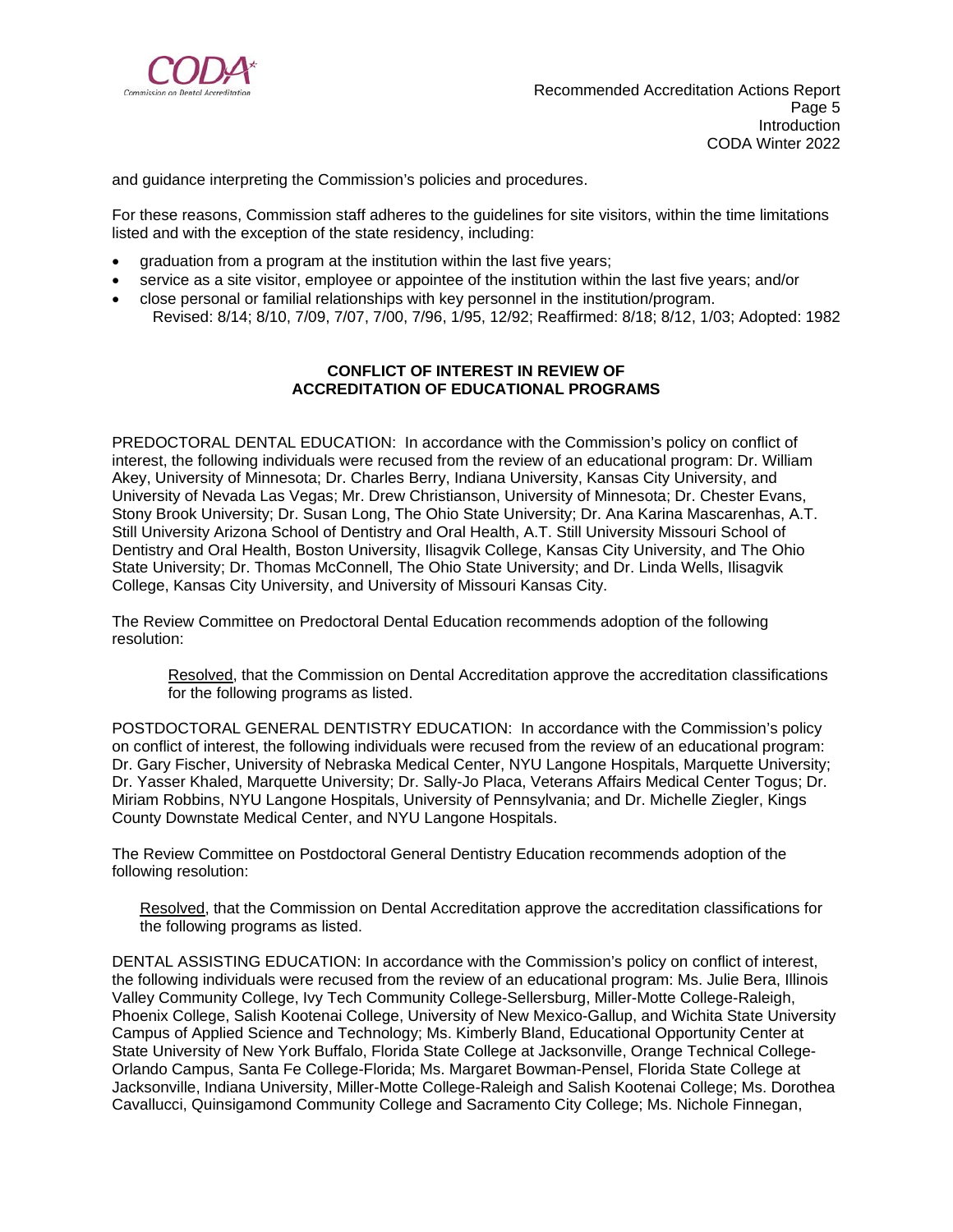

Davidson-Davie Community College; Ms. Martha McCaslin, Albany Technical College, St. Louis Community College-Forest Park; Ms. Kori Preble-Boeckler, Middlesex Community College, NHTI Concord's Community College; Ms. Christy Ross, Davidson-Davie Community College, Eastern Gateway Community College, Fortis Institute-Wayne, Horry-Georgetown Technical College, Ivy Tech Community College-Sellersburg, and South College; and Dr. Debra Schneider, Central Piedmont Community College.

The Review Committee on Dental Assisting Education recommends adoption of the following resolution:

Resolved, that the Commission on Dental Accreditation approve the accreditation classifications for the following programs as listed.

DENTAL HYGIENE EDUCATION: In accordance with the Commission's policy on conflict of interest, the following individuals were recused from the review of an educational program: Ms. Tami Grzesikowski, Midwestern State Univeristy, St. Petersburg College, and University of Michigan; Ms. Carrie Hobbs, Blinn College, Century College, Coastal Bend College, Collin College, Concorde Career College-Dallas, Concorde Career College-Garden Grove, Dallas College, Kellogg Community College, Lone Star College-Kingwood, Midwestern State Univeristy, Sinclair Community College, and UT Health San Antonio; Dr. Lorie Holt, Concorde Career College-Kansas City, and University of Missouri-Kansas City; Dr. Tariq Javed, Trident Technical College, University of Minnesota, and University of Missouri-Kansas City; Ms. Betty Kabel, Asheville-Buncombe Community College, Florida State College at Jacksonville, Palm Beach State College, St. Petersburg College, and University of North Carolina at Chapel Hill; Dr. Barbara Krieg-Menning, Hawkeye Community College; Dr. Susan Kass, Florida State College at Jacksonville, Indiana University, and St. Louis Community College-Forest Park; Ms. Laura Scully, College of Lake County, Harper College, Illinois Central College, and Prairie State College; and Dr. Sheila Vandenbush, Blinn College, Cabrillo College, Coastal Bend College, Collin College, Concorde Career College-Dallas, Dallas College, Horry-Georgetown Technical College, Lone Star College-Kingwood, Midwestern State Univeristy, UT Health San Antonio, Wayne Community College, and West Georgia Technical College.

The Review Committee on Dental Hygiene Education recommends adoption of the following resolution:

Resolved, that the Commission on Dental Accreditation approve the accreditation classifications for the following programs as listed.

DENTAL LABORATORY TECHNOLOGY EDUCATION: In accordance with Commission policy the following individuals recused themselves during the review of an educational program: Mr. Gary Gann, McFatter Technical College and Bates Technical College; and Ms. Lonni Thompson, Indiana University.

The Review Committee on Dental Laboratory Technology Education recommends adoption of the following resolution:

Resolved, that the Commission on Dental Accreditation approve the accreditation classifications for the following programs as listed.

DENTAL PUBLIC HEALTH EDUCATION: In accordance with the Commission's policy on conflict of interest, the following individuals were recused from the review of an educational program: Dr. Victor Badner, Columbia University, Jacobi Medical Center, University of California San Francisco, and University of Rochester; and Dr. Bruce Dye, Columbia University and National Institute of Dental and Craniofacial Research.

The Review Committee on Dental Public Health Education recommends adoption of the following resolution: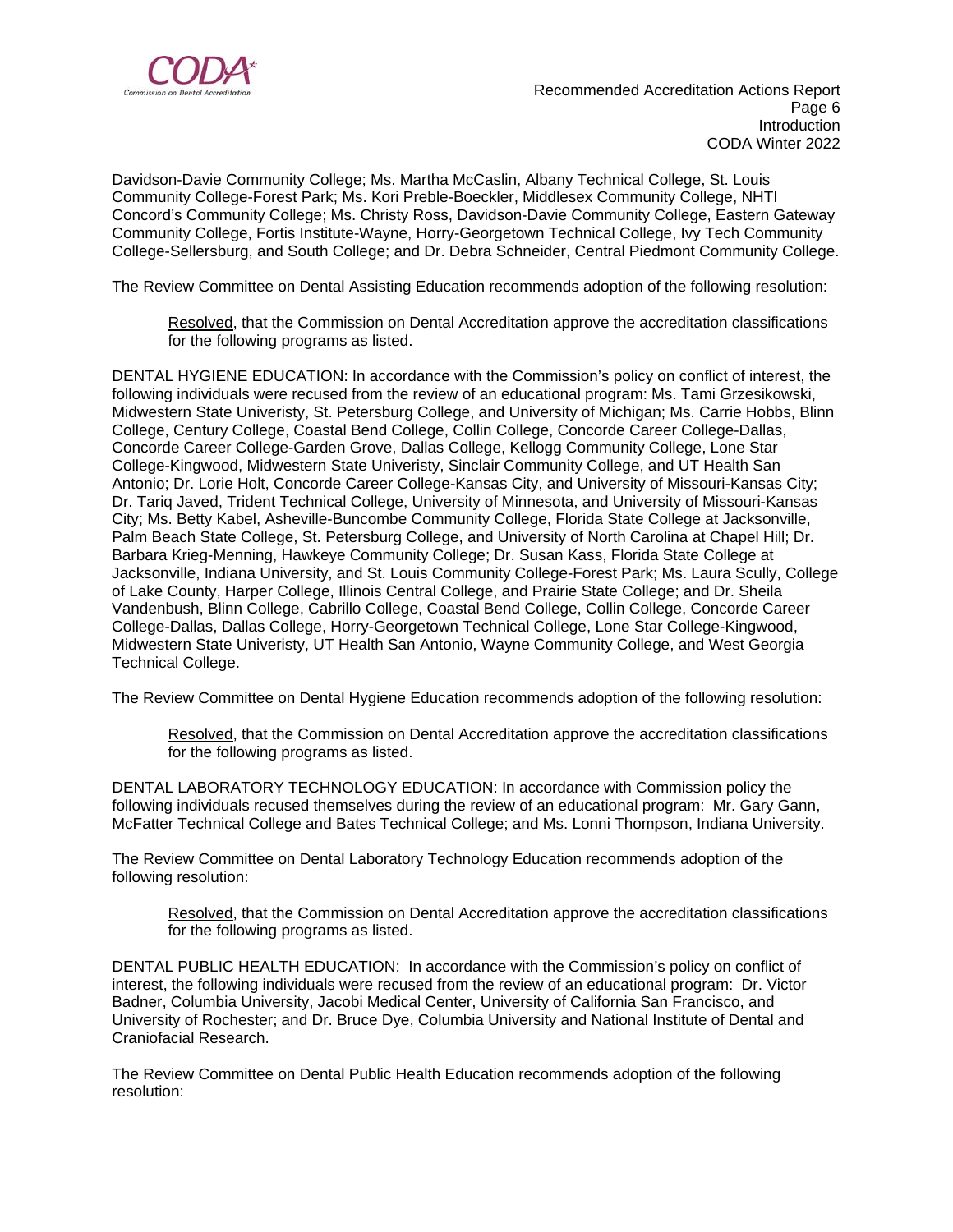

Resolved, that the Commission on Dental Accreditation approve the accreditation classifications for the following programs as listed.

ENDODONTICS EDUCATION: In accordance with the Commission's policy on conflict of interest, the following individual was recused from the review of an educational program: Dr. Scott McClanahan, University of Minnesota.

The Review Committee on Endodontics Education recommends adoption of the following resolution:

Resolved, that the Commission on Dental Accreditation approve the accreditation classifications for the following programs as listed.

ORAL AND MAXILLOFACIAL PATHOLOGY EDUCATION: In accordance with the Commission's policy on conflict of interest, the following individual was recused from the review of an educational program: Dr. Renee Reich, New York Presbyterian Hospital.

The Review Committee on Oral and Maxillofacial Pathology Education recommends adoption of the following resolution:

Resolved, that the Commission on Dental Accreditation approve the accreditation classifications for the following programs as listed.

ORAL AND MAXILLOFACIAL RADIOLOGY EDUCATION: There were no accreditation reports for educational programs considered by the Review Committee on Oral and Maxillofacial Radiology Education.

ORAL AND MAXILLOFACIAL SURGERY EDUCATION: In accordance with the Commission's policy on conflict of interest, the following individuals were recused from the review of an educational program: Dr. Vasiliki Karlis, Louisiana State University; Dr. George Kushner, Temple University and University of Louisville; and Dr. Philip Rinaudo, Louisiana State University and University of Tennessee Health Science **Center** 

The Review Committee on Oral and Maxillofacial Surgery Education recommends adoption of the following resolution:

Resolved, that the Commission on Dental Accreditation approve the accreditation classifications for the following programs as listed.

ORTHODONTICS AND DENTOFACIAL ORTHOPEDICS EDUCATION: In accordance with the Commission's policy on conflict of interest, the following individuals were recused from the review of an educational program: Dr. Sarandeep Huja, Hudson Regional Hospital-CTOR Academy, Indiana University, University of Michigan, and University of Minnesota; and Dr. Brent Larson, University of Minnesota.

The Review Committee on Orthodontics and Dentofacial Orthopedics Education recommends adoption of the following resolution:

Resolved, that the Commission on Dental Accreditation approve the accreditation classifications for the following programs as listed.

PEDIATRIC DENTISTRY EDUCATION: In accordance with the Commission's policy on conflict of interest, the following individuals were recused from the review of an educational program: Dr. James Boynton, Detroit Receiving Hospital, Indiana University, and NYU Langone Hospitals; and Dr. Joseph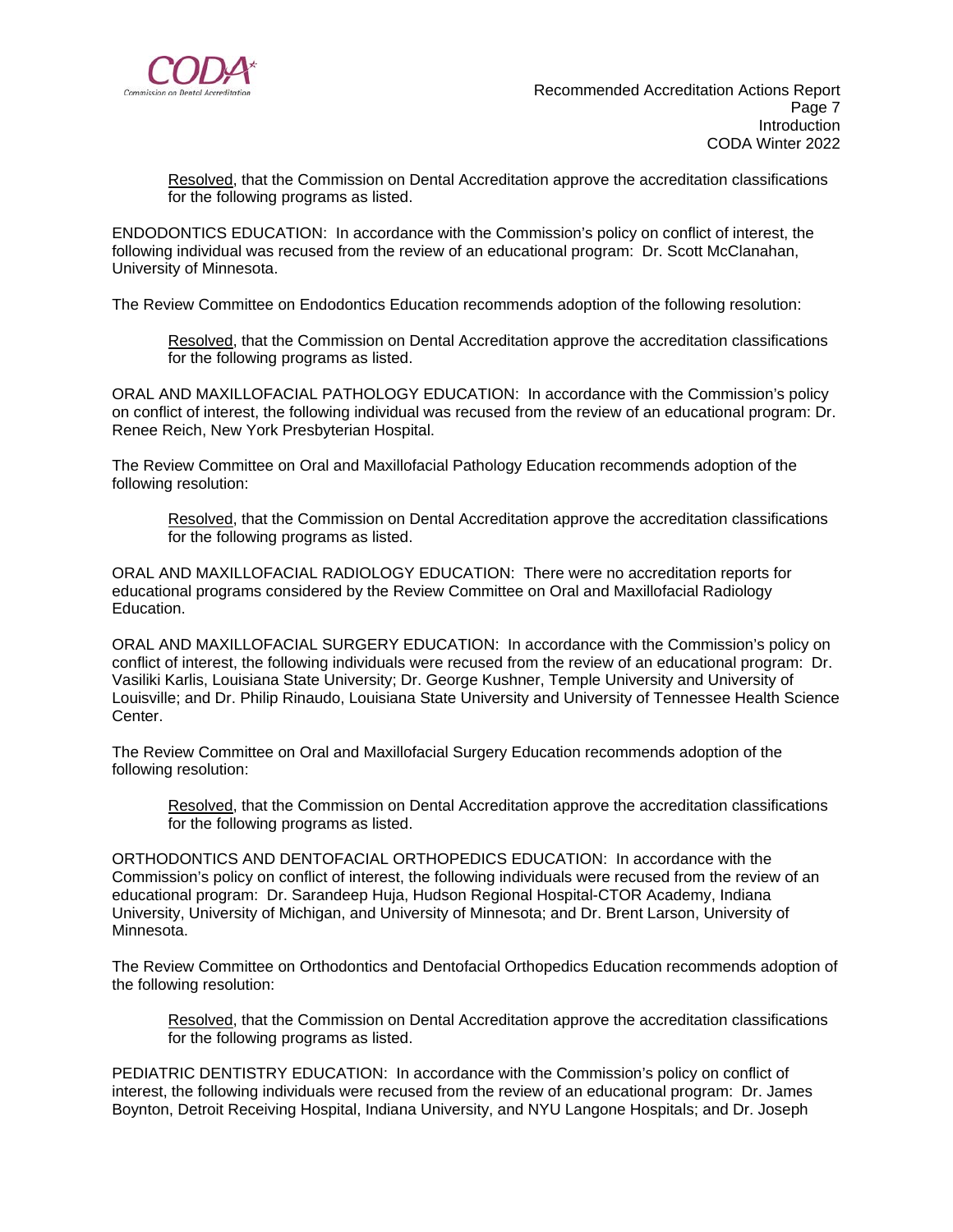

Morales, Northwell Health, and St. Joseph's University Medical Center.

The Review Committee on Pediatric Dentistry Education recommends adoption of the following resolution:

Resolved, that the Commission on Dental Accreditation approve the accreditation classifications for the following programs as listed.

PERIODONTICS EDUCATION: In accordance with the Commission's policy on conflict of interest, no (0) individuals were recused from the review of an educational program.

The Review Committee on Periodontics Education recommends adoption of the following resolution:

Resolved, that the Commission on Dental Accreditation approve the accreditation classifications for the following programs as listed.

PROSTHODONTICS EDUCATION: In accordance with the Commission's policy on conflict of interest, the following individuals were recused from the review of an educational program: Dr. Evanthia Anadioti, University of Pennsylvania; Dr. David Felton, Indiana University and University of Pennsylvania; Dr. Kent Knoernschild, Dwight David Eisenhower Army Medical Center/US Army Dental Activity/Ft Gordon; and Dr. Sang Lee, University of Pennsylvania.

The Review Committee on Prosthodontics Education recommends adoption of the following resolution:

Resolved, that the Commission on Dental Accreditation approve the accreditation classifications for the following programs as listed.

DENTAL ANESTHESIOLOGY EDUCATION: In accordance with the Commission's policy on conflict of interest, the following individual was recused from the review of an educational program: Dr. Mana Saraghi, Jacobi Medical Center.

The Review Committee on Dental Anesthesiology Education recommends adoption of the following resolution:

Resolved, that the Commission on Dental Accreditation approve the accreditation classifications for the following programs as listed.

ORAL MEDICINE EDUCATION: In accordance with the Commission's policy on conflict of interest, the following individual was recused from the review of an educational program: Dr. Michael Brennan, Tufts University.

The Review Committee on Oral Medicine Education recommends adoption of the following resolution:

Resolved, that the Commission on Dental Accreditation approve the accreditation classifications for the following programs as listed.

OROFACIAL PAIN EDUCATION: There were no accreditation reports for educational programs considered by the Review Committee on Orofacial Pain Education.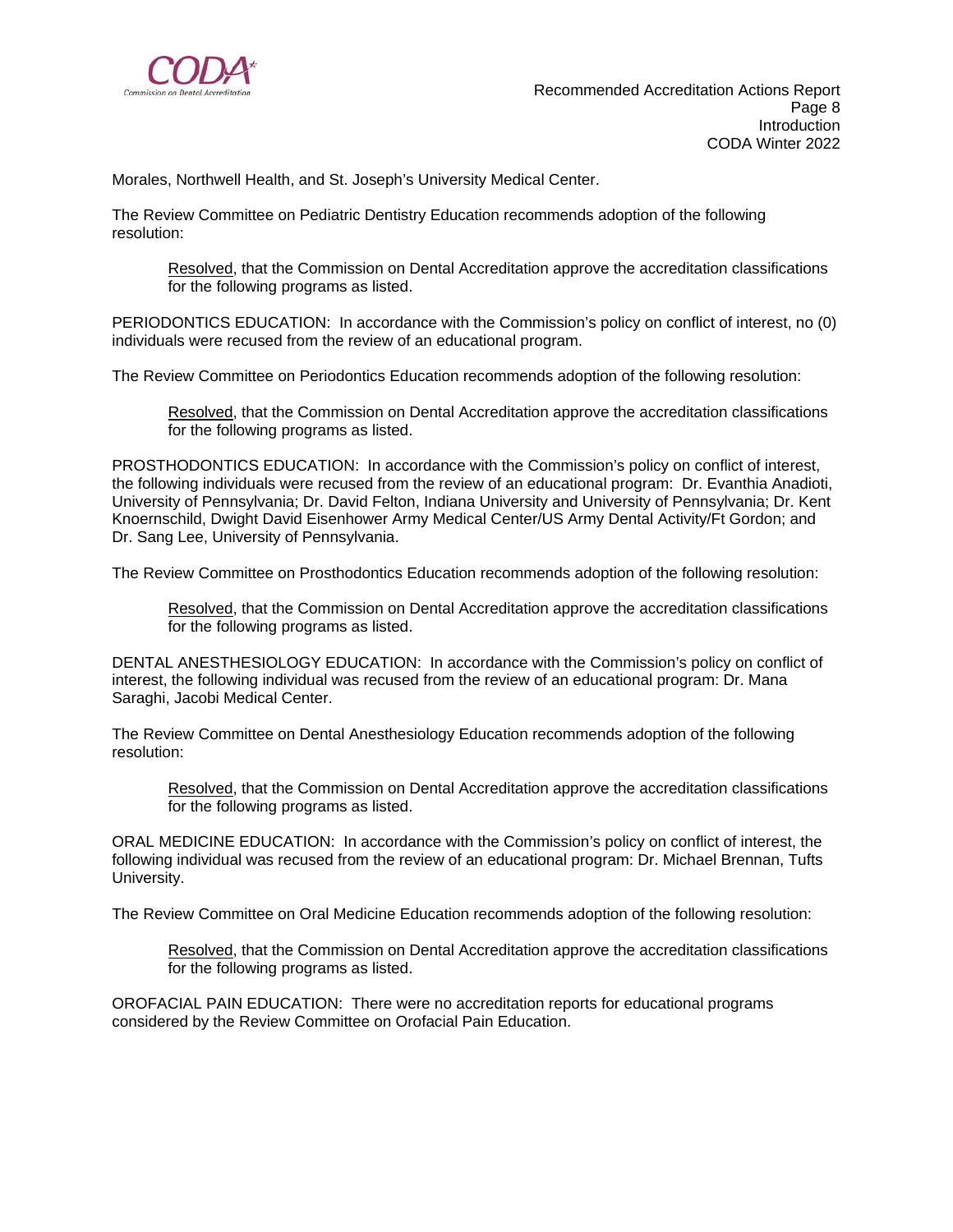

 Consent Accreditation Recommendations Page 9 CODA Winter 2022

#### **Consent Accreditation Recommendations**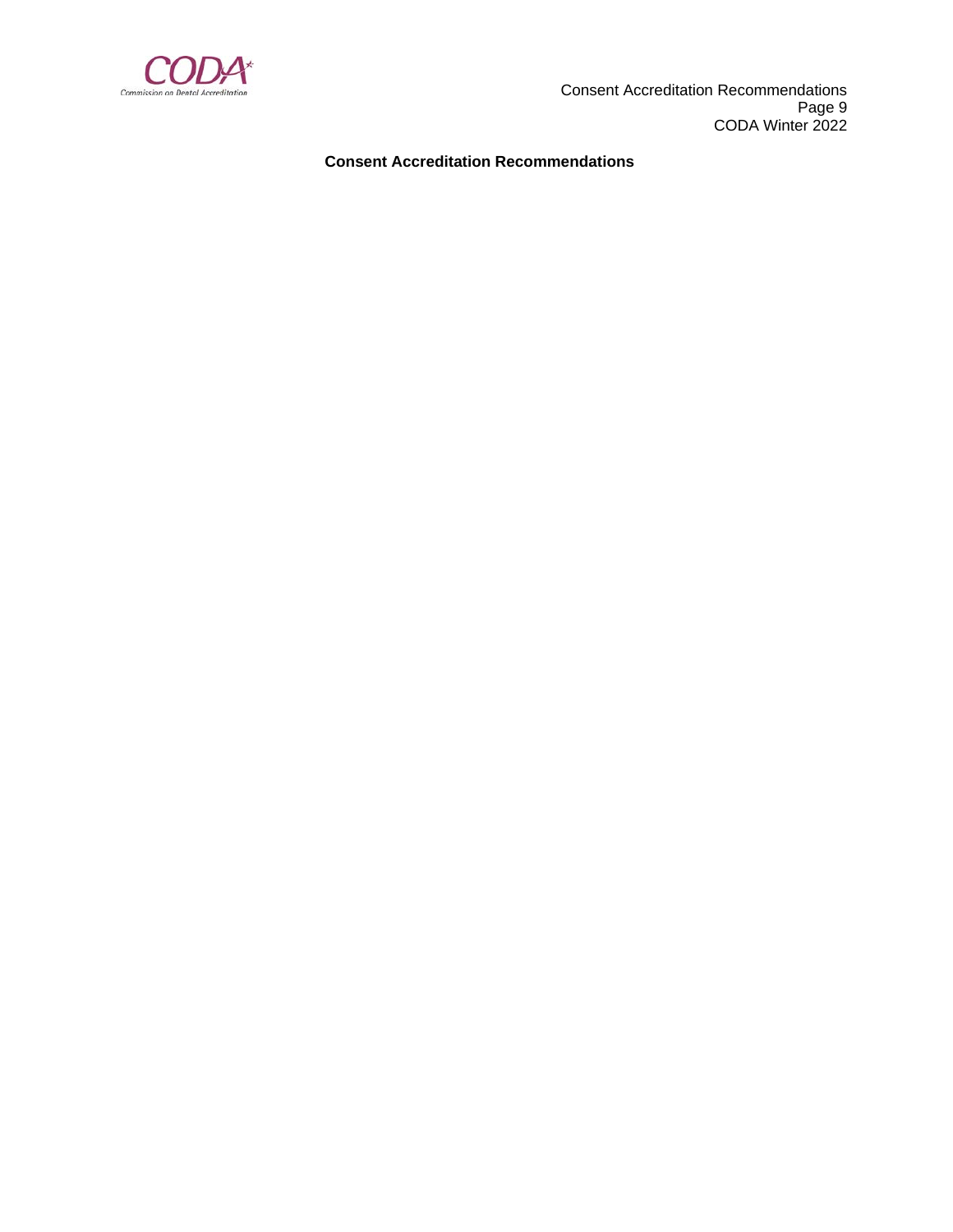

## **ALASKA**

## **Southcentral Foundation-Alaska Native Medical Center, Anchorage, AK**

| general practice residency |       | <b>Report of Program Change</b>         |
|----------------------------|-------|-----------------------------------------|
| (24-month)                 | from: | approval without reporting requirements |
|                            | to:   | approval without reporting requirements |

**Ilisagvik College, Utqiagvik, AK**

| dental therapy |     | <b>Progress Report</b>                                                                         |  |
|----------------|-----|------------------------------------------------------------------------------------------------|--|
|                | to: | from: approval with reporting requirements (8/2022)<br>approval without reporting requirements |  |

## **ARIZONA**

#### **Northern Arizona University, Flagstaff, AZ**

| dental hygiene                                                                     | <b>Site Visit Report</b> |                                         |
|------------------------------------------------------------------------------------|--------------------------|-----------------------------------------|
|                                                                                    | from:                    | approval without reporting requirements |
|                                                                                    | to:                      | approval without reporting requirements |
| <u>A.T. Still University Arizona School of Dentistry and Oral Health, Mesa, AZ</u> |                          |                                         |
| dental education                                                                   |                          | <b>Report of Program Change</b>         |
|                                                                                    | from:                    | approval without reporting requirements |
|                                                                                    | to:                      | approval without reporting requirements |
| Rio Salado College, Tempe, AZ                                                      |                          |                                         |
| dental hygiene                                                                     | <b>Site Visit Report</b> |                                         |
|                                                                                    | from:                    | approval without reporting requirements |
|                                                                                    | to:                      | approval without reporting requirements |
| <b>Pima Community College, Tucson, AZ</b>                                          |                          |                                         |
| dental laboratory technology                                                       |                          | <b>Report of Teach-Out</b>              |
|                                                                                    | from:                    | approval without reporting requirements |
|                                                                                    | to: to                   | approval without reporting requirements |
|                                                                                    |                          | (Teach-Out through Summer 2023)         |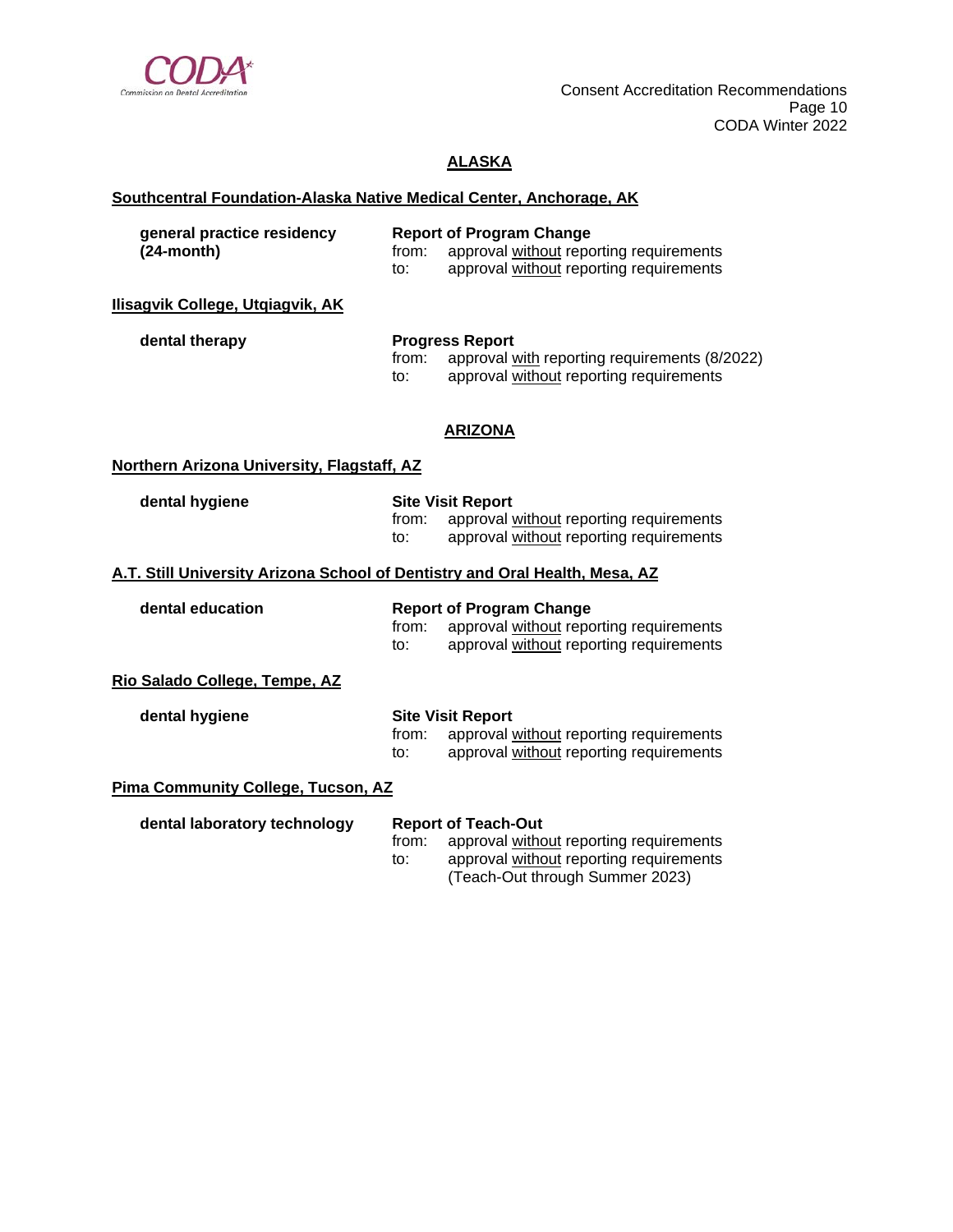

## **ARKANSAS**

## **University of Arkansas for Medical Sciences, Little Rock, AR**

| dental hygiene | <b>Report of Program Change</b> |                                                                                    |
|----------------|---------------------------------|------------------------------------------------------------------------------------|
|                | trom:<br>to:                    | approval without reporting requirements<br>approval without reporting requirements |

## **CALIFORNIA**

| West Coast University, Anaheim, CA                           |                         |                                                                                                                                                |
|--------------------------------------------------------------|-------------------------|------------------------------------------------------------------------------------------------------------------------------------------------|
| dental hygiene                                               | from:<br>to:            | <b>Report of Sites Where Educational Activity Occurs</b><br>approval without reporting requirements<br>approval without reporting requirements |
| Orange Coast College, Costa Mesa, CA                         |                         |                                                                                                                                                |
| dental assisting                                             | from:<br>to:            | <b>Report of Program Change</b><br>approval without reporting requirements<br>approval without reporting requirements                          |
| <b>Cypress College, Cypress, CA</b>                          |                         |                                                                                                                                                |
| dental hygiene                                               | from:<br>$\mathsf{to}:$ | <b>Report of Program Change</b><br>approval without reporting requirements<br>approval without reporting requirements                          |
| <b>Fresno City College, Fresno, CA</b>                       |                         |                                                                                                                                                |
| dental hygiene                                               | from:<br>to:            | <b>Site Visit Report</b><br>approval without reporting requirements<br>approval without reporting requirements                                 |
| <b>Cerritos College, Norwalk, CA</b>                         |                         |                                                                                                                                                |
| dental assisting                                             | from:<br>to:            | <b>Report of Program Change</b><br>approval without reporting requirements<br>approval without reporting requirements                          |
| dental hygiene                                               | from:<br>to:            | <b>Report of Program Change</b><br>approval without reporting requirements<br>approval without reporting requirements                          |
| Alameda Health System/Highland General Hospital, Oakland, CA |                         |                                                                                                                                                |
| oral and maxillofacial surgery<br>residency                  | from:<br>to:            | <b>Site Visit Report</b><br>approval without reporting requirements (3)<br>approval without reporting requirements (3)                         |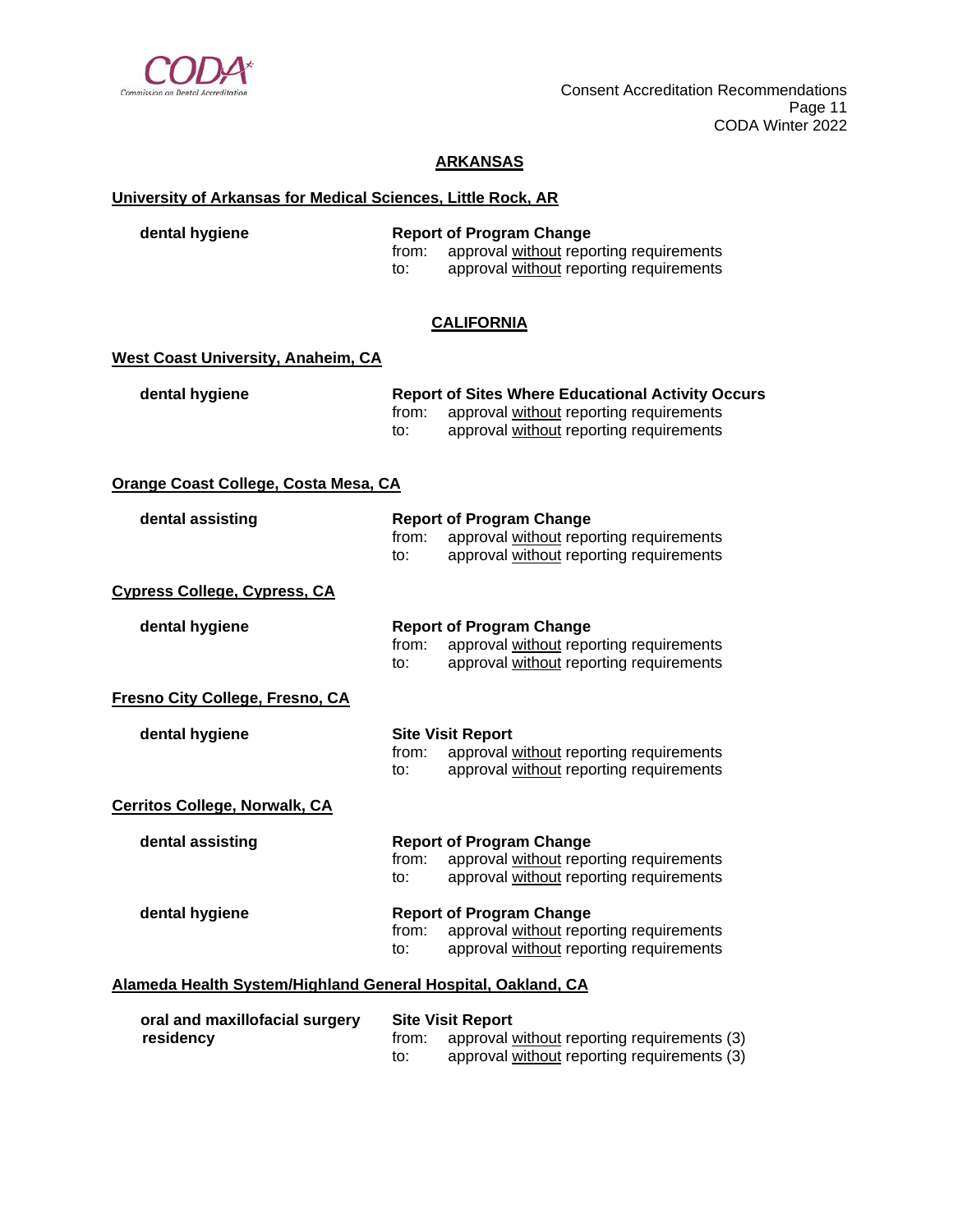

## **CALIFORNIA (cont.)**

| San Joaquin Valley College-Ontario Campus, Ontario, CA |
|--------------------------------------------------------|
|--------------------------------------------------------|

| dental hygiene                                            | from:<br>to:             | <b>Report of Program Change</b><br>approval without reporting requirements<br>approval without reporting requirements        |
|-----------------------------------------------------------|--------------------------|------------------------------------------------------------------------------------------------------------------------------|
| <b>Oxnard College, Oxnard, CA</b>                         |                          |                                                                                                                              |
| dental hygiene                                            | from:<br>$\mathsf{to}$ : | <b>Site Visit Report</b><br>approval without reporting requirements<br>approval without reporting requirements               |
| <b>Carrington College, Sacramento, CA</b>                 |                          |                                                                                                                              |
| dental hygiene                                            | from:<br>to:             | <b>Site Visit Report</b><br>approval without reporting requirements<br>approval without reporting requirements               |
| Sacramento City College, Sacramento, CA                   |                          |                                                                                                                              |
| dental assisting                                          | from:<br>to:             | <b>Report of Program Change</b><br>approval without reporting requirements<br>approval without reporting requirements        |
| University of California San Francisco, San Francisco, CA |                          |                                                                                                                              |
| dental public health                                      | from:<br>to:             | <b>Request for Enrollment Increase</b><br>approval without reporting requirements<br>approval without reporting requirements |
| San Joaquin Valley College-Visalia Campus, Visalia, CA    |                          |                                                                                                                              |
| dental hygiene                                            | from:<br>to:             | <b>Report of Program Change</b><br>approval without reporting requirements<br>approval without reporting requirements        |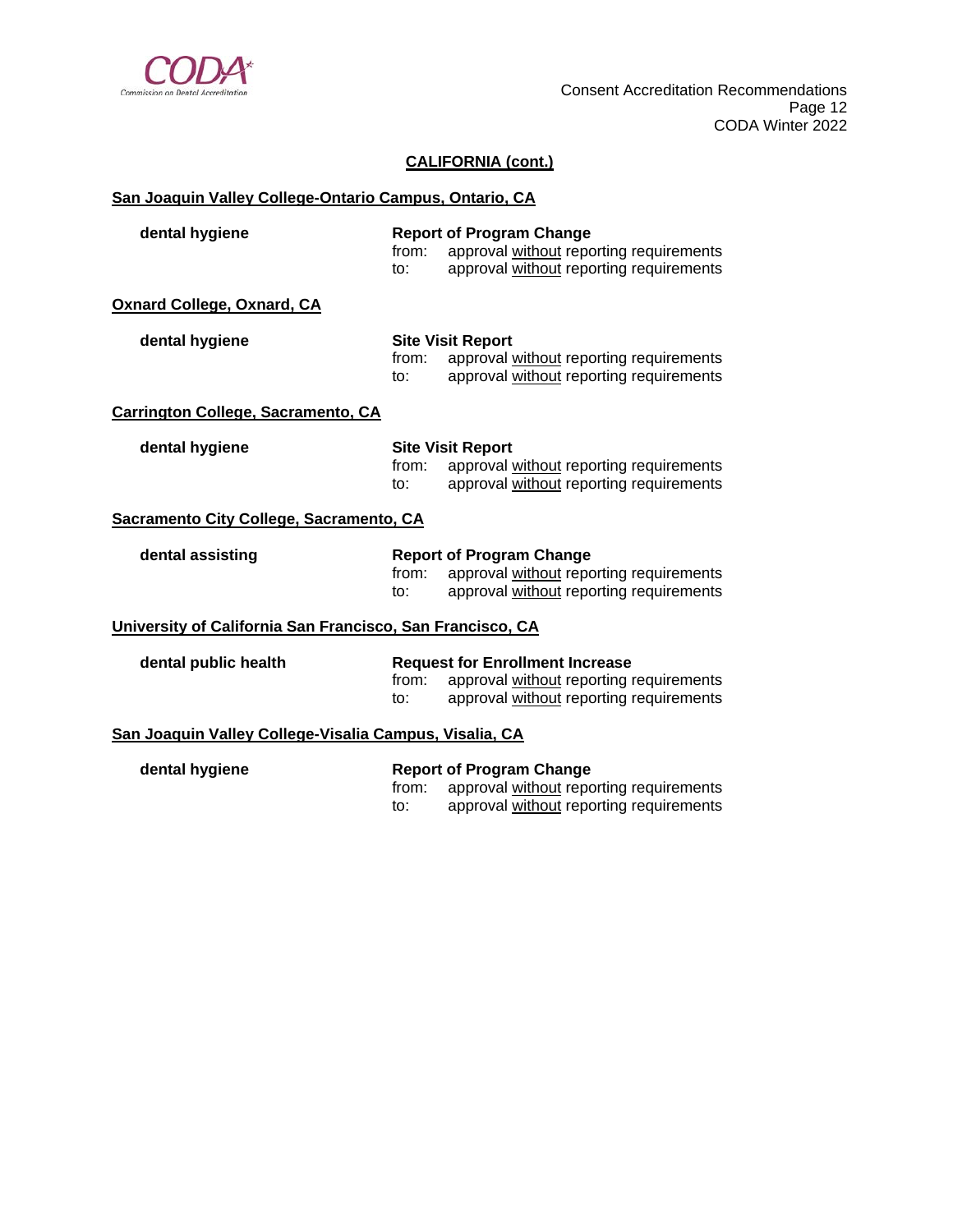

## **COLORADO**

#### **Denver Health Medical Center, Denver, CO**

| general practice residency<br>$(12$ -month) | from:<br>to: | <b>Report of Program Change</b><br>approval without reporting requirements<br>approval without reporting requirements         |
|---------------------------------------------|--------------|-------------------------------------------------------------------------------------------------------------------------------|
| oral and maxillofacial surgery<br>residency | from:<br>to: | <b>Report of Program Change</b><br>approval without reporting requirements (2)<br>approval without reporting requirements (2) |

#### **University of Colorado Denver, Denver, CO**

| periodontics |     | <b>Report of Sites Where Educational Activity Occurs</b> |
|--------------|-----|----------------------------------------------------------|
|              |     | from: approval without reporting requirements            |
|              | to: | approval without reporting requirements                  |

#### **DISTRICT OF COLUMBIA**

#### **MedStar Washington Hospital Center, Washington, DC**

| oral and maxillofacial surgery | <b>Site Visit Report</b> |                                             |
|--------------------------------|--------------------------|---------------------------------------------|
| residency                      | from:                    | approval without reporting requirements (3) |
|                                | to:                      | approval without reporting requirements (3) |

## **FLORIDA**

#### **Santa Fe College-Florida, Gainesville, FL**

| dental assisting | <b>Report of Program Change</b> |                                         |
|------------------|---------------------------------|-----------------------------------------|
|                  | from:                           | approval without reporting requirements |
|                  |                                 | approval without reporting requirements |
|                  |                                 |                                         |

#### **University of Florida, Gainesville, FL**

| periodontics                              | <b>Report of Noncompliance</b> |                                                                      |  |
|-------------------------------------------|--------------------------------|----------------------------------------------------------------------|--|
|                                           | from:                          | approval with reporting requirements;<br>intent to withdraw (2/2022) |  |
|                                           | to:                            | approval without reporting requirements                              |  |
| Jacksonville University, Jacksonville, FL |                                |                                                                      |  |

| orthodontics and        |     | <b>Report of Program Change</b>               |  |  |
|-------------------------|-----|-----------------------------------------------|--|--|
| dentofacial orthopedics |     | from: approval without reporting requirements |  |  |
|                         | to: | approval without reporting requirements       |  |  |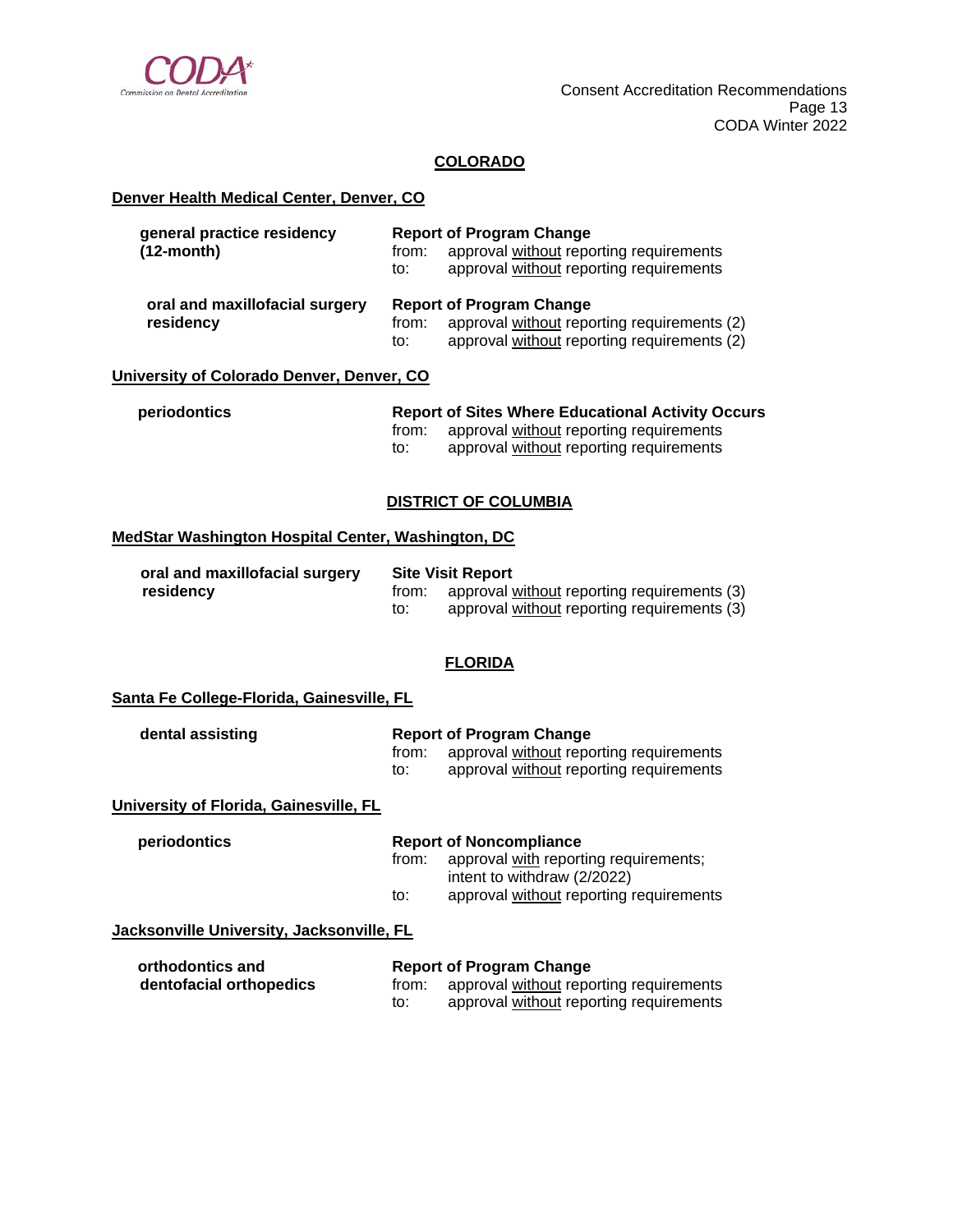

## **FLORIDA (cont.)**

## **Orange Technical College-Orlando, Orlando, Florida**

| dental assisting                                      |                  | <b>Report of Program Change</b>                                                               |  |
|-------------------------------------------------------|------------------|-----------------------------------------------------------------------------------------------|--|
|                                                       | from:            | approval without reporting requirements                                                       |  |
|                                                       | to:              | approval without reporting requirements                                                       |  |
| dental assisting                                      | <b>Complaint</b> |                                                                                               |  |
|                                                       | from:            | approval without reporting requirements                                                       |  |
|                                                       | to:              | approval without reporting requirements                                                       |  |
| St. Petersburg College, Pinellas Park, FL             |                  |                                                                                               |  |
| dental hygiene                                        |                  | <b>Report of Program Change</b>                                                               |  |
|                                                       | from:            | approval without reporting requirements                                                       |  |
|                                                       | to:              | approval without reporting requirements                                                       |  |
|                                                       |                  |                                                                                               |  |
|                                                       |                  | <b>GEORGIA</b>                                                                                |  |
| <b>Augusta Technical College, Augusta, GA</b>         |                  |                                                                                               |  |
| dental assisting                                      |                  | <b>Report of Program Change</b>                                                               |  |
|                                                       | from:            | approval without reporting requirements                                                       |  |
|                                                       | to:              | approval without reporting requirements                                                       |  |
|                                                       |                  |                                                                                               |  |
| West Georgia Technical College, Douglasville, GA      |                  |                                                                                               |  |
| dental hygiene                                        |                  | <b>Report of Noncompliance</b>                                                                |  |
|                                                       | from:            | approval with reporting requirements (2/2023)                                                 |  |
|                                                       | to:              | approval without reporting requirements                                                       |  |
|                                                       |                  | Dwight David Eisenhower Army Medical Center/US Army Dental Activity/Ft Gordon, Ft. Gordon, GA |  |
| endodontics                                           |                  | <b>Site Visit Report</b>                                                                      |  |
|                                                       | from:            | approval without reporting requirements                                                       |  |
|                                                       | to:              | approval without reporting requirements                                                       |  |
| prosthodontics                                        |                  | <b>Site Visit Report</b>                                                                      |  |
|                                                       | from:            | approval without reporting requirements                                                       |  |
|                                                       | to:              | approval without reporting requirements                                                       |  |
| Southern Crescent Technical College, Griffin, Georgia |                  |                                                                                               |  |
| dental assisting                                      |                  | <b>Report of Program Change</b>                                                               |  |
|                                                       | from:            | approval without reporting requirements                                                       |  |
|                                                       | to:              | approval without reporting requirements                                                       |  |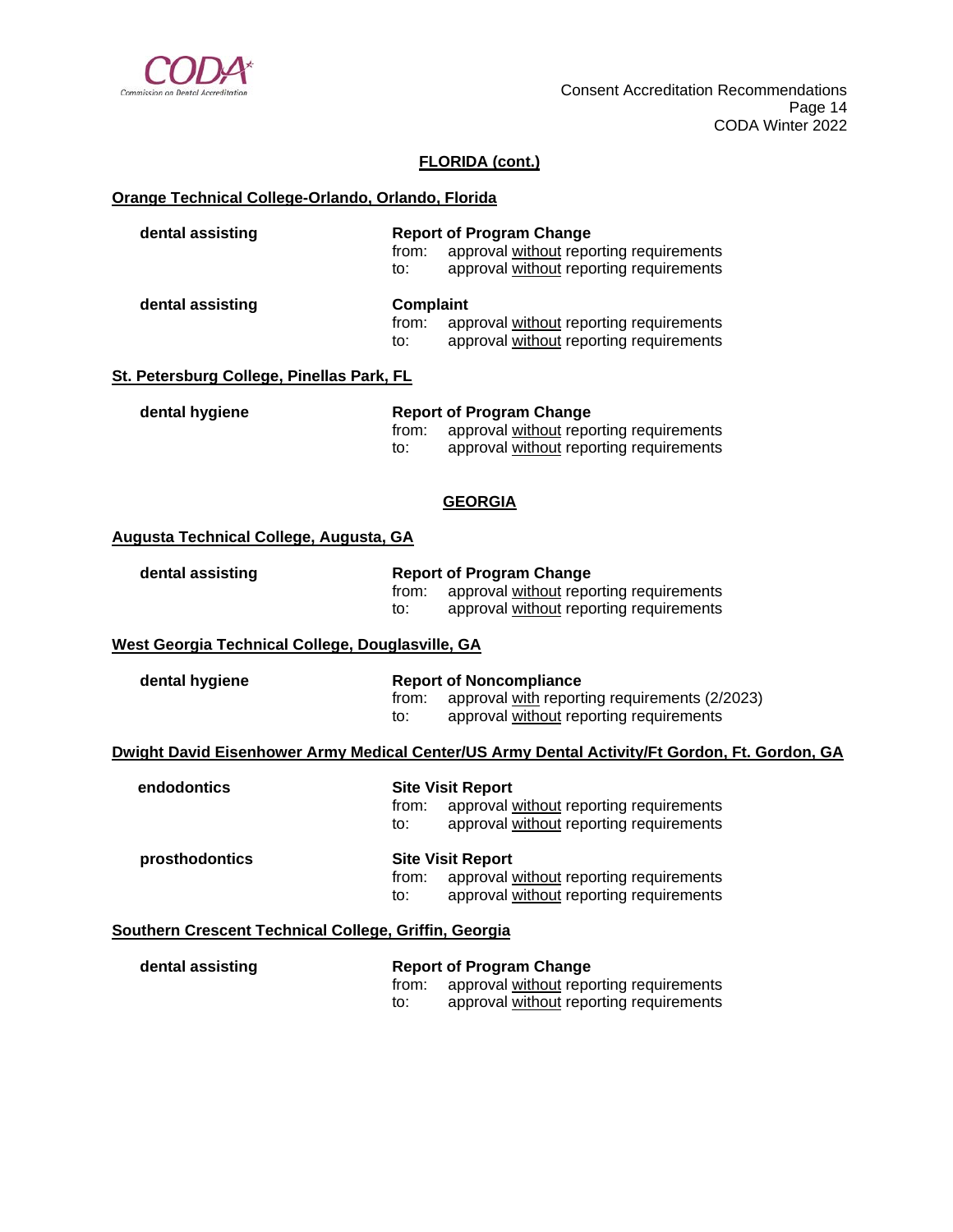

## **GEORGIA (cont.)**

#### **Lanier Technical College, Oakwood, GA**

| dental assisting                                  | from:<br>to: | <b>Site Visit Report</b><br>approval without reporting requirements<br>approval without reporting requirements |
|---------------------------------------------------|--------------|----------------------------------------------------------------------------------------------------------------|
| dental hygiene                                    | from:<br>to: | <b>Site Visit Report</b><br>approval without reporting requirements<br>approval without reporting requirements |
| Wiregrass Georgia Technical College, Valdosta, GA |              |                                                                                                                |
| dental hygiene                                    | from:<br>to: | <b>Site Visit Report</b><br>approval without reporting requirements<br>approval without reporting requirements |

| dental hygiene |              | <b>Report of Program Change</b>                                                    |
|----------------|--------------|------------------------------------------------------------------------------------|
|                | from:<br>to: | approval without reporting requirements<br>approval without reporting requirements |

#### **HAWAII**

## **University of Hawaii Maui College, Kahului, HI**

| dental hygiene | <b>Request for Enrollment Increase</b> |                                         |
|----------------|----------------------------------------|-----------------------------------------|
|                | trom:                                  | approval without reporting requirements |
|                | to:                                    | approval without reporting requirements |

#### **IDAHO**

#### **Idaho State University, Pocatello, ID**

| dental hygiene |       | <b>Report of Noncompliance</b>          |
|----------------|-------|-----------------------------------------|
|                | trom: | approval without reporting requirements |
|                | to:   | approval without reporting requirements |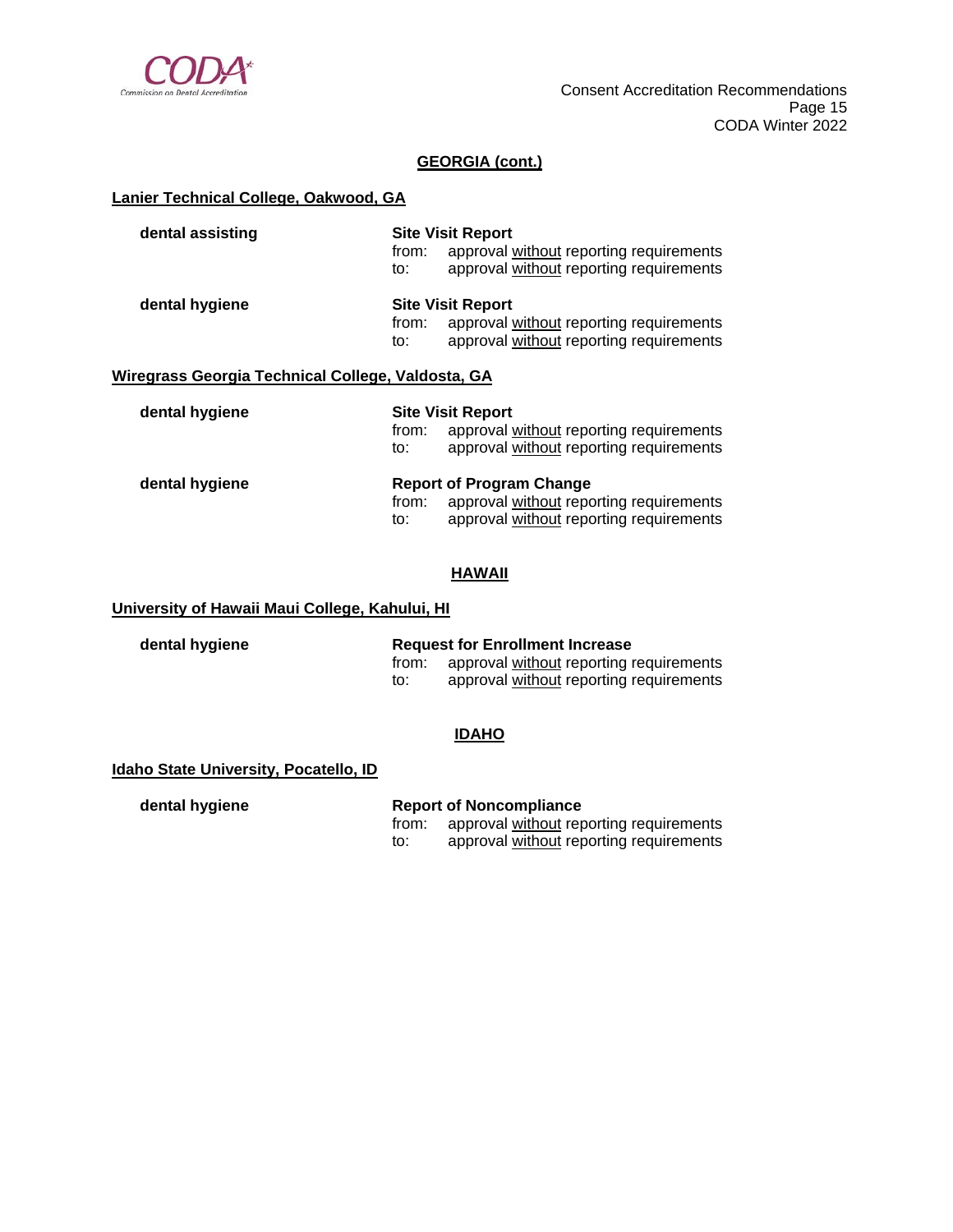

## **ILLINOIS**

#### **Cook County Hospital/John H. Stroger, Jr., Chicago, IL**

| oral and maxillofacial surgery | <b>Site Visit Report</b> |                                                                                            |
|--------------------------------|--------------------------|--------------------------------------------------------------------------------------------|
| residency                      | from:<br>to:             | approval without reporting requirements (2)<br>approval without reporting requirements (2) |
| oral and maxillofacial surgery |                          | <b>Report of Program Change</b>                                                            |
| residency                      | from:<br>to:             | approval without reporting requirements (2)<br>approval without reporting requirements (2) |

#### **University of Illinois at Chicago, Chicago, IL**

| orthodontics and<br>dentofacial orthopedics | <b>Report of Program Change</b><br>approval without reporting requirements<br>from:<br>approval without reporting requirements<br>to:        |
|---------------------------------------------|----------------------------------------------------------------------------------------------------------------------------------------------|
| pediatric dentistry                         | <b>Request for Enrollment Increase</b><br>approval without reporting requirements<br>from:<br>approval without reporting requirements<br>to: |
| pediatric dentistry                         | <b>Request for Enrollment Increase</b><br>approval without reporting requirements<br>from:<br>approval without reporting requirements<br>to: |

#### **Illinois Valley Community College, Oglesby, IL**

| dental assisting                     | from:<br>to: | <b>Site Visit Report</b><br>approval without reporting requirements<br>approval without reporting requirements        |
|--------------------------------------|--------------|-----------------------------------------------------------------------------------------------------------------------|
| dental assisting                     | from:<br>to: | <b>Report of Program Change</b><br>approval without reporting requirements<br>approval without reporting requirements |
| Illinois Central College, Peoria, IL |              |                                                                                                                       |
| dental hygiene                       |              | <b>Site Visit Report</b>                                                                                              |

from: approval without reporting requirements to: approval without reporting requirements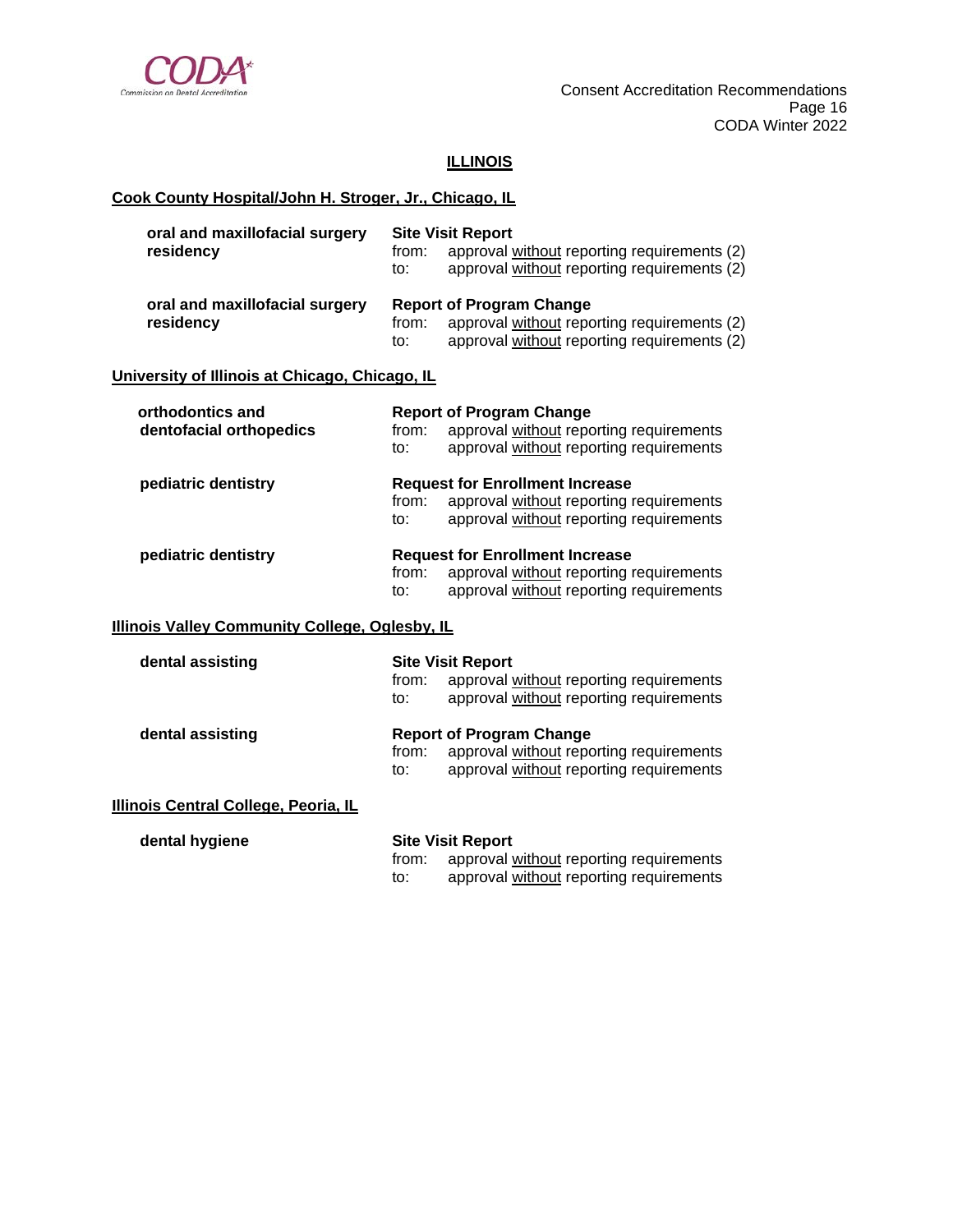

#### **INDIANA**

## **Indiana University-Fort Wayne Campus, Fort Wayne, IN**

| dental assisting<br><b>Site Visit Report</b>          |              |                                                                                                                |
|-------------------------------------------------------|--------------|----------------------------------------------------------------------------------------------------------------|
|                                                       | from:<br>to: | approval without reporting requirements<br>approval without reporting requirements                             |
| <b>Indiana University, Indianapolis, IN</b>           |              |                                                                                                                |
| dental education                                      | from:<br>to: | <b>Site Visit Report</b><br>approval without reporting requirements<br>approval without reporting requirements |
| dental assisting                                      | from:<br>to: | <b>Site Visit Report</b><br>approval without reporting requirements<br>approval without reporting requirements |
| dental laboratory technology                          | from:<br>to: | <b>Site Visit Report</b><br>approval without reporting requirements<br>approval without reporting requirements |
| endodontics                                           | from:<br>to: | <b>Site Visit Report</b><br>approval without reporting requirements<br>approval without reporting requirements |
| orthodontics and<br>dentofacial orthopedics           | from:<br>to: | <b>Site Visit Report</b><br>approval without reporting requirements<br>approval without reporting requirements |
| pediatric dentistry                                   | from:<br>to: | <b>Site Visit Report</b><br>approval without reporting requirements<br>approval without reporting requirements |
| periodontics                                          | from:<br>to: | <b>Site Visit Report</b><br>approval without reporting requirements<br>approval without reporting requirements |
| combined prosthodontics/<br>maxillofacial prosthetics | from:<br>to: | <b>Site Visit Report</b><br>approval without reporting requirements<br>approval without reporting requirements |
| prosthodontics                                        | from:<br>to: | <b>Site Visit Report</b><br>approval without reporting requirements<br>approval without reporting requirements |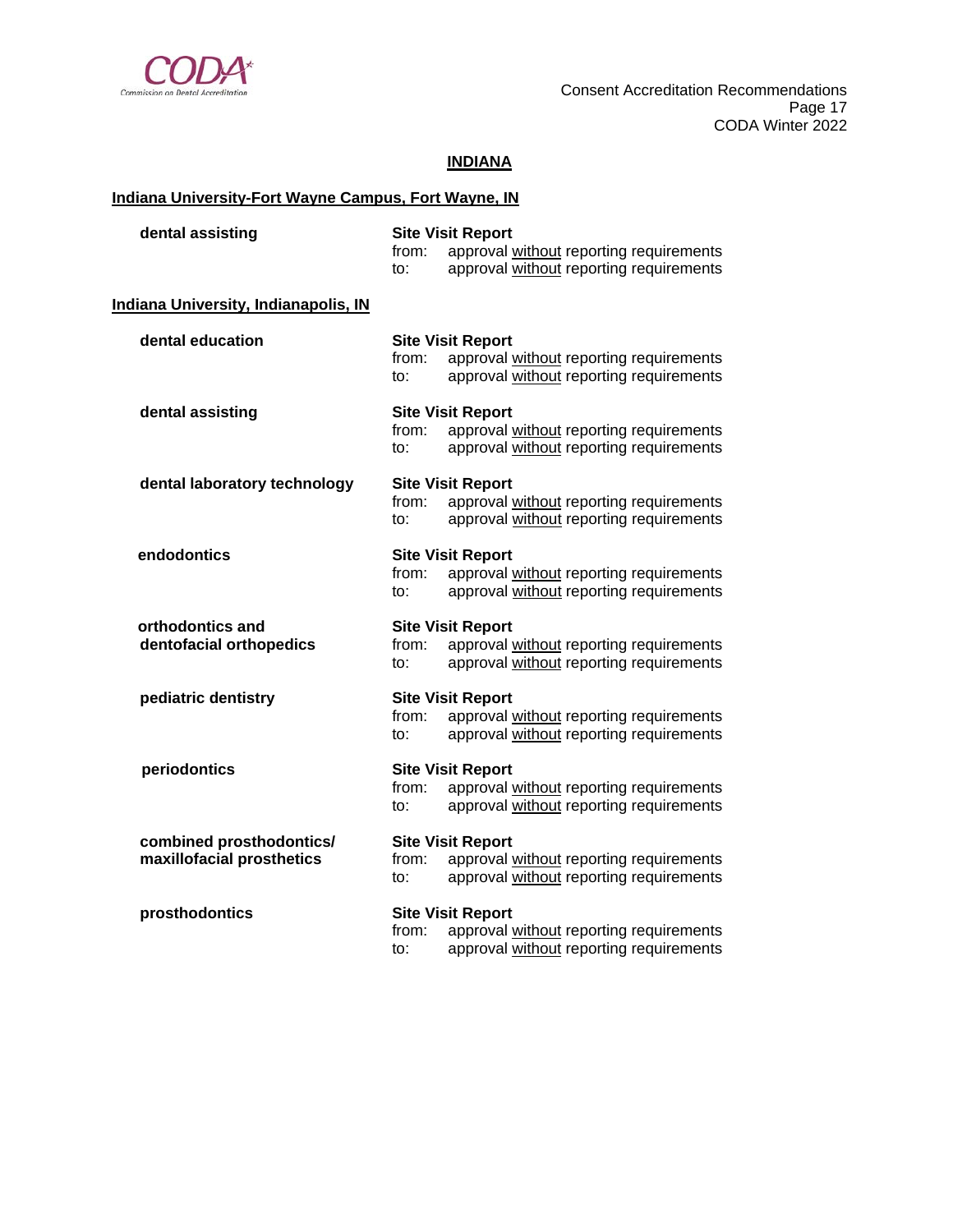

#### **INDIANA (cont.)**

#### **Indiana University South Bend, South Bend, IN**

| dental hygiene                                        | from:<br>to:             | Report of Interruption of Education for the Class of 2021<br>approval without reporting requirements<br>approval without reporting requirements |
|-------------------------------------------------------|--------------------------|-------------------------------------------------------------------------------------------------------------------------------------------------|
| Ivy Tech Community College-South Bend, South Bend, IN |                          |                                                                                                                                                 |
| dental hygiene                                        | from:<br>to:             | <b>Report of Program Change</b><br>approval without reporting requirements<br>approval without reporting requirements                           |
|                                                       |                          | <b>IOWA</b>                                                                                                                                     |
|                                                       |                          | Eastern Iowa Community College District, Scott Community College, Bettendorf, IA                                                                |
| dental assisting                                      | <b>Site Visit Report</b> |                                                                                                                                                 |

from: approval without reporting requirements to: approval without reporting requirements

#### **Northeast Iowa Community College, Peosta, IA**

**dental assisting Site Visit Report** from: approval without reporting requirements to: approval without reporting requirements

#### **KANSAS**

#### **Flint Hills Technical College, Emporia, KS**

| dental hygiene | <b>Report of Noncompliance</b> |                                                                                    |
|----------------|--------------------------------|------------------------------------------------------------------------------------|
|                | from:<br>to:                   | approval without reporting requirements<br>approval without reporting requirements |

## **Wichita State University Campus of Applied Science and Technology, Wichita, KS**

## **dental assisting Report of Program Change**

from: approval without reporting requirements

to: approval without reporting requirements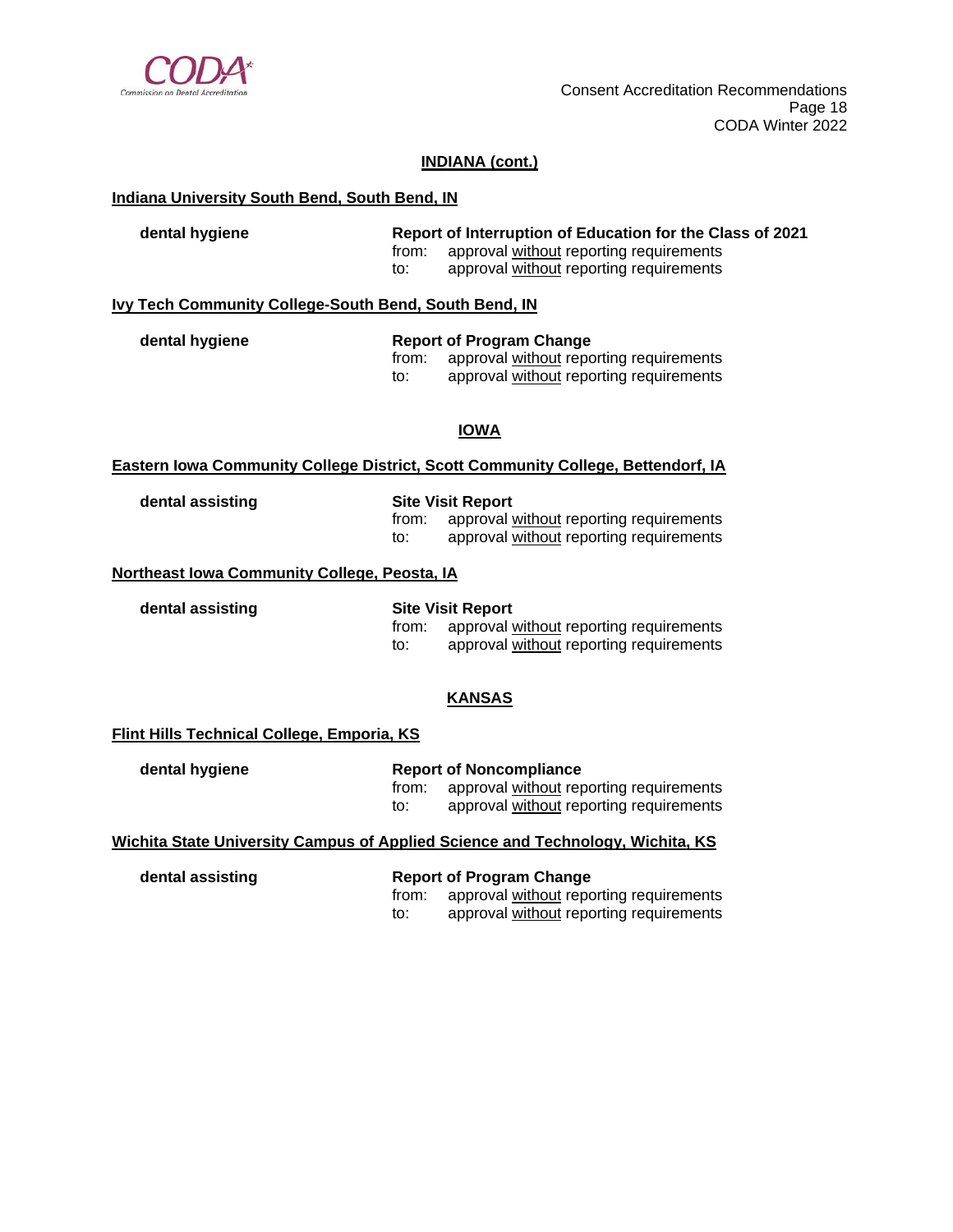

## **KENTUCKY**

#### **University of Louisville, Louisville, KY**

| oral and maxillofacial surgery |       | <b>Site Visit Report</b>                    |  |
|--------------------------------|-------|---------------------------------------------|--|
| residency                      | trom: | approval without reporting requirements (2) |  |
|                                | to:   | approval without reporting requirements (2) |  |

#### **Big Sandy Community and Technical College, Prestonsburg, KY**

| dental hygiene | from:<br>to: | <b>Report of Program Change</b><br>approval without reporting requirements<br>approval without reporting requirements        |
|----------------|--------------|------------------------------------------------------------------------------------------------------------------------------|
| dental hygiene | from:<br>to: | <b>Request for Enrollment Increase</b><br>approval without reporting requirements<br>approval without reporting requirements |

#### **LOUISIANA**

#### **Louisiana State University, Shreveport, LA**

| oral and maxillofacial surgery | <b>Request for Enrollment Increase</b> |                                             |
|--------------------------------|----------------------------------------|---------------------------------------------|
| clinical fellowship-oncology   | from:                                  | approval without reporting requirements (1) |
|                                | to:                                    | approval without reporting requirements (1) |

## **MAINE**

#### **Veterans Affairs Medical Center Togus, Augusta, ME**

| advanced education in<br>general dentistry (12-month) | from:<br>to: | <b>Site Visit Report</b><br>approval without reporting requirements<br>approval without reporting requirements                                  |
|-------------------------------------------------------|--------------|-------------------------------------------------------------------------------------------------------------------------------------------------|
| advanced education in<br>general dentistry (12-month) | from:<br>to: | Report of Interruption of Education for the Class of 2021<br>approval without reporting requirements<br>approval without reporting requirements |

#### **Penobscot Community Health Care, Bangor, ME**

| advanced education in        | <b>Teach-Out Report</b> |                                         |
|------------------------------|-------------------------|-----------------------------------------|
| general dentistry (12-month) | trom:                   | approval without reporting requirements |
|                              | to:                     | approval without reporting requirements |
|                              |                         | (Teach-Out through June 30, 2022)       |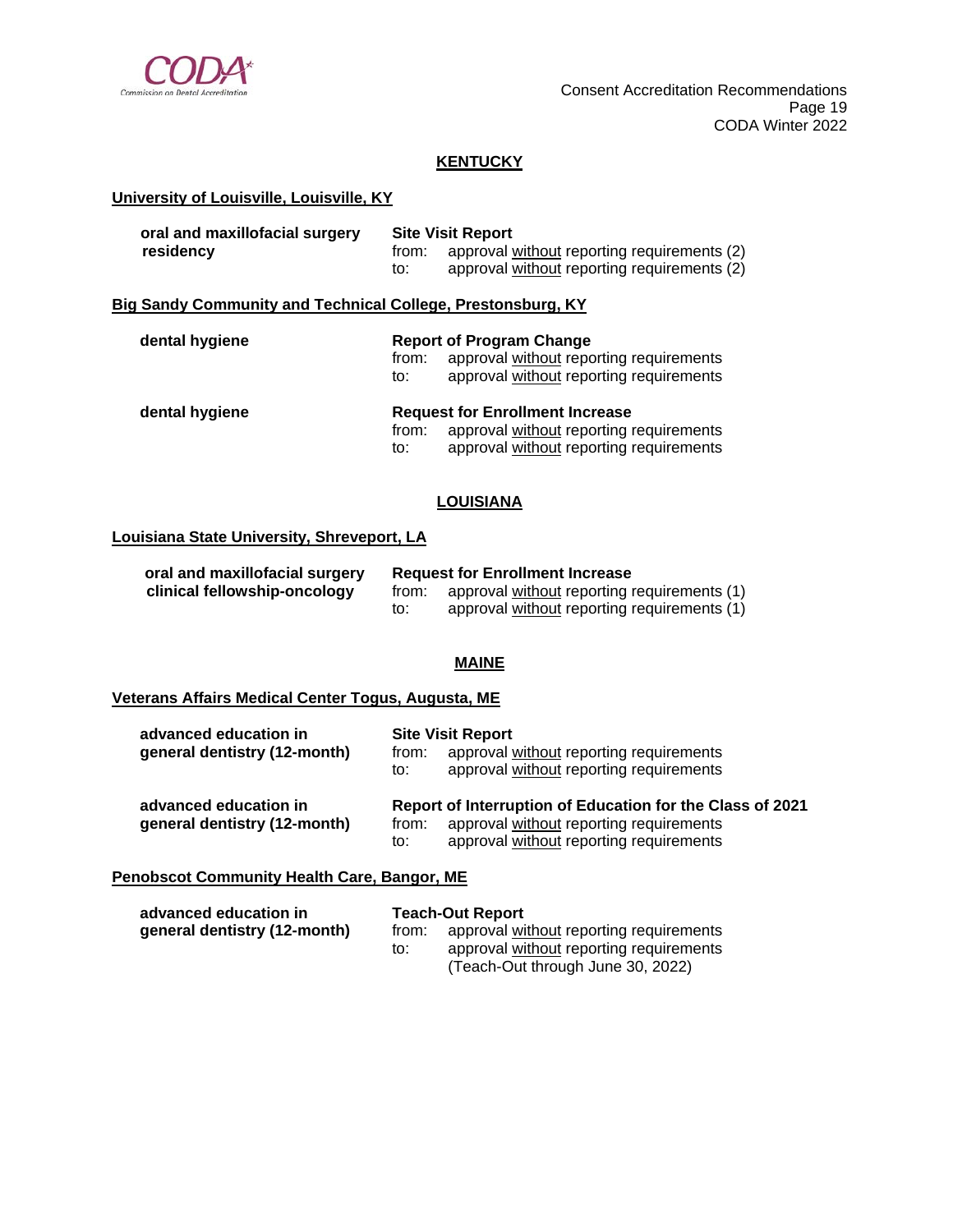

#### **MARYLAND**

## **University of Maryland, Baltimore, MD**

| periodontics                                                            | from:<br>to:    | <b>Request for Enrollment Increase</b><br>approval without reporting requirements<br>approval without reporting requirements                       |
|-------------------------------------------------------------------------|-----------------|----------------------------------------------------------------------------------------------------------------------------------------------------|
| National Institute of Dental and Craniofacial Research, Bethesda, MD    |                 |                                                                                                                                                    |
| dental public health                                                    | from:<br>to:    | <b>Report of Program Change</b><br>approval without reporting requirements<br>approval without reporting requirements                              |
| Naval Medical Leader and Professional Development Command, Bethesda, MD |                 |                                                                                                                                                    |
| advanced education in<br>general dentistry (12-month)                   | from:<br>to: to | <b>Teach-Out Report</b><br>approval without reporting requirements<br>approval without reporting requirements<br>(Teach-Out through June 30, 2022) |
| advanced education in<br>general dentistry (24-month)                   | from:<br>to:    | <b>Request for Enrollment Increase</b><br>approval without reporting requirements<br>approval without reporting requirements                       |
|                                                                         |                 | <b>MASSACHUSETTS</b>                                                                                                                               |
| <b>Boston University, Boston, MA</b>                                    |                 |                                                                                                                                                    |
| dental education                                                        | from:<br>to:    | <b>Request for Enrollment Increase</b><br>approval without reporting requirements<br>approval without reporting requirements                       |
| dental education                                                        | from:<br>to:    | <b>Report of Sites Where Educational Activity Occurs</b><br>approval without reporting requirements<br>approval without reporting requirements     |
| orthodontics and<br>dentofacial orthopedics                             | from:<br>to:    | <b>Report of Program Change</b><br>approval without reporting requirements<br>approval without reporting requirements                              |
| orthodontics and<br>dentofacial orthopedics                             | from:<br>to:    | <b>Request for Enrollment Increase</b><br>approval without reporting requirements<br>approval without reporting requirements                       |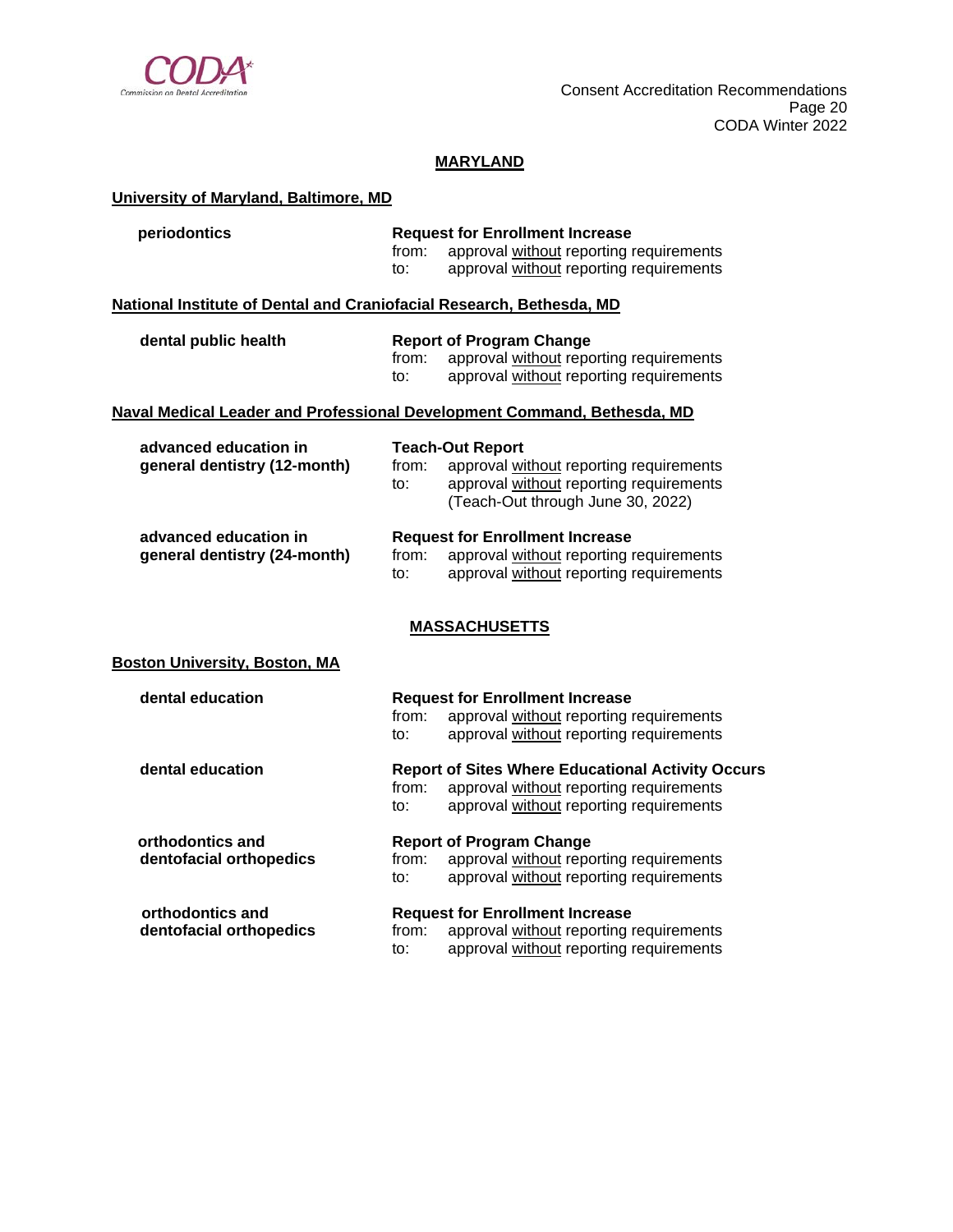

#### **MASSACHUSETTS (cont.)**

| <b>Tufts University, Boston, MA</b>                    |                                  |                                                                                                                                                |
|--------------------------------------------------------|----------------------------------|------------------------------------------------------------------------------------------------------------------------------------------------|
| dental education                                       | from:<br>to:                     | <b>Report of Sites Where Educational Activity Occurs</b><br>approval without reporting requirements<br>approval without reporting requirements |
| oral medicine                                          | <b>Complaint</b><br>from:<br>to: | approval without reporting requirements<br>approval without reporting requirements                                                             |
| Mount Wachusett Community College, Gardner, MA         |                                  |                                                                                                                                                |
| dental hygiene                                         | from:<br>to:                     | <b>Progress Report</b><br>approval with reporting requirements (8/2023)<br>approval without reporting requirements                             |
| dental hygiene                                         | from:<br>to:                     | <b>Report of Program Change</b><br>approval without reporting requirements<br>approval without reporting requirements                          |
| <b>Cape Cod Community College, West Barnstable, MA</b> |                                  |                                                                                                                                                |
| dental hygiene                                         | from:<br>to:                     | <b>Site Visit Report</b><br>approval without reporting requirements<br>approval without reporting requirements                                 |
| Regis College, Weston, MA                              |                                  |                                                                                                                                                |
| dental hygiene                                         | from:<br>to:                     | <b>Report of Sites Where Educational Activity Occurs</b><br>approval without reporting requirements<br>approval without reporting requirements |
| <b>Quinsigamond Community College, Worcester, MA</b>   |                                  |                                                                                                                                                |
| dental assisting                                       | from:<br>to:                     | <b>Site Visit Report</b><br>approval without reporting requirements<br>approval without reporting requirements                                 |
| dental assisting                                       | from:<br>to:                     | <b>Request for Enrollment Increase</b><br>approval without reporting requirements<br>approval without reporting requirements                   |
| dental hygiene                                         | from:<br>to:                     | <b>Site Visit Report</b><br>approval with reporting requirements (8/2023)<br>approval with reporting requirements (8/2023)                     |
| dental hygiene                                         | from:<br>to:                     | <b>Report of Noncompliance</b><br>approval with reporting requirements (8/2023)<br>approval without reporting requirements                     |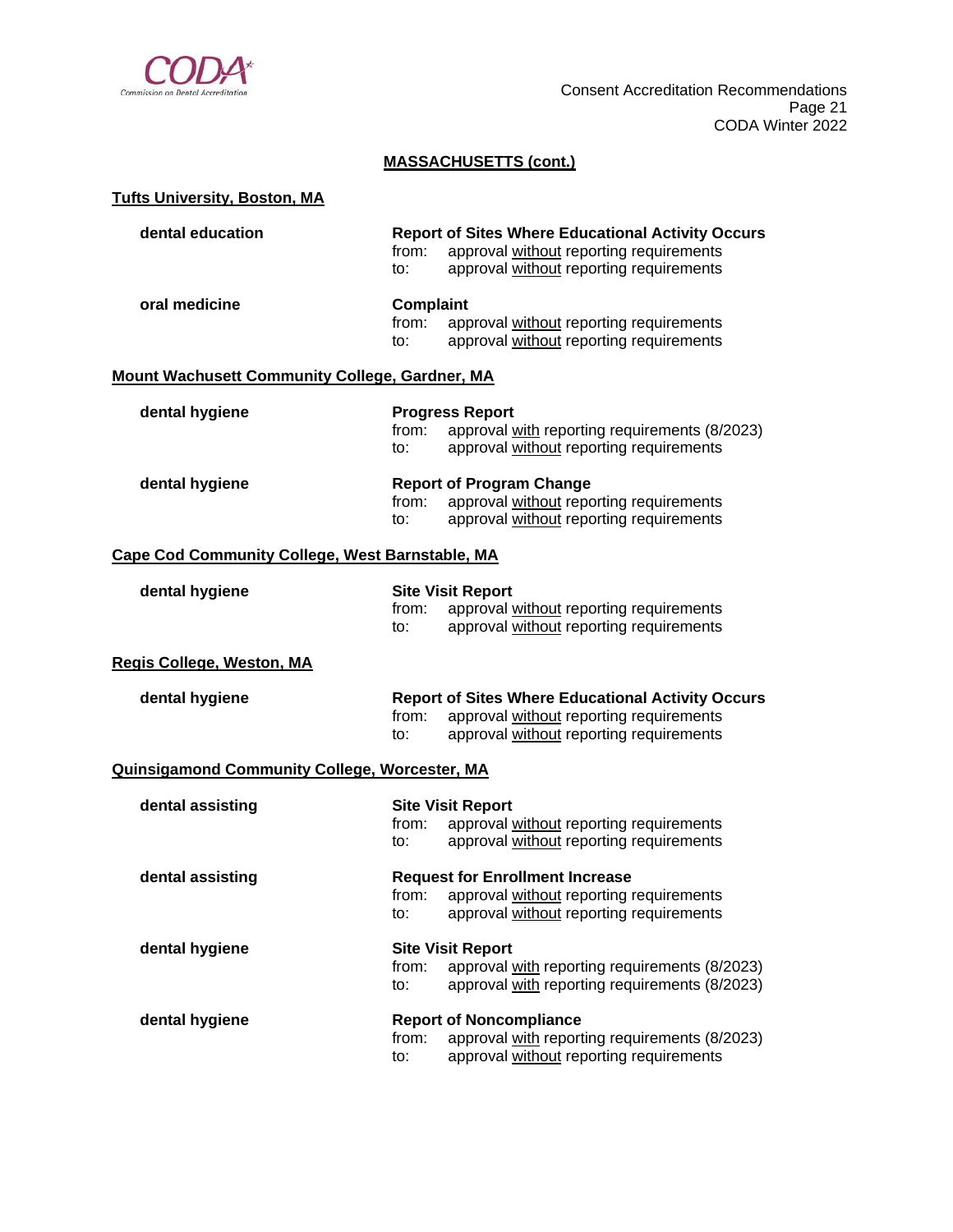

## **MICHIGAN**

## **University of Michigan, Ann Arbor, MI**

| general practice residency<br>$(12$ -month)                            | from:<br>to:                                                                 | <b>Request for Enrollment Increase</b><br>approval without reporting requirements<br>approval without reporting requirements                   |  |
|------------------------------------------------------------------------|------------------------------------------------------------------------------|------------------------------------------------------------------------------------------------------------------------------------------------|--|
| dental hygiene                                                         | from:<br>to:                                                                 | <b>Report of Sites Where Educational Activity Occurs</b><br>approval without reporting requirements<br>approval without reporting requirements |  |
| craniofacial and special care<br>orthodontics clinical fellowship      | from:<br>to:                                                                 | <b>Site Visit Report</b><br>approval without reporting requirements<br>approval without reporting requirements                                 |  |
| <b>Kellogg Community College, Battle Creek, MI</b>                     |                                                                              |                                                                                                                                                |  |
| dental hygiene                                                         | from:<br>to:                                                                 | <b>Report of Program Change</b><br>approval without reporting requirements<br>approval without reporting requirements                          |  |
| <b>Detroit Receiving Hospital, Detroit, MI</b>                         |                                                                              |                                                                                                                                                |  |
| pediatric dentistry                                                    | from:<br>to:                                                                 | <b>Report of Sites Where Educational Activity Occurs</b><br>approval without reporting requirements<br>approval without reporting requirements |  |
| University of Detroit Mercy, Detroit, MI                               |                                                                              |                                                                                                                                                |  |
| dental hygiene                                                         | from:<br>to:                                                                 | <b>Report of Program Change</b><br>approval without reporting requirements<br>approval without reporting requirements                          |  |
| Veterans Affairs Medical Center-Detroit, Detroit, MI                   |                                                                              |                                                                                                                                                |  |
| general practice residency<br>(12-month/optional 2 <sup>nd</sup> year) | <b>Site Visit Report</b><br>approval without reporting requirements<br>from: |                                                                                                                                                |  |

to: approval without reporting requirements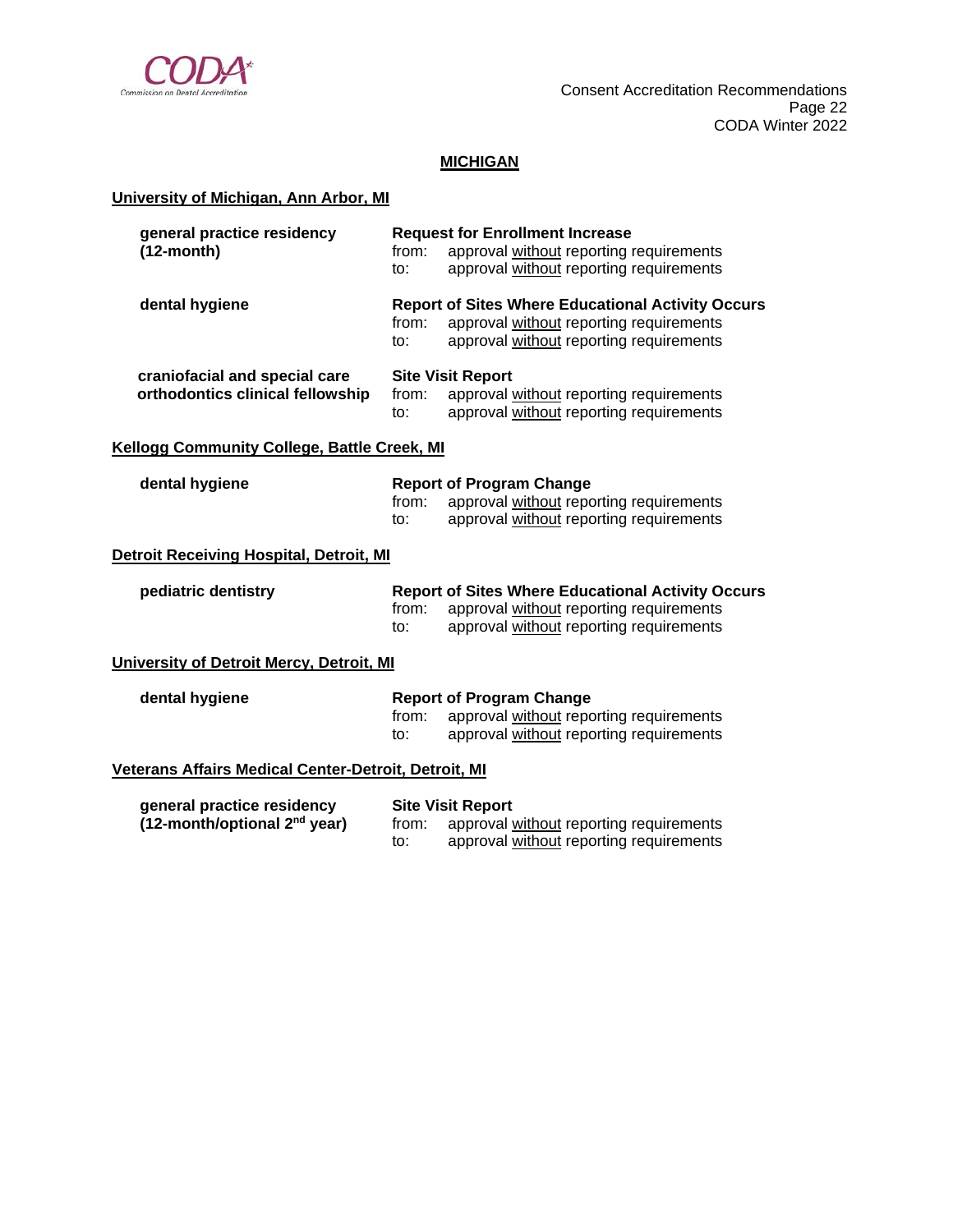

## **MINNESOTA**

## **Hibbing Community College, Hibbing, MN**

| dental assisting                                         | from:<br>$\mathsf{to}:$  | <b>Report of Program Change</b><br>approval without reporting requirements<br>approval without reporting requirements |
|----------------------------------------------------------|--------------------------|-----------------------------------------------------------------------------------------------------------------------|
| University of Minnesota, Minneapolis, MN                 |                          |                                                                                                                       |
| dental education                                         |                          | <b>Site Visit Report</b>                                                                                              |
|                                                          | from:<br>$\mathsf{to}$ : | approval without reporting requirements<br>approval without reporting requirements                                    |
| endodontics                                              |                          | <b>Site Visit Report</b>                                                                                              |
|                                                          | from:<br>$\mathsf{to}$ : | approval without reporting requirements<br>approval without reporting requirements                                    |
| orthodontics and                                         |                          | <b>Site Visit Report</b>                                                                                              |
| dentofacial orthopedics                                  | from:<br>$\mathsf{to}$ : | approval without reporting requirements<br>approval without reporting requirements                                    |
| pediatric dentistry                                      |                          | <b>Site Visit Report</b>                                                                                              |
|                                                          | from:<br>to:             | approval without reporting requirements<br>approval without reporting requirements                                    |
| periodontics                                             | <b>Site Visit Report</b> |                                                                                                                       |
|                                                          | from:                    | approval without reporting requirements                                                                               |
|                                                          | $\mathsf{to}$ :          | approval without reporting requirements                                                                               |
| periodontics                                             |                          | <b>Report of Program Change</b>                                                                                       |
|                                                          | from:                    | approval without reporting requirements                                                                               |
|                                                          | to:                      | approval without reporting requirements                                                                               |
| prosthodontics                                           |                          | <b>Site Visit Report</b>                                                                                              |
|                                                          | from:                    | approval without reporting requirements                                                                               |
|                                                          | to:                      | approval without reporting requirements                                                                               |
| St. Cloud Technical and Community College, St. Cloud, MN |                          |                                                                                                                       |
| dental hygiene                                           |                          | <b>Report of Noncompliance</b>                                                                                        |

|       | Report of Noncompliance                 |
|-------|-----------------------------------------|
| from: | approval without reporting requirements |
| to:   | approval without reporting requirements |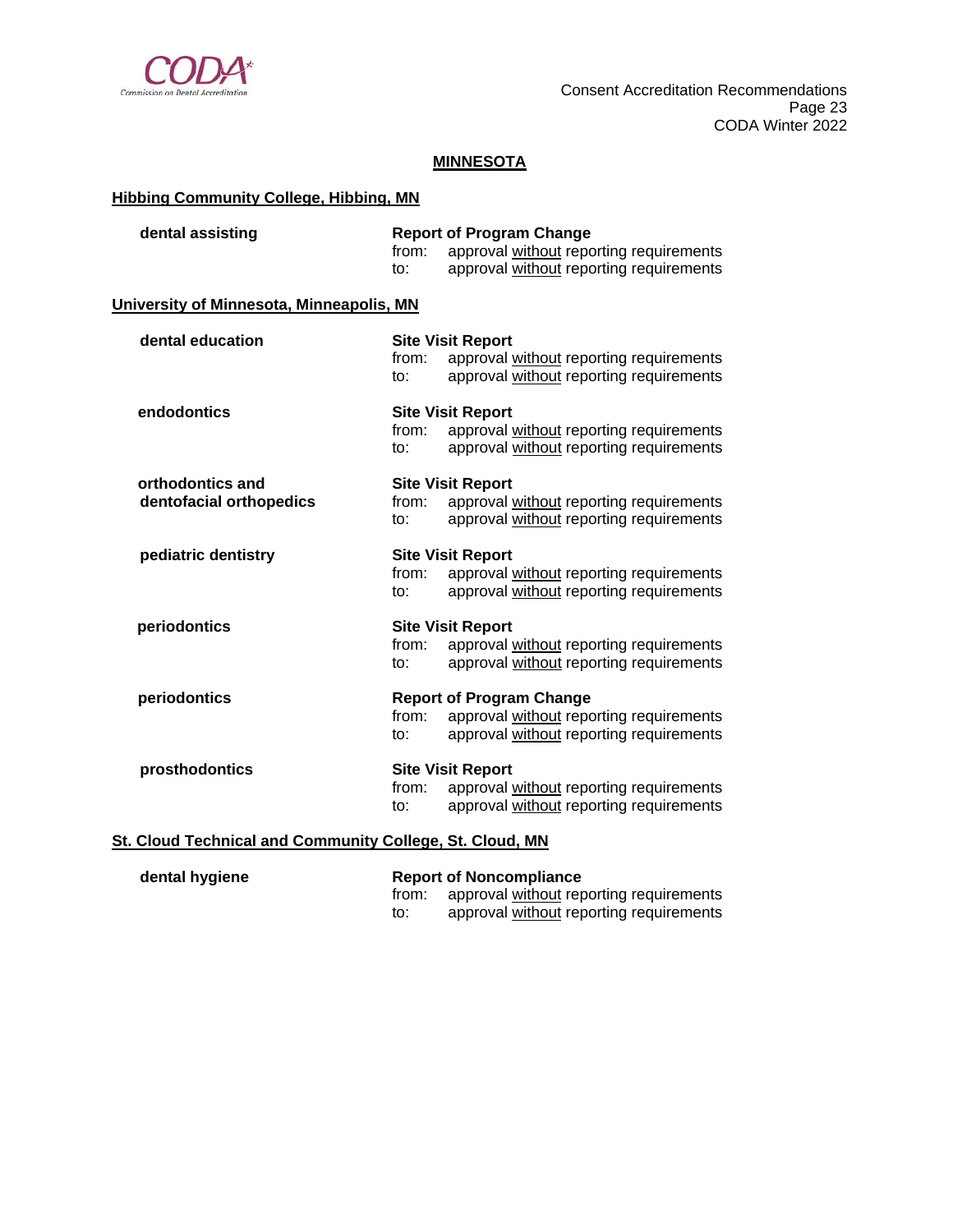

#### **MISSOURI**

## **Concorde Career College-Kansas City, Kansas City, MO**

| dental hygiene                                         | <b>Report of Program Change</b> |                                                                                                                                                |  |
|--------------------------------------------------------|---------------------------------|------------------------------------------------------------------------------------------------------------------------------------------------|--|
|                                                        | from:                           | approval without reporting requirements                                                                                                        |  |
|                                                        | to:                             | approval without reporting requirements                                                                                                        |  |
| University of Missouri Kansas City, Kansas City, MO    |                                 |                                                                                                                                                |  |
| dental education                                       |                                 | <b>Report of Program Change</b>                                                                                                                |  |
|                                                        | from:                           | approval without reporting requirements                                                                                                        |  |
|                                                        | to:                             | approval without reporting requirements                                                                                                        |  |
| dental hygiene                                         | from:<br>to:                    | <b>Report of Sites Where Educational Activity Occurs</b><br>approval without reporting requirements<br>approval without reporting requirements |  |
| St. Louis Community College-Forest Park, St. Louis, MO |                                 |                                                                                                                                                |  |
| dental assisting                                       |                                 | <b>Site Visit Report</b>                                                                                                                       |  |
|                                                        | from:                           | approval without reporting requirements                                                                                                        |  |
|                                                        | to:                             | approval without reporting requirements                                                                                                        |  |
| dental hygiene                                         |                                 | <b>Site Visit Report</b>                                                                                                                       |  |
|                                                        | from:                           | approval without reporting requirements                                                                                                        |  |
|                                                        | to:                             | approval without reporting requirements                                                                                                        |  |
|                                                        |                                 |                                                                                                                                                |  |

## **MONTANA**

#### **Salish Kootenai College, Pablo, MT**

| dental assisting | <b>Site Visit Report</b> |                                         |
|------------------|--------------------------|-----------------------------------------|
|                  | from:                    | approval without reporting requirements |
|                  | to:                      | approval without reporting requirements |

#### **NEBRASKA**

#### **University of Nebraska Medical Center, Lincoln, NE**

| advanced education in        |     | <b>Report of Program Change</b>               |  |
|------------------------------|-----|-----------------------------------------------|--|
| general dentistry (12-month) |     | from: approval without reporting requirements |  |
|                              | to: | approval without reporting requirements       |  |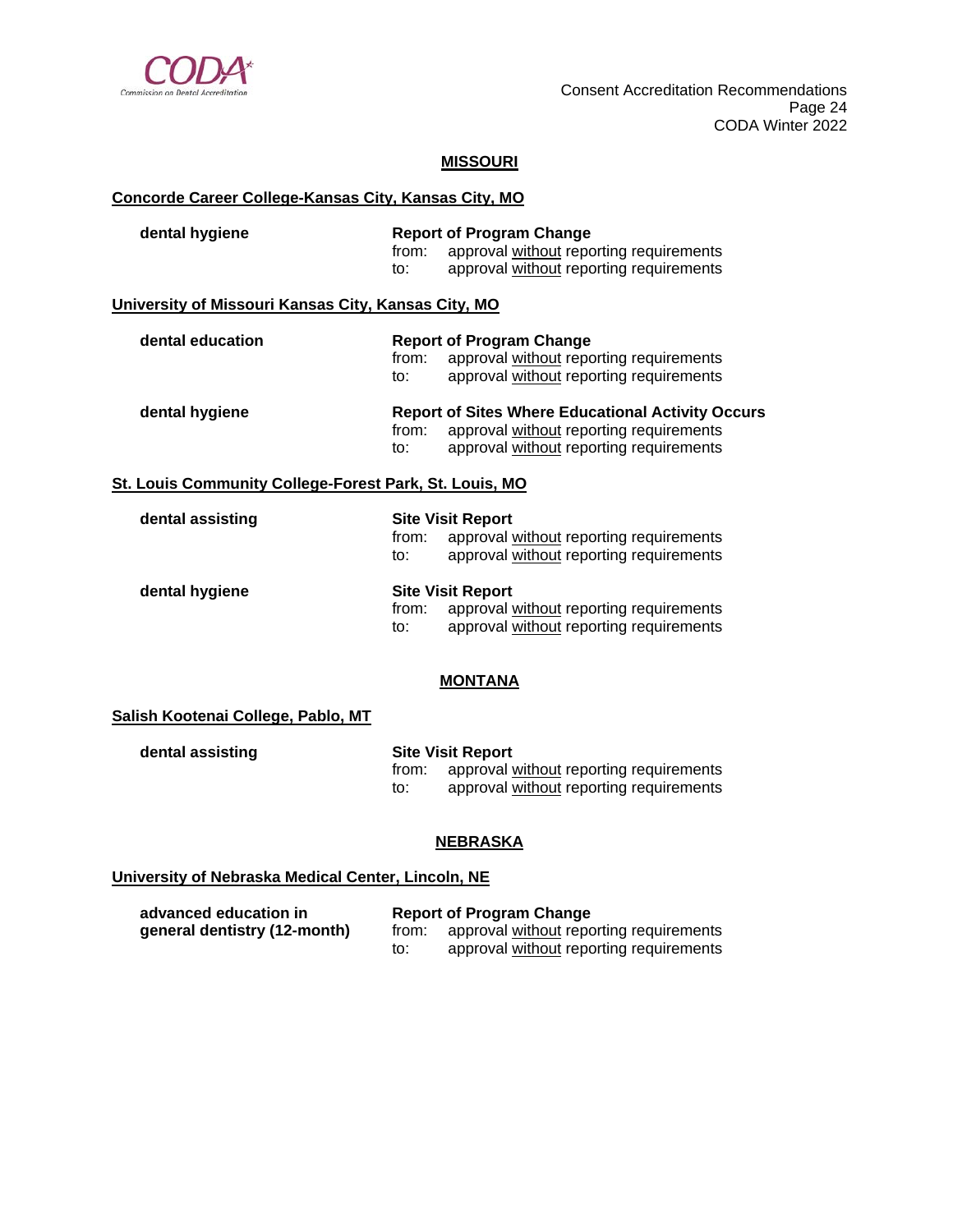

#### **NEVADA**

#### **University of Nevada Las Vegas, Las Vegas, NV**

| dental education    | from:<br>to: | <b>Progress Report</b><br>approve with reporting requirements (8/2023)<br>approve without reporting requirements                               |
|---------------------|--------------|------------------------------------------------------------------------------------------------------------------------------------------------|
| pediatric dentistry | from:<br>to: | <b>Report of Sites Where Educational Activity Occurs</b><br>approval without reporting requirements<br>approval without reporting requirements |

#### **NEW HAMPSHIRE**

#### **NHTI Concord's Community College, Concord, NH**

| dental assisting | from:<br>to: | <b>Report of Program Change</b><br>approval without reporting requirements<br>approval without reporting requirements        |
|------------------|--------------|------------------------------------------------------------------------------------------------------------------------------|
| dental assisting | from:<br>to: | <b>Request for Enrollment Increase</b><br>approval without reporting requirements<br>approval without reporting requirements |

#### **NEW JERSEY**

#### **Rutgers, the State University of New Jersey, Newark, NJ**

| periodontics   | <b>Request for Enrollment Increase</b><br>approval without reporting requirements<br>from:<br>approval without reporting requirements<br>to: |
|----------------|----------------------------------------------------------------------------------------------------------------------------------------------|
| prosthodontics | <b>Request for Enrollment Increase</b><br>approval without reporting requirements<br>from:<br>approval without reporting requirements<br>to: |

## **St. Joseph's University Medical Center, Paterson, NJ**

| pediatric dentistry |              | <b>Site Visit Report</b>                                                           |
|---------------------|--------------|------------------------------------------------------------------------------------|
|                     | trom:<br>to: | approval without reporting requirements<br>approval without reporting requirements |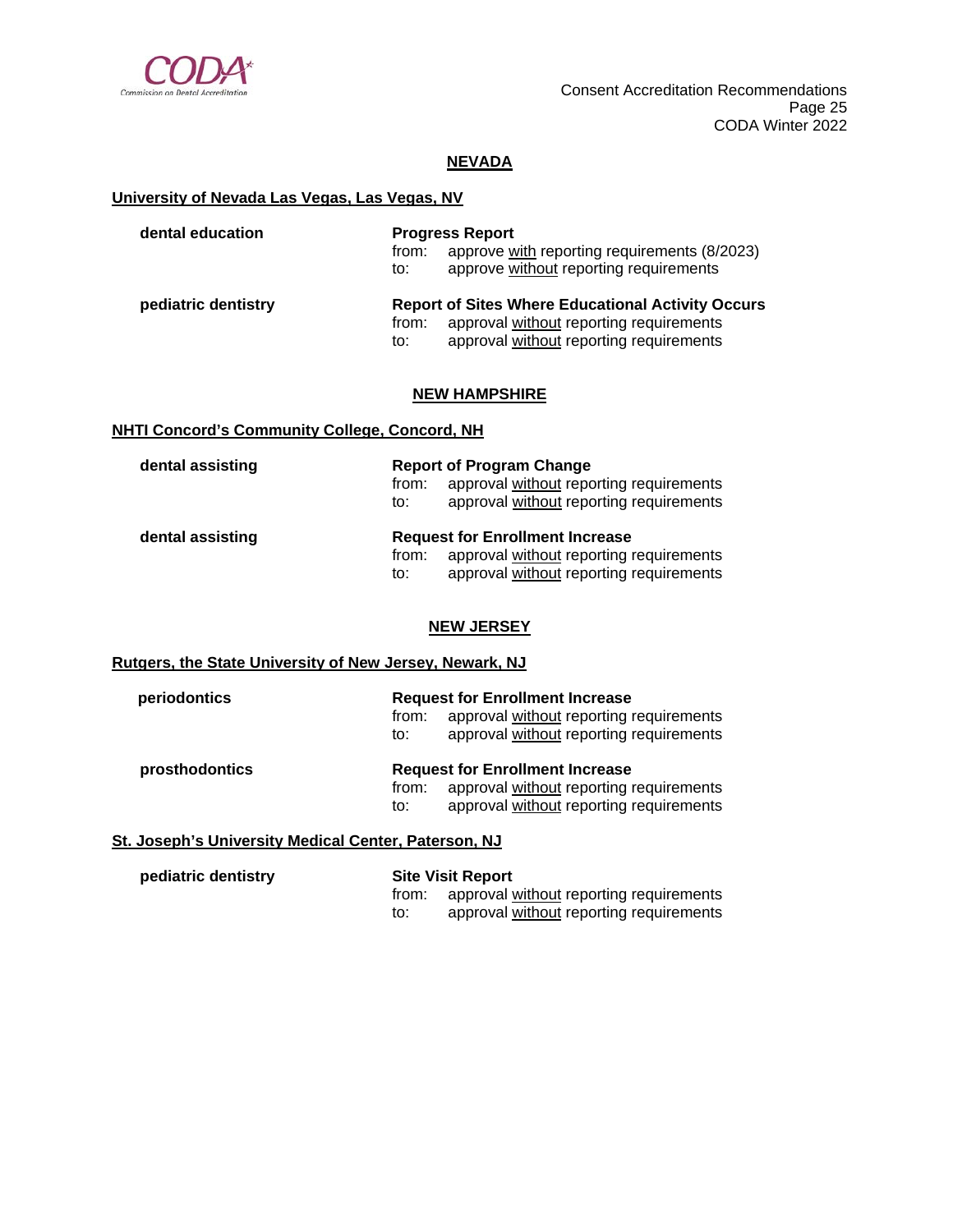

**dental hygiene** 

### **NEW MEXICO**

#### **University of New Mexico-Gallup, Gallup, NM**

| dental assisting |              | <b>Report of Program Change</b>                                                             |  |
|------------------|--------------|---------------------------------------------------------------------------------------------|--|
|                  | from:<br>to: | approval without reporting requirements<br>approval without reporting requirements          |  |
|                  |              | القالح وجوديته وجرار ومنافره الملامسين ومستحق والمستنقر والمستحل المتعارف والمنافس والمنافس |  |

**New Mexico State University Dona Ana Community College, Las Cruces, NM**

| <b>Report of Program Change</b> |                                         |  |  |
|---------------------------------|-----------------------------------------|--|--|
| from:                           | approval without reporting requirements |  |  |
| to:                             | approval without reporting requirements |  |  |

#### **NEW YORK**

#### **SUNY Broome Community College, Binghamton, NY**

| dental hygiene |              | <b>Site Visit Report</b>                                                           |  |
|----------------|--------------|------------------------------------------------------------------------------------|--|
|                | from:<br>to: | approval without reporting requirements<br>approval without reporting requirements |  |

## **Jacobi Medical Center, Bronx, NY**

| dental anesthesiology                    | <b>Request for Enrollment Increase</b> |                                         |
|------------------------------------------|----------------------------------------|-----------------------------------------|
|                                          | from:                                  | approval without reporting requirements |
|                                          | to:                                    | approval without reporting requirements |
|                                          |                                        |                                         |
| general practice residency               |                                        | <b>Site Visit Report</b>                |
| (12-month/optional 2 <sup>nd</sup> year) | from:                                  | approval without reporting requirements |
|                                          | to:                                    | approval without reporting requirements |

#### **Wyckoff Heights Medical Center, Brooklyn, NY**

| general practice residency        |       | <b>Site Visit Report</b>                |
|-----------------------------------|-------|-----------------------------------------|
| $(12$ -month/optional $2nd$ year) | trom: | approval without reporting requirements |
|                                   | to:   | approval without reporting requirements |

#### **University of Buffalo, The State University of New York, Buffalo, NY**

| endodontics         | from:<br>to: | <b>Report of Program Change</b><br>approval without reporting requirements<br>approval without reporting requirements        |
|---------------------|--------------|------------------------------------------------------------------------------------------------------------------------------|
| pediatric dentistry | from:<br>to: | <b>Request for Enrollment Increase</b><br>approval without reporting requirements<br>approval without reporting requirements |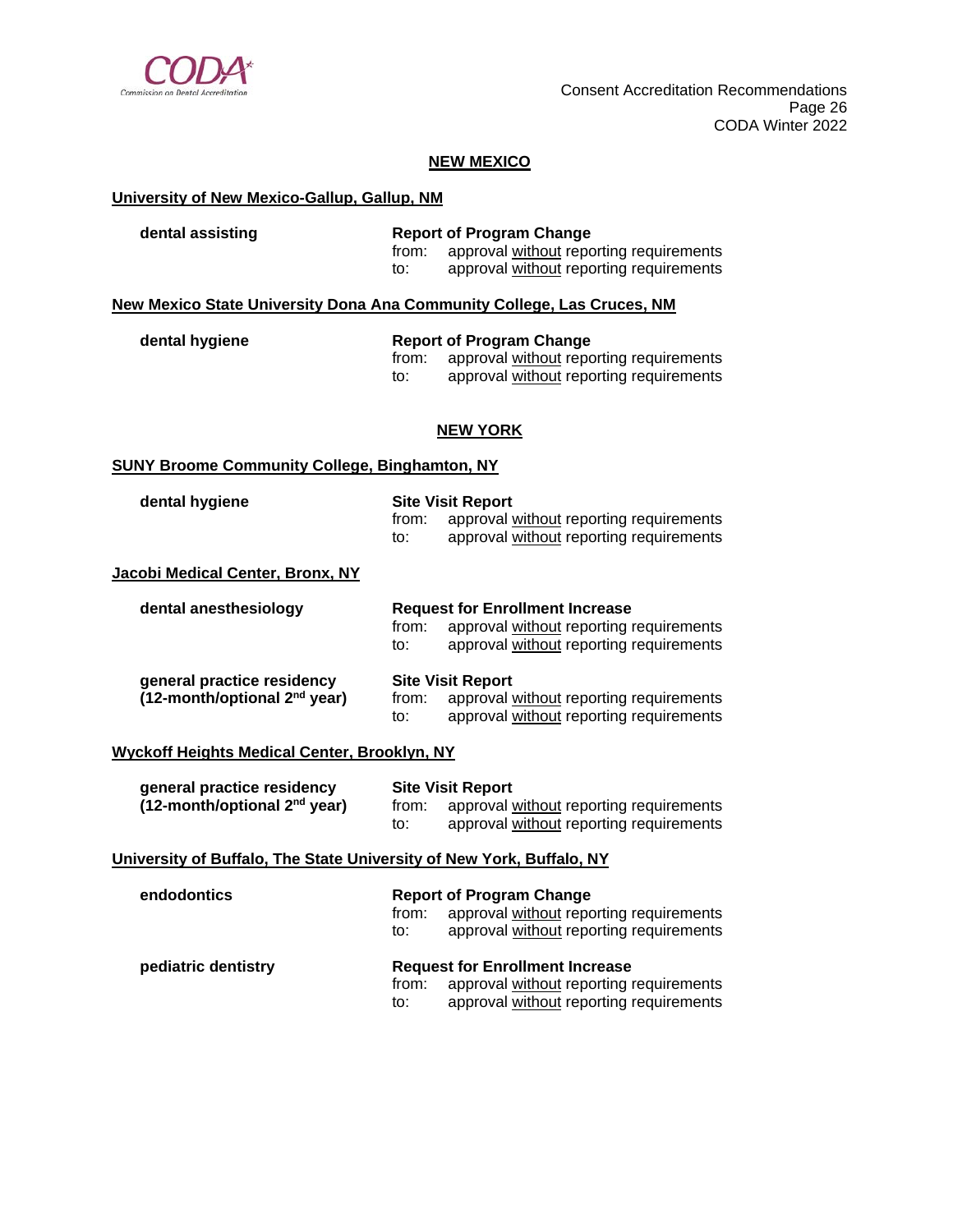

## **NEW YORK (cont.)**

## **Farmingdale State College, Farmingdale, NY**

| dental hygiene                                                                     | <b>Report of Program Change</b> |                                               |  |
|------------------------------------------------------------------------------------|---------------------------------|-----------------------------------------------|--|
|                                                                                    | from:                           | approval without reporting requirements       |  |
|                                                                                    | to:                             | approval without reporting requirements       |  |
| <u>Touro College of Dental Medicine at New York Medical College, Hawthorne, NY</u> |                                 |                                               |  |
| dental education                                                                   |                                 | <b>Report of Program Change</b>               |  |
|                                                                                    | from:                           | approve without reporting requirements        |  |
|                                                                                    | to:                             | approve without reporting requirements        |  |
| <b>Northwell Health, New Hyde Park, NY</b>                                         |                                 |                                               |  |
| oral and maxillofacial                                                             |                                 | <b>Site Visit Report</b>                      |  |
| pathology                                                                          | from:                           | approval without reporting requirements       |  |
|                                                                                    | to:                             | approval without reporting requirements       |  |
| pediatric dentistry                                                                |                                 | <b>Site Visit Report</b>                      |  |
|                                                                                    | from:                           | approval without reporting requirements       |  |
|                                                                                    | to:                             | approval without reporting requirements       |  |
| NYC Health + Hospitals/Bellevue, New York, NY                                      |                                 |                                               |  |
| general practice residency                                                         |                                 | <b>Progress Report</b>                        |  |
| (12-month/optional 2 <sup>nd</sup> year)                                           | from:                           | approval with reporting requirements (2/2023) |  |
|                                                                                    | to:                             | approval without reporting requirements       |  |
| <b>New York Presbyterian Hospital, New York, NY</b>                                |                                 |                                               |  |
| oral and maxillofacial                                                             |                                 | <b>Site Visit Report</b>                      |  |
| pathology                                                                          | from:                           | approval without reporting requirements       |  |
|                                                                                    | to:                             | approval without reporting requirements       |  |
| Veterans Affairs Medical Center/Northport, Northport, NY                           |                                 |                                               |  |
| general practice residency                                                         |                                 | <b>Site Visit Report</b>                      |  |
| $(12$ -month)                                                                      | from:                           | approval without reporting requirements       |  |
|                                                                                    | to:                             | approval without reporting requirements       |  |
| University of Rochester, Rochester, NY                                             |                                 |                                               |  |
| dental public health                                                               |                                 | <b>Site Visit Report</b>                      |  |
|                                                                                    | from:                           | approval without reporting requirements       |  |
|                                                                                    | to:                             | approval without reporting requirements       |  |
| Staten Island University Hospital Northwell Health, Staten Island, NY              |                                 |                                               |  |
| pediatric dentistry                                                                |                                 | <b>Site Visit Report</b>                      |  |
|                                                                                    | from:                           | approval without reporting requirements       |  |
|                                                                                    | to:                             | approval without reporting requirements       |  |
|                                                                                    |                                 |                                               |  |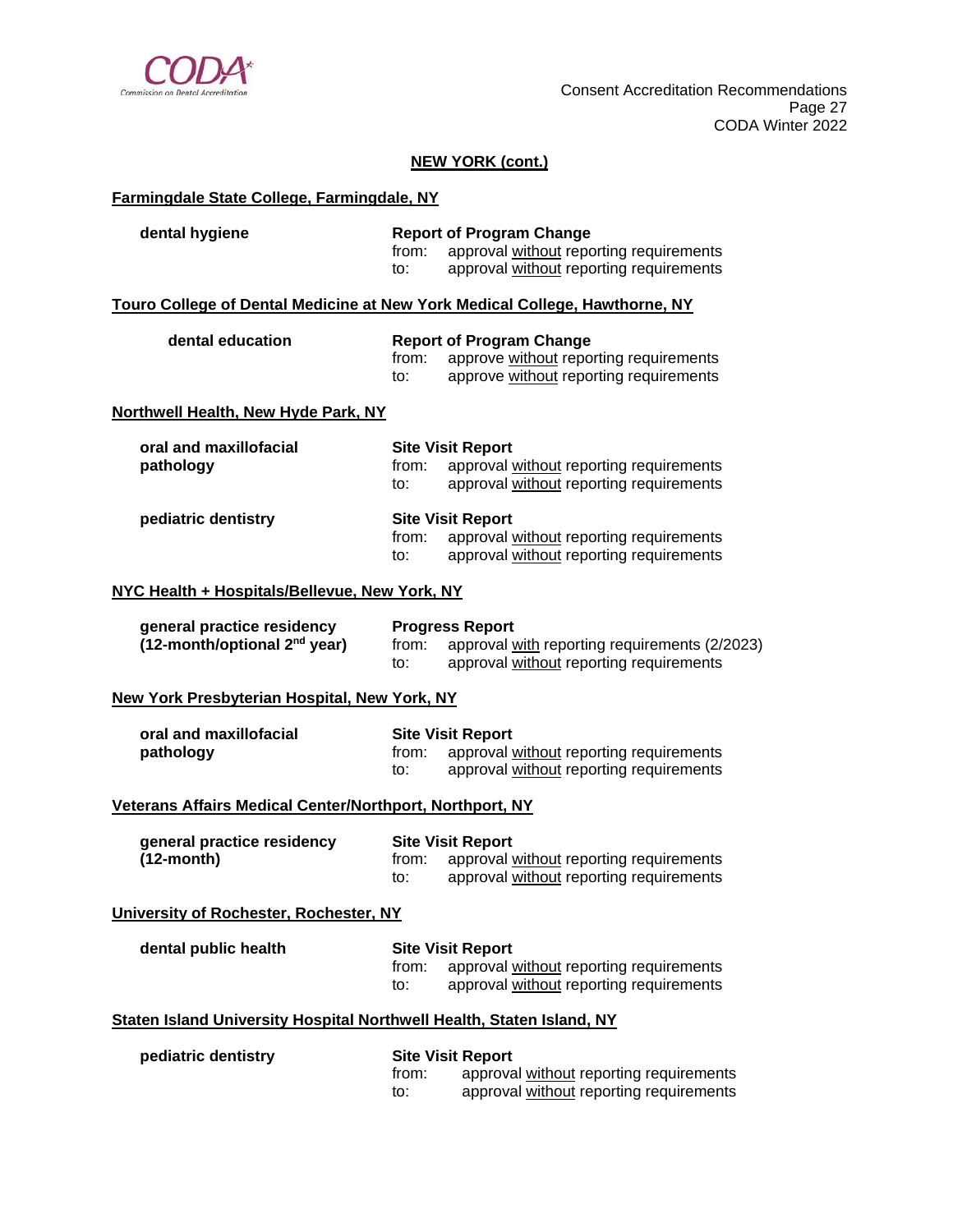

#### **NEW YORK (cont.)**

#### **Stony Brook University, Stony Brook, NY**

| endodontics                                 | <b>Site Visit Report</b><br>from:<br>to: | approval without reporting requirements<br>approval without reporting requirements |
|---------------------------------------------|------------------------------------------|------------------------------------------------------------------------------------|
| orthodontics and<br>dentofacial orthopedics | <b>Site Visit Report</b><br>from:<br>to: | approval without reporting requirements<br>approval without reporting requirements |
| periodontics                                | <b>Site Visit Report</b><br>from:<br>to: | approval without reporting requirements<br>approval without reporting requirements |

#### **Stony Brook University Hospital/School of Dental Medicine, Stony Brook, NY**

| general practice residency        |       | <b>Site Visit Report</b>                |
|-----------------------------------|-------|-----------------------------------------|
| $(12$ -month/optional $2nd$ year) | trom: | approval without reporting requirements |
|                                   | to:   | approval without reporting requirements |

#### **NORTH CAROLINA**

#### **Asheville-Buncombe Technical Community College, Asheville, NC**

| dental hygiene | <b>Report of Noncompliance</b> |                                                                                    |
|----------------|--------------------------------|------------------------------------------------------------------------------------|
|                | from:<br>to:                   | approval without reporting requirements<br>approval without reporting requirements |

### **University of North Carolina at Chapel Hill, Chapel Hill, NC**

| dental hygiene |       | <b>Report of Program Change</b>         |
|----------------|-------|-----------------------------------------|
|                | from: | approval without reporting requirements |
|                | to:   | approval without reporting requirements |

#### **Central Piedmont Community College, Charlotte, NC**

| dental assisting                                | <b>Request for Enrollment Increase</b> |                                                                                    |
|-------------------------------------------------|----------------------------------------|------------------------------------------------------------------------------------|
|                                                 | from:<br>to:                           | approval without reporting requirements<br>approval without reporting requirements |
| <b>East Carolina University, Greenville, NC</b> |                                        |                                                                                    |

| advanced education in             |       | <b>Site Visit Report</b>                |
|-----------------------------------|-------|-----------------------------------------|
| general dentistry                 | trom: | approval without reporting requirements |
| (12-month/optional $2^{nd}$ year) | to:   | approval without reporting requirements |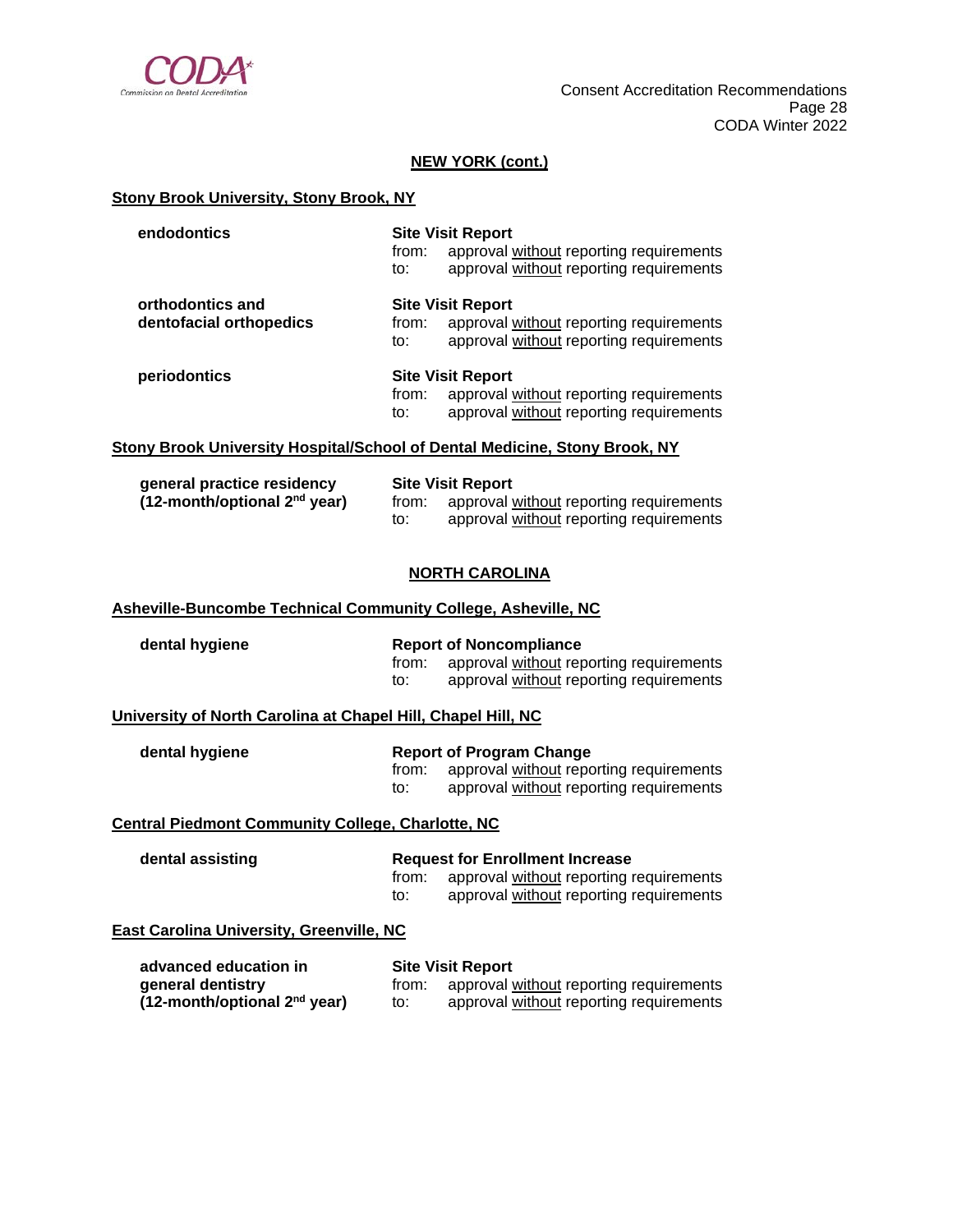

## **NORTH CAROLINA (cont.)**

## **Miller-Motte College-Raleigh, Raleigh, NC**

| dental assisting                                                  | from:<br>to: | <b>Teach-Out Report</b><br>approval without reporting requirements<br>(Teach-Out through July 3, 2022)<br>approval without reporting requirements<br>(Teach-Out through July 3, 2022) |
|-------------------------------------------------------------------|--------------|---------------------------------------------------------------------------------------------------------------------------------------------------------------------------------------|
|                                                                   |              | <b>OHIO</b>                                                                                                                                                                           |
| <b>Case Western Reserve University, Cleveland, OH</b>             |              |                                                                                                                                                                                       |
| dental public health                                              | from:<br>to: | <b>Site Visit Report</b><br>approval without reporting requirements<br>approval without reporting requirements                                                                        |
| craniofacial and special care<br>orthodontics clinical fellowship | from:<br>to: | <b>Site Visit Report</b><br>approval without reporting requirements<br>approval without reporting requirements                                                                        |
|                                                                   |              | St. Vincent Charity Medical Center, Cleveland, OH/Cleveland Dental Institute, Cleveland, OH                                                                                           |
| advanced education in<br>general dentistry (24-month)             | from:<br>to: | <b>Request for Enrollment Increase</b><br>approval without reporting requirements<br>approval without reporting requirements                                                          |
| <b>Columbus State Community College, Columbus, OH</b>             |              |                                                                                                                                                                                       |
| dental hygiene                                                    | from:<br>to: | <b>Report of Program Change</b><br>approval without reporting requirements<br>approval without reporting requirements                                                                 |
| The Ohio State University, Columbus, OH                           |              |                                                                                                                                                                                       |
| dental education                                                  | from:<br>to: | <b>Report of Program Change</b><br>approval without reporting requirements<br>approval without reporting requirements                                                                 |
| <b>Sinclair Community College, Dayton, OH</b>                     |              |                                                                                                                                                                                       |
| dental hygiene                                                    | from:<br>to: | <b>Site Visit Report</b><br>approval without reporting requirements<br>approval without reporting requirements                                                                        |
| <b>Hocking College, New Lexington, OH</b>                         |              |                                                                                                                                                                                       |
| dental hygiene                                                    | from:<br>to: | <b>Progress Report</b><br>approval with reporting requirements (8/2023)<br>approval without reporting requirements                                                                    |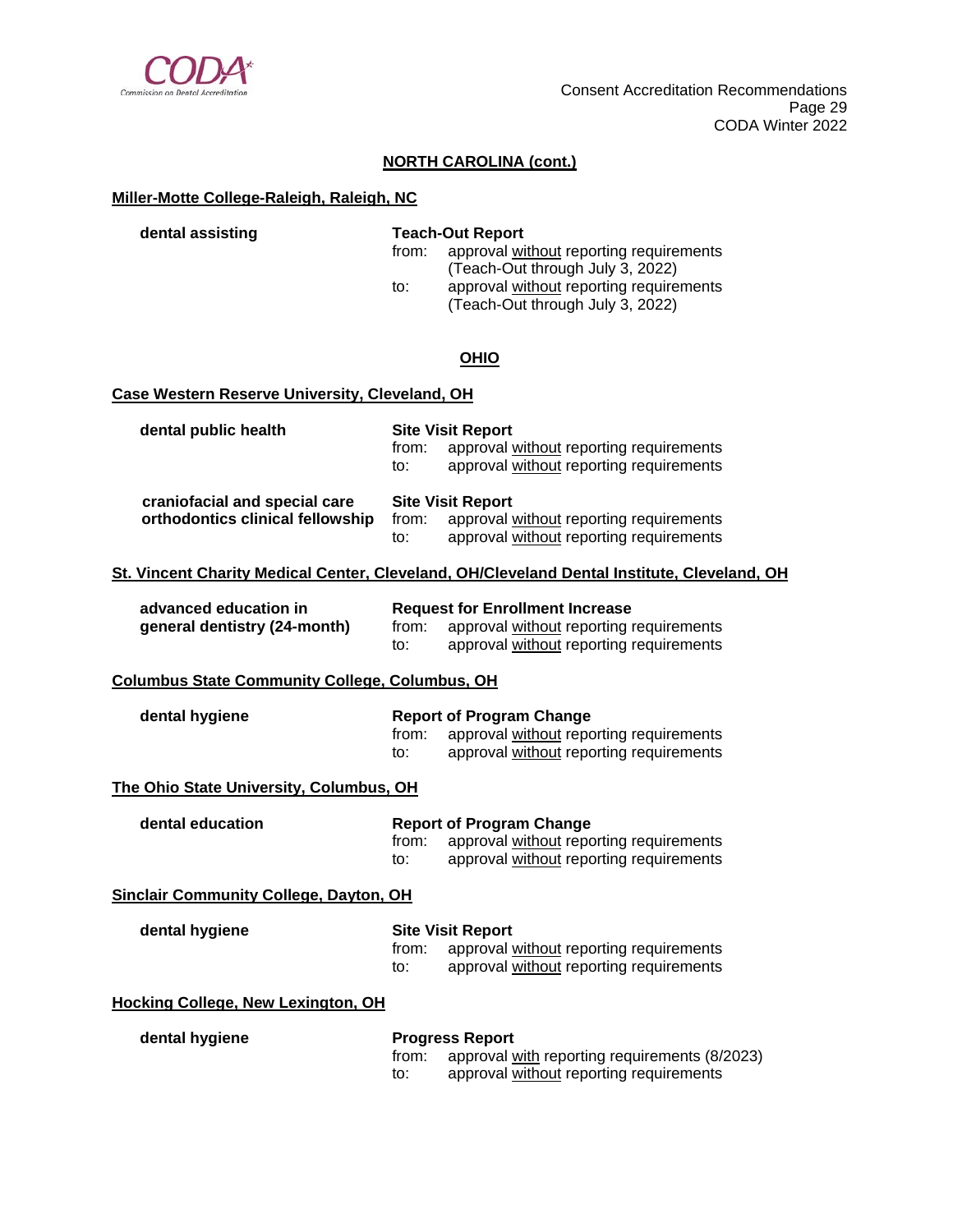

## **OREGON**

## **Lane Community College, Eugene, OR**

| dental hygiene                                      | from:<br>to: | <b>Report of Program Change</b><br>approval without reporting requirements<br>approval without reporting requirements                |
|-----------------------------------------------------|--------------|--------------------------------------------------------------------------------------------------------------------------------------|
| Oregon Institute of Technology, Klamath Falls, OR   |              |                                                                                                                                      |
| dental hygiene                                      | from:<br>to: | <b>Report of Program Change</b><br>approval without reporting requirements<br>approval without reporting requirements                |
|                                                     |              | <b>PENNSYLVANIA</b>                                                                                                                  |
| <b>Northampton Community College, Bethlehem, PA</b> |              |                                                                                                                                      |
| dental hygiene                                      | from:<br>to: | <b>Report of Program Change</b><br>approval without reporting requirements<br>approval without reporting requirements                |
| St. Luke's University Health Network, Bethlehem, PA |              |                                                                                                                                      |
| general practice residency<br>$(12$ -month)         | from:<br>to: | <b>Site Visit Report</b><br>approval without reporting requirements<br>approval without reporting requirements                       |
| <b>Geisinger Medical Center, Danville, PA</b>       |              |                                                                                                                                      |
| pediatric dentistry                                 | from:<br>to: | <b>Request for Enrollment Increase</b><br>approval without reporting requirements<br>approval without reporting requirements         |
| Allegheny General Hospital, Pittsburgh, PA          |              |                                                                                                                                      |
| oral and maxillofacial surgery<br>residency         | from:<br>to: | <b>Report of Program Change</b><br>approval without reporting requirements (2)<br>approval without reporting requirements (2)        |
| oral and maxillofacial surgery<br>residency         | from:<br>to: | <b>Request for Enrollment Increase</b><br>approval without reporting requirements (2)<br>approval without reporting requirements (3) |
| St. Joseph's Medical Center, Reading, PA            |              |                                                                                                                                      |
| general practice residency<br>$(12$ -month)         | from:<br>to: | <b>Failure to Submit Required Fee</b><br>approval with reporting requirements (8/2022)<br>approval without reporting requirements    |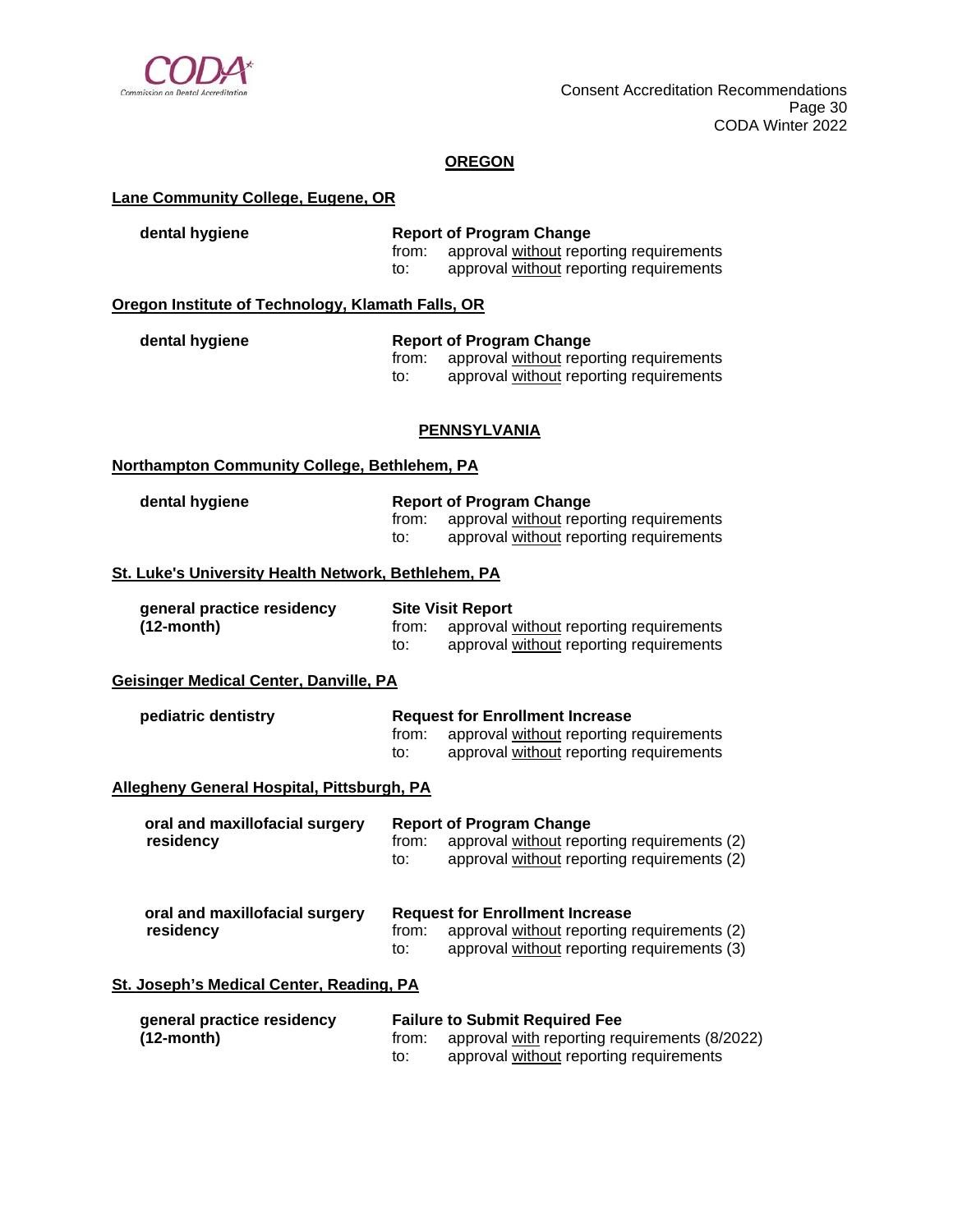

#### **RHODE ISLAND**

#### **Community College of Rhode Island, Lincoln, RI**

#### **Report of Program Change**

from: approval <u>without</u> reporting requirements<br>to: approval without reporting requirements

approval without reporting requirements

#### **SOUTH CAROLINA**

#### **Trident Technical College, Charleston, SC**

| dental hygiene |       | <b>Report of Noncompliance</b>          |
|----------------|-------|-----------------------------------------|
|                | from: | approval without reporting requirements |
|                | to:   | approval without reporting requirements |

#### **Florence-Darlington Technical College, Florence, SC**

| dental hygiene |              | <b>Report of Noncompliance</b>                                                     |
|----------------|--------------|------------------------------------------------------------------------------------|
|                | trom:<br>to: | approval without reporting requirements<br>approval without reporting requirements |
|                |              |                                                                                    |

## **Horry-Georgetown Technical College, Myrtle Beach, SC**

|  | dental assisting |
|--|------------------|
|--|------------------|

**Site Visit Report** from: approval without reporting requirements

to: approval without reporting requirements

#### **TENNESSEE**

#### **Tennessee College of Applied Technology-Knoxville, Knoxville, TN**

| dental assisting | <b>Report of Program Change</b> |                                         |
|------------------|---------------------------------|-----------------------------------------|
|                  | from:                           | approval without reporting requirements |
|                  | to:                             | approval without reporting requirements |

#### **University of Tennessee Health Science Center, Memphis, TN**

| dental education                                      | from:<br>to: | <b>Request for Enrollment Increase</b><br>approval without reporting requirements<br>approval without reporting requirements         |
|-------------------------------------------------------|--------------|--------------------------------------------------------------------------------------------------------------------------------------|
| advanced education in<br>general dentistry (12-month) | from:<br>to: | <b>Report of Program Change</b><br>approval without reporting requirements<br>approval without reporting requirements                |
| oral and maxillofacial surgery<br>residency           | from:<br>to: | <b>Request for Enrollment Increase</b><br>approval without reporting requirements (2)<br>approval without reporting requirements (2) |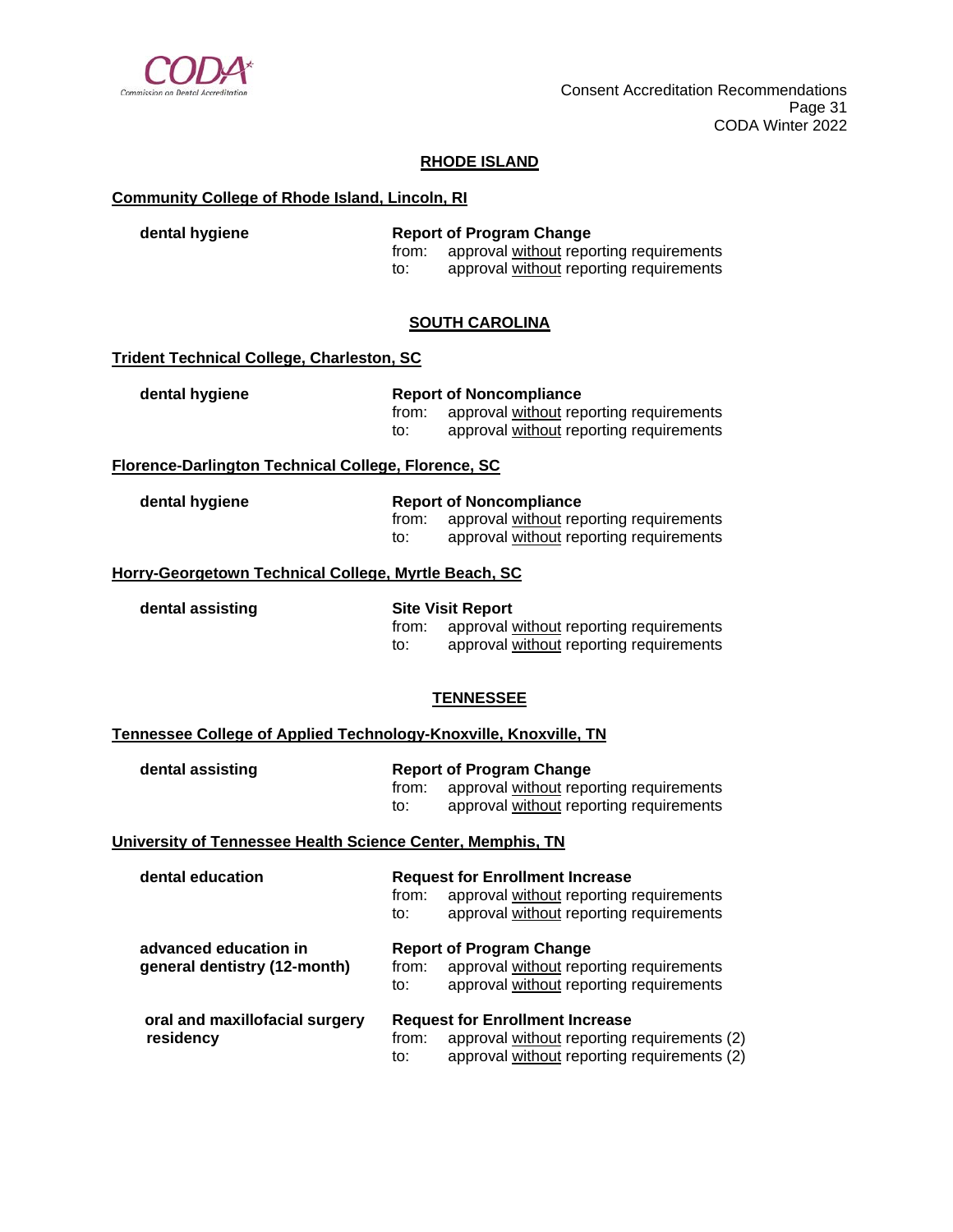

## **TENNESSEE (cont.)**

## **University of Tennessee Health Science Center, Memphis, TN (cont.)**

| oral and maxillofacial surgery<br>residency                             | from:                                  | <b>Report of Program Change</b><br>approval without reporting requirements (2)                                        |
|-------------------------------------------------------------------------|----------------------------------------|-----------------------------------------------------------------------------------------------------------------------|
|                                                                         | $\mathsf{to}:$                         | approval without reporting requirements (2)                                                                           |
| <b>Meharry Medical College, Nashville, TN</b>                           |                                        |                                                                                                                       |
| general practice residency                                              | <b>Request for Enrollment Increase</b> |                                                                                                                       |
| $(12$ -month)                                                           | from:<br>to:                           | approval without reporting requirements<br>approval without reporting requirements                                    |
| South College, Nashville, TN                                            |                                        |                                                                                                                       |
| dental hygiene                                                          | from:<br>$\mathsf{to}$ :               | <b>Report of Program Change</b><br>approval without reporting requirements<br>approval without reporting requirements |
|                                                                         |                                        | <b>TEXAS</b>                                                                                                          |
| <b>Coastal Bend College, Beeville, TX</b>                               |                                        |                                                                                                                       |
| dental hygiene                                                          | from:<br>to:                           | <b>Report of Noncompliance</b><br>approval without reporting requirements<br>approval without reporting requirements  |
| <b>Blinn College, Bryan, TX</b>                                         |                                        |                                                                                                                       |
| dental hygiene                                                          | from:<br>to:                           | <b>Site Visit Report</b><br>approval without reporting requirements<br>approval without reporting requirements        |
| dental hygiene                                                          | from:<br>to:                           | <b>Report of Program Change</b><br>approval without reporting requirements<br>approval without reporting requirements |
| <b>Medical Education and Training Campus, JBSA Fort Sam Houston, TX</b> |                                        |                                                                                                                       |
| dental assisting                                                        | from:                                  | <b>Report of Program Change</b><br>approval without reporting requirements                                            |

to: approval without reporting requirements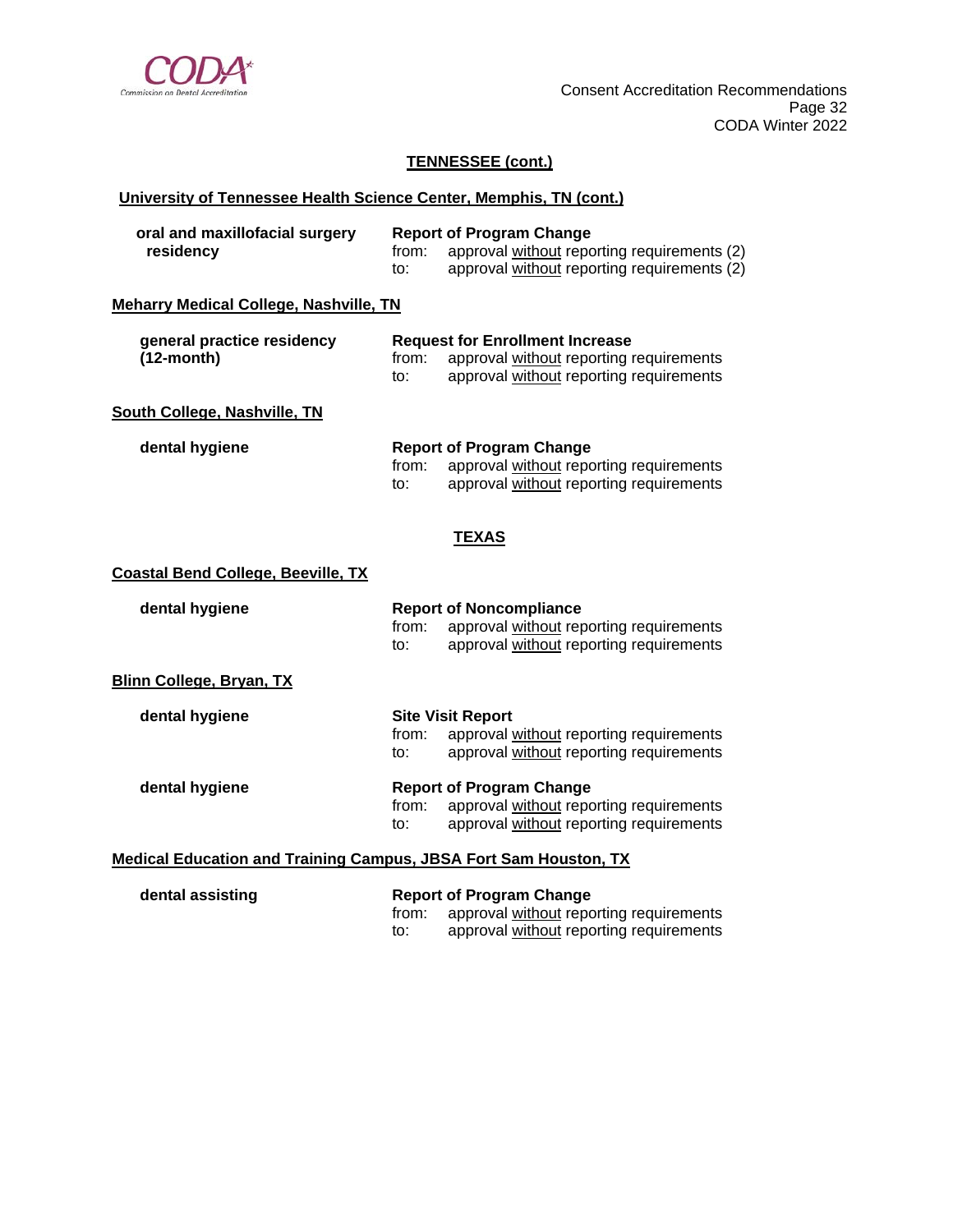

## **TEXAS (cont.)**

## **University of Texas Health Science Center-Houston, Houston, TX**

| oral and maxillofacial surgery<br>residency    | from:<br>to: | <b>Site Visit Report</b><br>approval without reporting requirements (6)<br>approval without reporting requirements (6)                         |
|------------------------------------------------|--------------|------------------------------------------------------------------------------------------------------------------------------------------------|
| pediatric dentistry                            | from:<br>to: | <b>Report of Sites Where Educational Activity Occurs</b><br>approval without reporting requirements<br>approval without reporting requirements |
|                                                |              | Wilford Hall Ambulatory Surgical Center-59 <sup>th</sup> Medical Wing (WHASC), Lackland AFB, TX                                                |
| prosthodontics                                 | from:<br>to: | <b>Report of Sites Where Educational Activity Occurs</b><br>approval without reporting requirements<br>approval without reporting requirements |
| <b>Tyler Junior College, Tyler, TX</b>         |              |                                                                                                                                                |
| dental assisting                               | from:<br>to: | <b>Report of Program Change</b><br>approval without reporting requirements<br>approval without reporting requirements                          |
| Midwestern State University, Wichita Falls, TX |              |                                                                                                                                                |
| dental hygiene                                 | from:<br>to: | <b>Site Visit Report</b><br>approval without reporting requirements<br>approval without reporting requirements                                 |
| dental hygiene                                 | from:<br>to: | <b>Report of Program Change</b><br>approval without reporting requirements<br>approval without reporting requirements                          |
|                                                |              | <b>UTAH</b>                                                                                                                                    |
| Dixie State University, St. George, UT         |              |                                                                                                                                                |
| dental hygiene                                 | from:<br>to: | <b>Report of Program Change</b><br>approval without reporting requirements<br>approval without reporting requirements<br><b>VERMONT</b>        |

#### **Vermont Technical College, Randolph Center, VT**

## **dental hygiene Report of Program Change**  from: approval without reporting requirements

to: approval without reporting requirements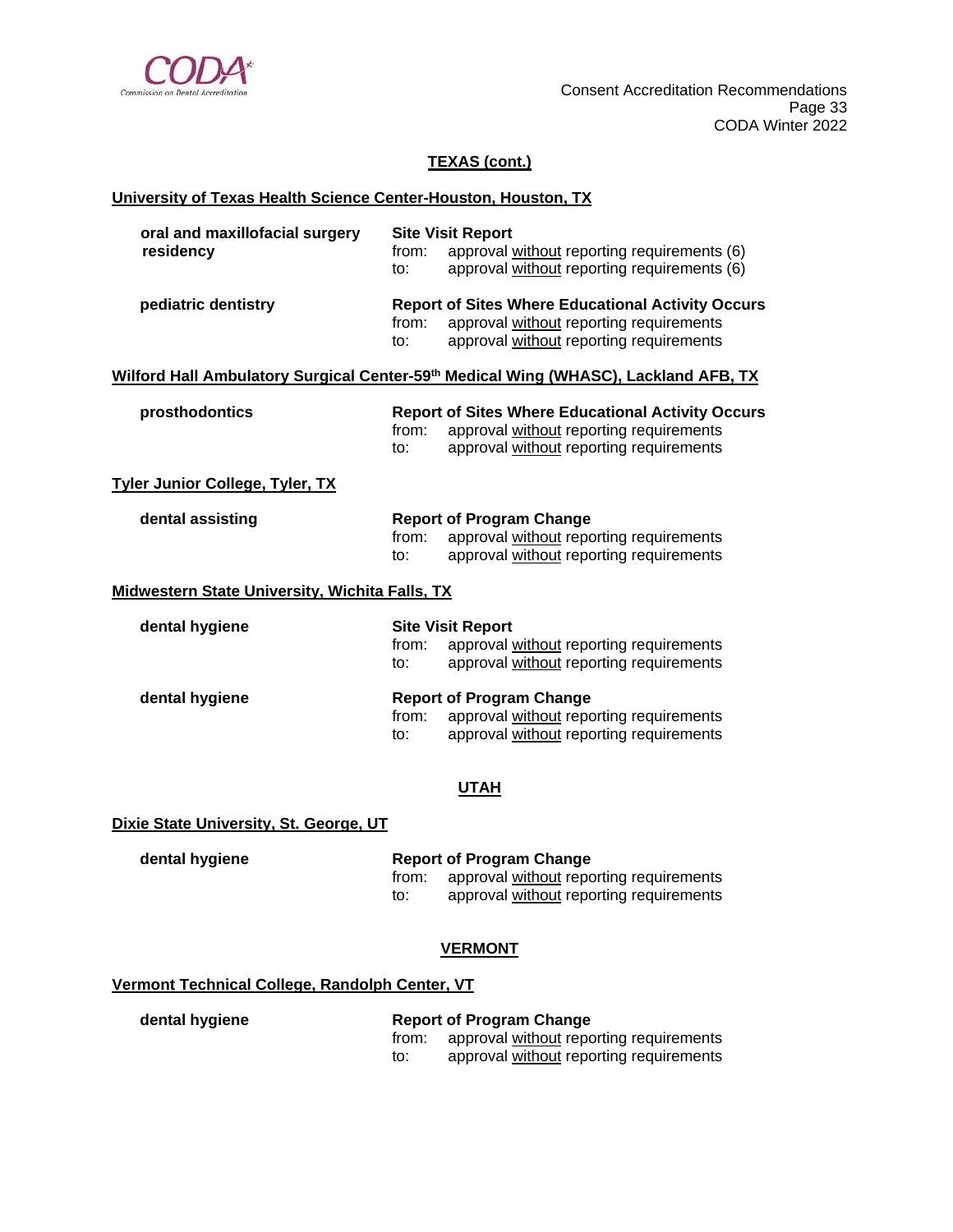

## **VIRGINIA**

## **Johnston Memorial Hospital, Abingdon, VA**

| advanced education in<br>general dentistry<br>(12-month/optional 2 <sup>nd</sup> year) | from:<br>to: | <b>Request for Enrollment Increase</b><br>approval without reporting requirements<br>approval without reporting requirements |
|----------------------------------------------------------------------------------------|--------------|------------------------------------------------------------------------------------------------------------------------------|
| Old Dominion University, Norfolk, VA                                                   |              |                                                                                                                              |
| dental hygiene                                                                         | from:<br>to: | <b>Report of Program Change</b><br>approval without reporting requirements<br>approval without reporting requirements        |
| <b>Navy Medicine Readiness and Training Command Portsmouth, Portsmouth, VA</b>         |              |                                                                                                                              |
| oral and maxillofacial surgery<br>residency                                            | from:<br>to: | <b>Site Visit Report</b><br>approval without reporting requirements (2)<br>approval without reporting requirements (2)       |
|                                                                                        |              | <b>WASHINGTON</b>                                                                                                            |
| Seattle Central College, Seattle, WA                                                   |              |                                                                                                                              |
| dental hygiene                                                                         | from:<br>to: | <b>Report of Program Change</b><br>approval without reporting requirements<br>approval without reporting requirements        |
| University of Washington, Seattle, WA                                                  |              |                                                                                                                              |
| dental education                                                                       | from:<br>to: | <b>Report of Program Change</b><br>approval without reporting requirements<br>approval without reporting requirements        |
| <b>Bates Technical College, Tacoma, WA</b>                                             |              |                                                                                                                              |
| dental laboratory technology                                                           |              | <b>Report of Program Change</b><br>from approval without reporting requirements                                              |

from: approval without reporting requirements to: approval without reporting requirements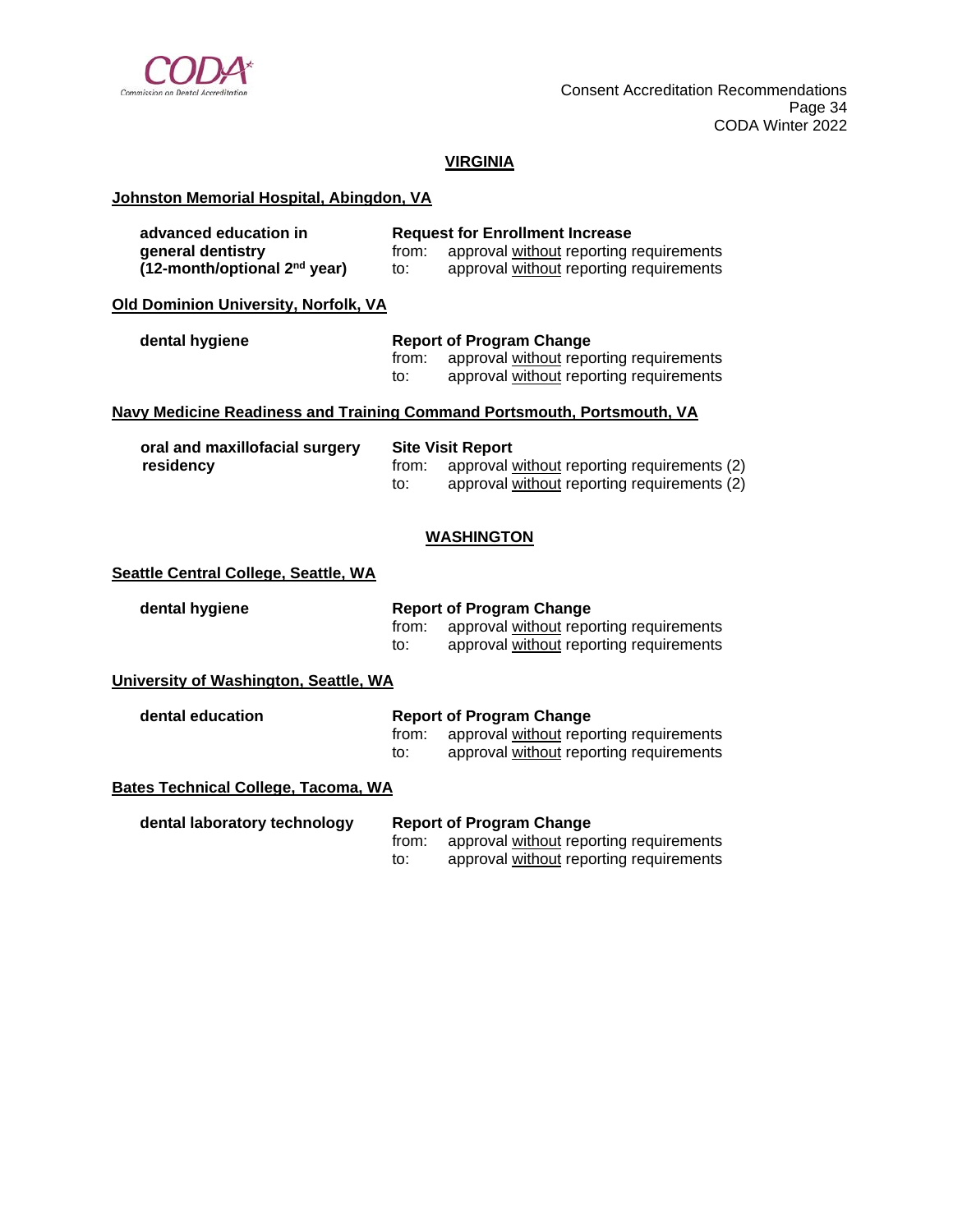

## **WISCONSIN**

#### **Fox Valley Technical College, Appleton, WI**

| dental hygiene                                        | from:<br>to: | <b>Site Visit Report</b><br>approval without reporting requirements<br>approval without reporting requirements                                 |
|-------------------------------------------------------|--------------|------------------------------------------------------------------------------------------------------------------------------------------------|
| Gateway Technical College, Kenosha, WI                |              |                                                                                                                                                |
| dental assisting                                      | from:<br>to: | <b>Report of Program Change</b><br>approval without reporting requirements<br>approval without reporting requirements                          |
| Children's Wisconsin, Milwaukee, WI                   |              |                                                                                                                                                |
| pediatric dentistry                                   | from:<br>to: | <b>Site Visit Report</b><br>approval without reporting requirements<br>approval without reporting requirements                                 |
| pediatric dentistry                                   | from:<br>to: | <b>Report of Sites Where Educational Activity Occurs</b><br>approval without reporting requirements<br>approval without reporting requirements |
| <b>Marquette University, Milwaukee, WI</b>            |              |                                                                                                                                                |
| advanced education in<br>general dentistry (12-month) | from:<br>to: | <b>Request for Extension of Accreditation</b><br>approval without reporting requirements<br>approval without reporting requirements            |
|                                                       |              |                                                                                                                                                |

#### **WYOMING**

#### **Laramie County Community College, Cheyenne, WY**

**dental hygiene Report of Sites Where Educational Activity Occurs**  from: approval without reporting requirements to: approval without reporting requirements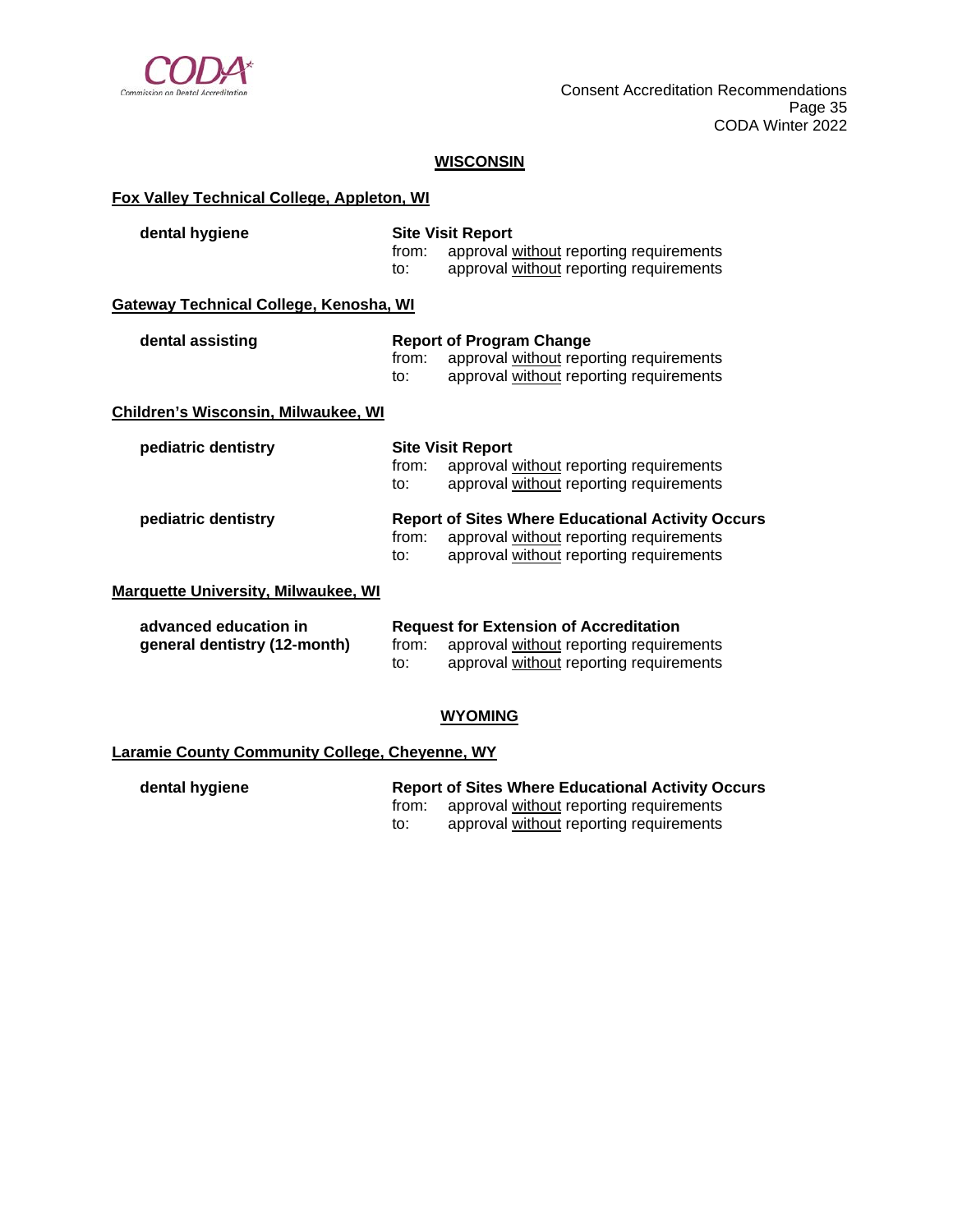

**Conflict of Interest Accreditation Recommendations**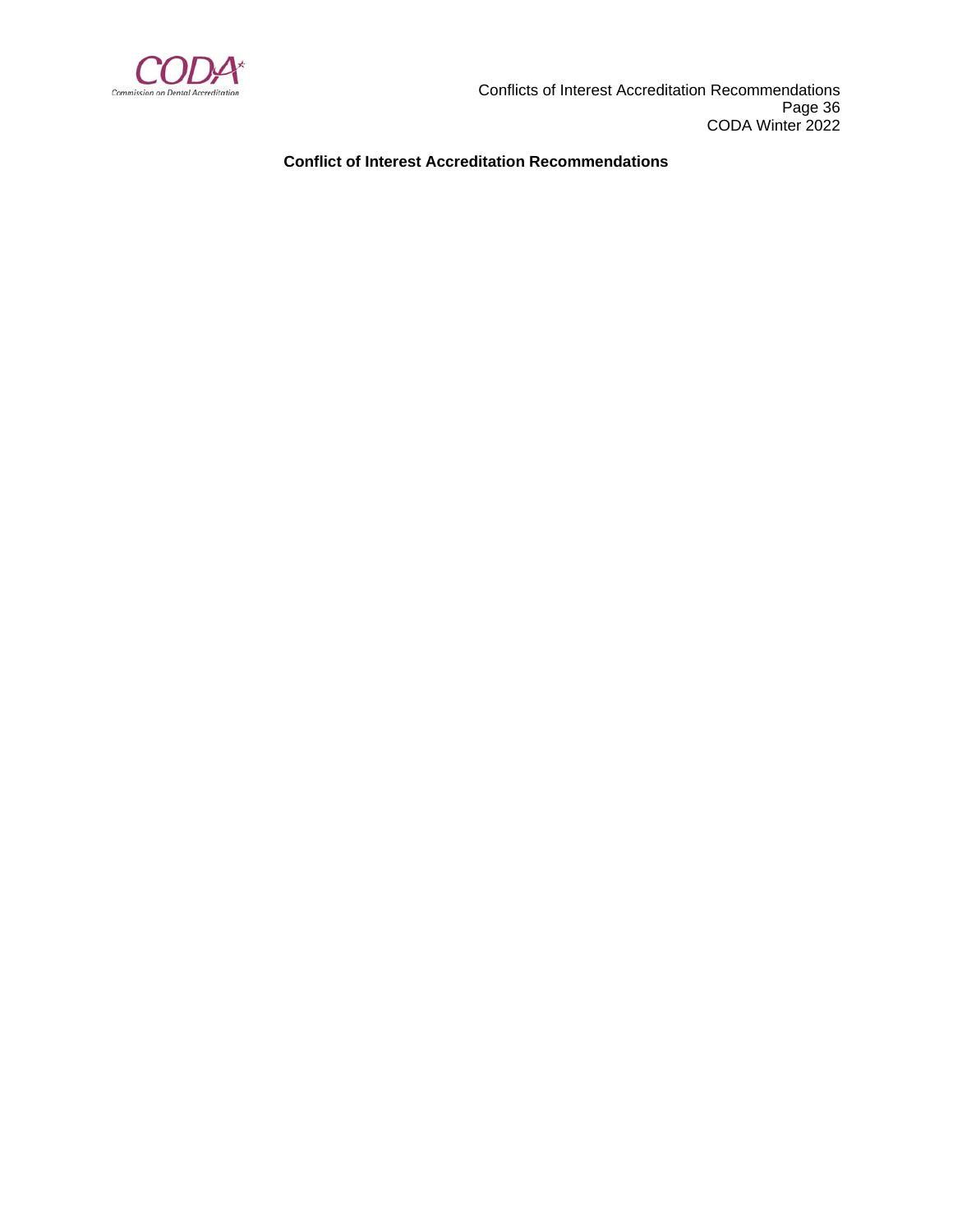

## **CALIFORNIA**

| dental laboratory technology | <b>Report of Program Change</b> |                                         |
|------------------------------|---------------------------------|-----------------------------------------|
|                              | from:                           | approval without reporting requirements |
|                              | to:                             | approval without reporting requirements |

#### **Harbor-UCLA Medical Center, Torrance, CA**

| oral and maxillofacial surgery | <b>Report of Noncompliance</b> |                                                   |
|--------------------------------|--------------------------------|---------------------------------------------------|
| residency                      | trom:                          | approval without reporting requirements (2)       |
|                                | to:                            | approval with reporting requirements (2) (2/2024) |

#### **GEORGIA**

#### **Albany Technical College, Albany, GA**

| dental assisting | <b>Report of Program Change</b> |                                         |
|------------------|---------------------------------|-----------------------------------------|
|                  | trom:                           | approval without reporting requirements |
|                  | to:                             | approval without reporting requirements |

#### **INDIANA**

#### **Ivy Tech Community College-Anderson Campus, Anderson, IN**

| dental assisting                                               | from:<br>to: | <b>Report of Program Change</b><br>approval without reporting requirements<br>approval without reporting requirements |
|----------------------------------------------------------------|--------------|-----------------------------------------------------------------------------------------------------------------------|
| <u>Indiana University-Fort Wayne Campus, Fort Wayne, IN</u>    |              |                                                                                                                       |
| dental hygiene                                                 | from:<br>to: | <b>Site Visit Report</b><br>approval without reporting requirements<br>approval with reporting requirements (2/2024)  |
| <u>Indiana University, Indianapolis, IN</u>                    |              |                                                                                                                       |
| dental hygiene                                                 | from:<br>to: | <b>Site Visit Report</b><br>approval without reporting requirements<br>approval with reporting requirements (2/2024)  |
| <u>Ivy Tech Community College-Sellersburg, Sellersburg, IN</u> |              |                                                                                                                       |
| dental assisting                                               | from:        | <b>Site Visit Report</b><br>initial accreditation<br>(Pre-Graduation Site Visit: 2/2022)                              |

to: approval with reporting requirements (8/2023)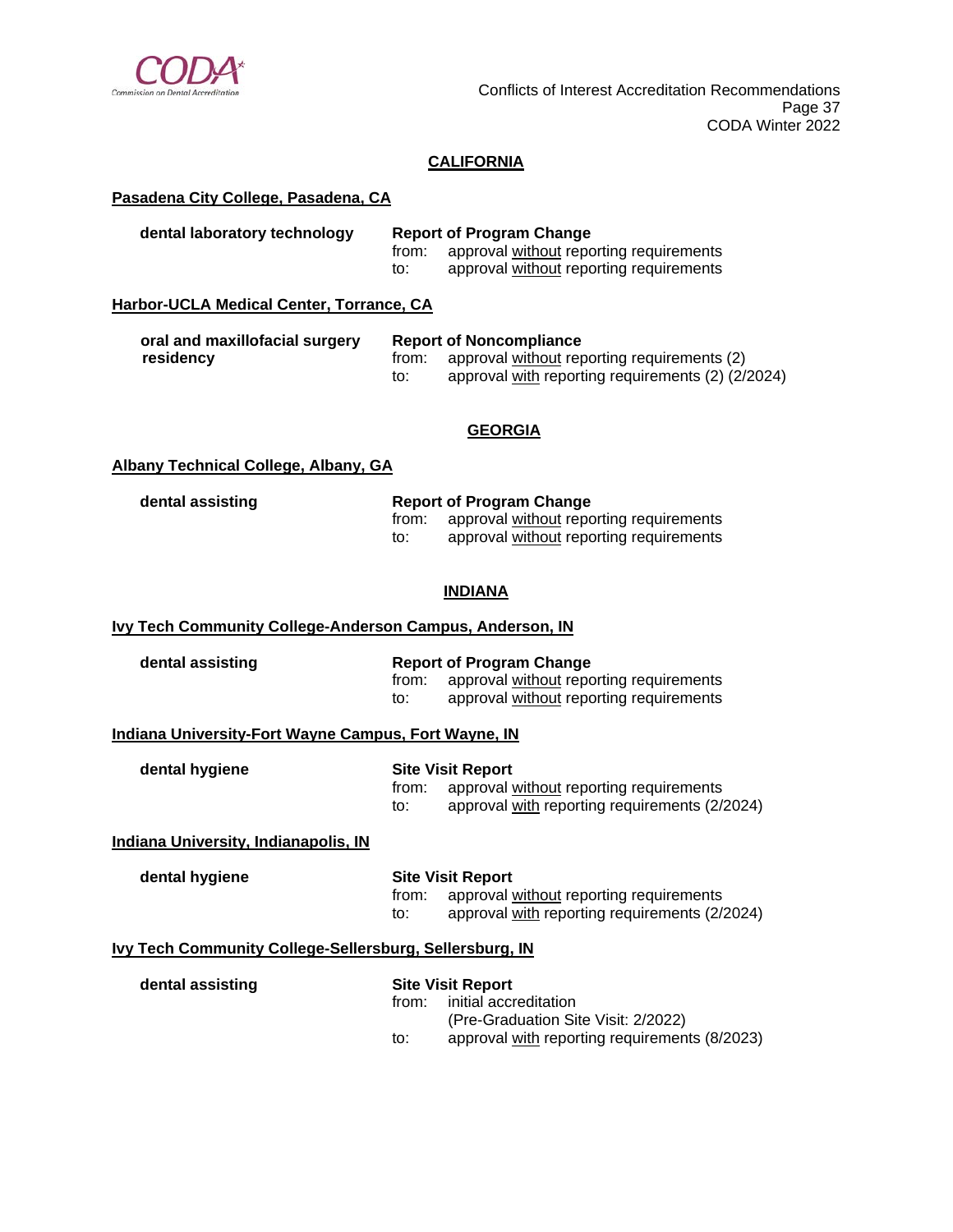

#### **IOWA**

#### **Hawkeye Community College, Waterloo, IA**

| dental assisting | from:<br>to: | <b>Report of Program Change</b><br>approval without reporting requirements<br>approval without reporting requirements        |
|------------------|--------------|------------------------------------------------------------------------------------------------------------------------------|
| dental hygiene   | from:<br>to: | <b>Report of Program Change</b><br>approval without reporting requirements<br>approval without reporting requirements        |
| dental hygiene   | from:<br>to: | <b>Request for Enrollment Increase</b><br>approval without reporting requirements<br>approval without reporting requirements |

#### **LOUISIANA**

#### **Louisiana State University, New Orleans, LA**

| dental hygiene | <b>Report of Sites Where Educational Activity Occurs</b> |                                         |
|----------------|----------------------------------------------------------|-----------------------------------------|
|                | from:                                                    | approval without reporting requirements |
|                | to:                                                      | approval without reporting requirements |

#### **MAINE**

#### **University of New England, Portland, ME**

| dental education | <b>Request for Enrollment Increase</b> |                                               |
|------------------|----------------------------------------|-----------------------------------------------|
|                  |                                        | from: approval without reporting requirements |
|                  |                                        | approval without reporting requirements       |

## **MINNESOTA**

#### **North Memorial Medical Center, Robbinsdale, MN**

| oral and maxillofacial surgery | <b>Discontinued Program</b> |                                             |
|--------------------------------|-----------------------------|---------------------------------------------|
| clinical fellowship-oncology   | from:                       | approval without reporting requirements (1) |
|                                | to:                         | discontinued                                |

#### **University of Minnesota, Minneapolis, MN**

**dental hygiene Site Visit Report** 

from: approval without reporting requirements to: approval with reporting requirements (2/2024)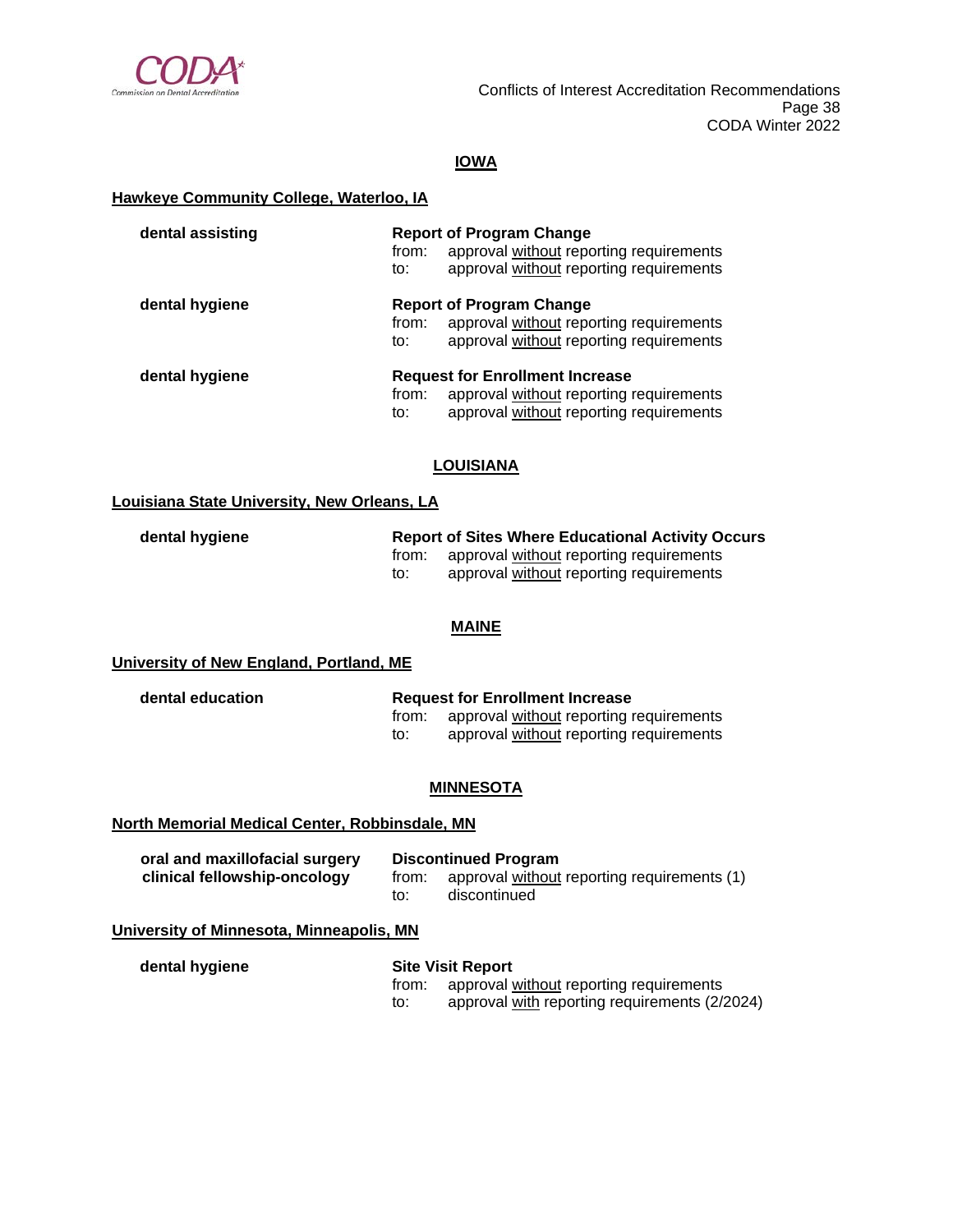

 Conflicts of Interest Accreditation Recommendations Page 39 CODA Winter 2022

## **MISSISSIPPI**

## **University of Mississippi Medical Center/Blair Batson Children's Hospital, Jackson, MS**

**pediatric dentistry endiatric dentistry** Progress Report<br>from: approval v approval with reporting requirements  $(8/2022)$ to: approval with reporting requirements; intent to withdraw (8/2022)

## **MISSOURI**

#### **Kansas City University, Joplin, MO**

**dental education Site Visit Report**

from: new program (developing) to: initial accreditation (Mid-IA Site Visit: 8/2025)

#### **NEW YORK**

| Jacobi Medical Center, Bronx, NY                  |              |                                                                                                                                          |
|---------------------------------------------------|--------------|------------------------------------------------------------------------------------------------------------------------------------------|
| dental public health                              | from:<br>to: | <b>Site Visit Report</b><br>new program (developing)<br>initial accreditation<br>(Pre-Graduation Site Visit: 8/2023)                     |
|                                                   |              | <b>Educational Opportunity Center at State University of New York Buffalo, Buffalo, NY</b>                                               |
| dental assisting                                  | from:<br>to: | <b>Report of Noncompliance</b><br>approval without reporting requirements<br>approval with reporting requirements (8/2023)               |
| <b>Columbia University, New York, NY</b>          |              |                                                                                                                                          |
| dental public health                              | from:<br>to: | <b>Request for Extension of Accreditation</b><br>approval without reporting requirements<br>approval without reporting requirements      |
| Mount Sinai Hospital Medical Center, New York, NY |              |                                                                                                                                          |
| pediatric dentistry                               | from:<br>to: | <b>Site Visit Report</b><br>approval without reporting requirements<br>approval with reporting requirements (2/2024)                     |
| pediatric dentistry                               | from:<br>to: | <b>Request for Enrollment Increase</b><br>approval with reporting requirements (2/2024)<br>approval with reporting requirements (2/2024) |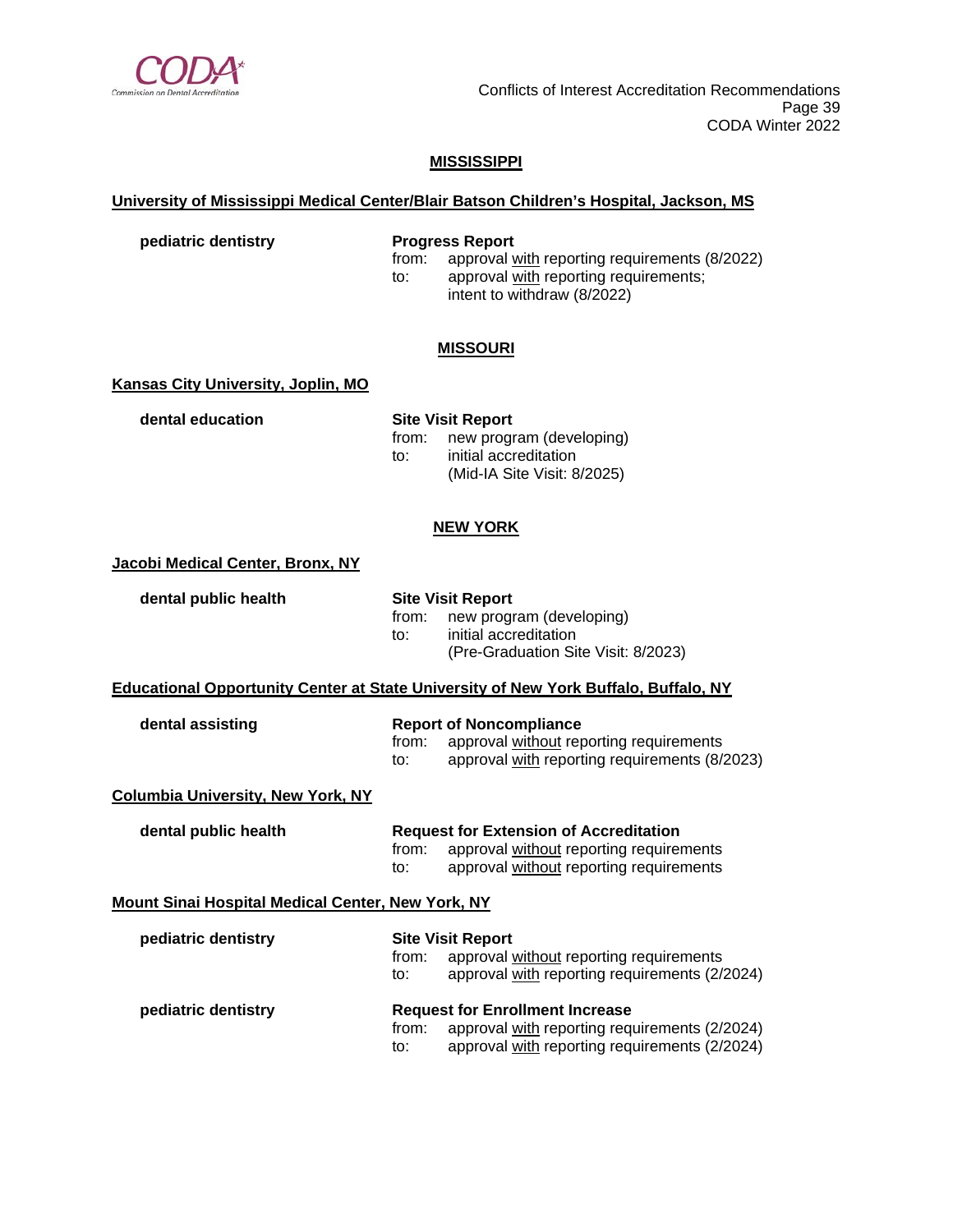

## **NEW YORK (cont.)**

## **NYU Langone Hospitals, New York, NY**

| advanced education in                                           | <b>Site Visit Report</b>                                                                                                       |  |
|-----------------------------------------------------------------|--------------------------------------------------------------------------------------------------------------------------------|--|
| general dentistry                                               | approval without reporting requirements<br>from:                                                                               |  |
| (12-month/optional 2 <sup>nd</sup> year)                        | (Special Focused Site Visit: TBD)<br>approval without reporting requirements<br>to:                                            |  |
|                                                                 | (Special Focused Site Visit: TBD)                                                                                              |  |
|                                                                 |                                                                                                                                |  |
| advanced education in<br>general dentistry                      | <b>Report of Program Change</b><br>approval without reporting requirements<br>from:                                            |  |
| (12-month/optional 2 <sup>nd</sup> year)                        | (Special Focused Site Visit: TBD)                                                                                              |  |
|                                                                 | approval without reporting requirements<br>to:                                                                                 |  |
|                                                                 | (Special Focused Site Visit: TBD)                                                                                              |  |
| advanced education in                                           | Report of Interruption of Education for the Class of 2021                                                                      |  |
| general dentistry                                               | approval without reporting requirements<br>from:                                                                               |  |
| (12-month/optional 2 <sup>nd</sup> year)                        | (Special Focused Site Visit: TBD)<br>approval without reporting requirements<br>to:                                            |  |
|                                                                 | (Special Focused Site Visit: TBD)                                                                                              |  |
| advanced education in                                           | <b>Request for Enrollment Increase</b>                                                                                         |  |
| general dentistry                                               | approval without reporting requirements<br>from:                                                                               |  |
| (12-month/optional 2 <sup>nd</sup> year)                        | (Special Focused Site Visit: TBD)                                                                                              |  |
|                                                                 | approval without reporting requirements<br>to:<br>(Special Focused Site Visit: TBD)                                            |  |
|                                                                 |                                                                                                                                |  |
|                                                                 |                                                                                                                                |  |
| advanced education in                                           | <b>Report of Sites Where Educational Activity Occurs</b>                                                                       |  |
| general dentistry                                               | approval without reporting requirements<br>from:                                                                               |  |
| (12-month/optional 2 <sup>nd</sup> year)                        | (Special Focused Site Visit: TBD)<br>approval without reporting requirements<br>to:                                            |  |
|                                                                 | (Special Focused Site Visit: TBD)                                                                                              |  |
| general practice residency                                      | <b>Report of Program Change</b>                                                                                                |  |
| (12-month/optional $2^{nd}$ year)                               | approval without reporting requirements<br>from:                                                                               |  |
|                                                                 | (Site Visit Date: 2022)                                                                                                        |  |
|                                                                 | approval without reporting requirements<br>to:<br>(Site Visit Date: 2022)                                                      |  |
|                                                                 |                                                                                                                                |  |
| general practice residency<br>(12-month/optional $2^{nd}$ year) | <b>Request for Enrollment Increase</b><br>approval without reporting requirements<br>from:                                     |  |
|                                                                 | (Site Visit Date: 2022)                                                                                                        |  |
|                                                                 | approval without reporting requirements<br>to:                                                                                 |  |
|                                                                 | (Site Visit Date: 2022)                                                                                                        |  |
| pediatric dentistry                                             | <b>Site Visit Report</b>                                                                                                       |  |
|                                                                 | from:<br>approval without reporting requirements                                                                               |  |
|                                                                 | (Special Focused Site Visit: 2/2023)<br>approval without reporting requirements<br>to:<br>(Special Focused Site Visit: 2/2023) |  |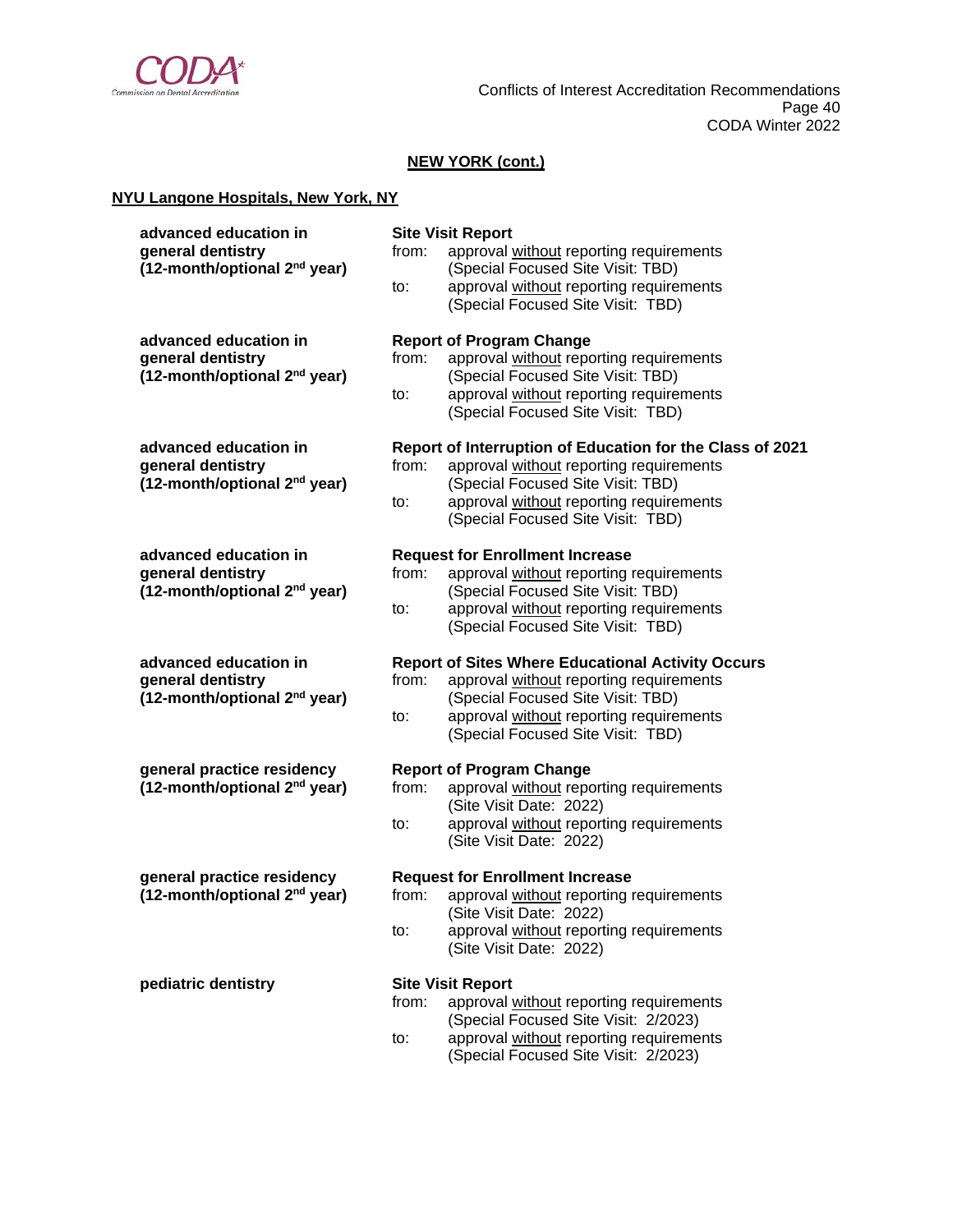

#### **NEW YORK (cont.)**

## **NYU Langone Hospitals, New York, NY (cont.)**

| pediatric dentistry                            | from:<br>to: | <b>Report of Program Change</b><br>approval without reporting requirements<br>(Special Focused Site Visit: 2/2023)<br>approval without reporting requirements<br>(Special Focused Site Visit: 2/2023)                          |
|------------------------------------------------|--------------|--------------------------------------------------------------------------------------------------------------------------------------------------------------------------------------------------------------------------------|
| pediatric dentistry                            | from:<br>to: | <b>Request for Enrollment Increase</b><br>approval without reporting requirements<br>(Special Focused Site Visit: 2/2023)<br>approval without reporting requirements<br>(Special Focused Site Visit: 2/2023)                   |
| pediatric dentistry                            | from:<br>to: | <b>Report of Sites Where Educational Activity Occurs</b><br>approval without reporting requirements<br>(Special Focused Site Visit: 2/2023)<br>approval without reporting requirements<br>(Special Focused Site Visit: 8/2023) |
| <b>Stony Brook University, Stony Brook, NY</b> |              |                                                                                                                                                                                                                                |

| dental education | <b>Site Visit Report</b> |                                               |
|------------------|--------------------------|-----------------------------------------------|
|                  | from:                    | approval without reporting requirements       |
|                  | to:                      | approval with reporting requirements (2/2024) |

#### **NORTH CAROLINA**

#### **University of North Carolina at Chapel Hill, Chapel Hill, NC**

| dental education |              | <b>Report of Noncompliance</b>                                                                                        |  |
|------------------|--------------|-----------------------------------------------------------------------------------------------------------------------|--|
|                  | from:<br>to: | approval with reporting requirements (8/2022)<br>approval with reporting requirements;<br>intent to withdraw (8/2022) |  |
|                  |              |                                                                                                                       |  |

#### **OHIO**

#### **The Ohio State University, Columbus, OH**

| general practice residency<br>(12-month/optional $2^{nd}$ year) | from:<br>to: | <b>Progress Report</b><br>approval with reporting requirements (2/2023)<br>approval with reporting requirements (2/2023) |
|-----------------------------------------------------------------|--------------|--------------------------------------------------------------------------------------------------------------------------|
| dental hygiene                                                  | from:<br>to: | <b>Progress Report</b><br>approval with reporting requirements (8/2023)<br>approval without reporting requirements       |
| dental hygiene                                                  | from:<br>to: | <b>Report of Program Change</b><br>approval without reporting requirements<br>approval without reporting requirements    |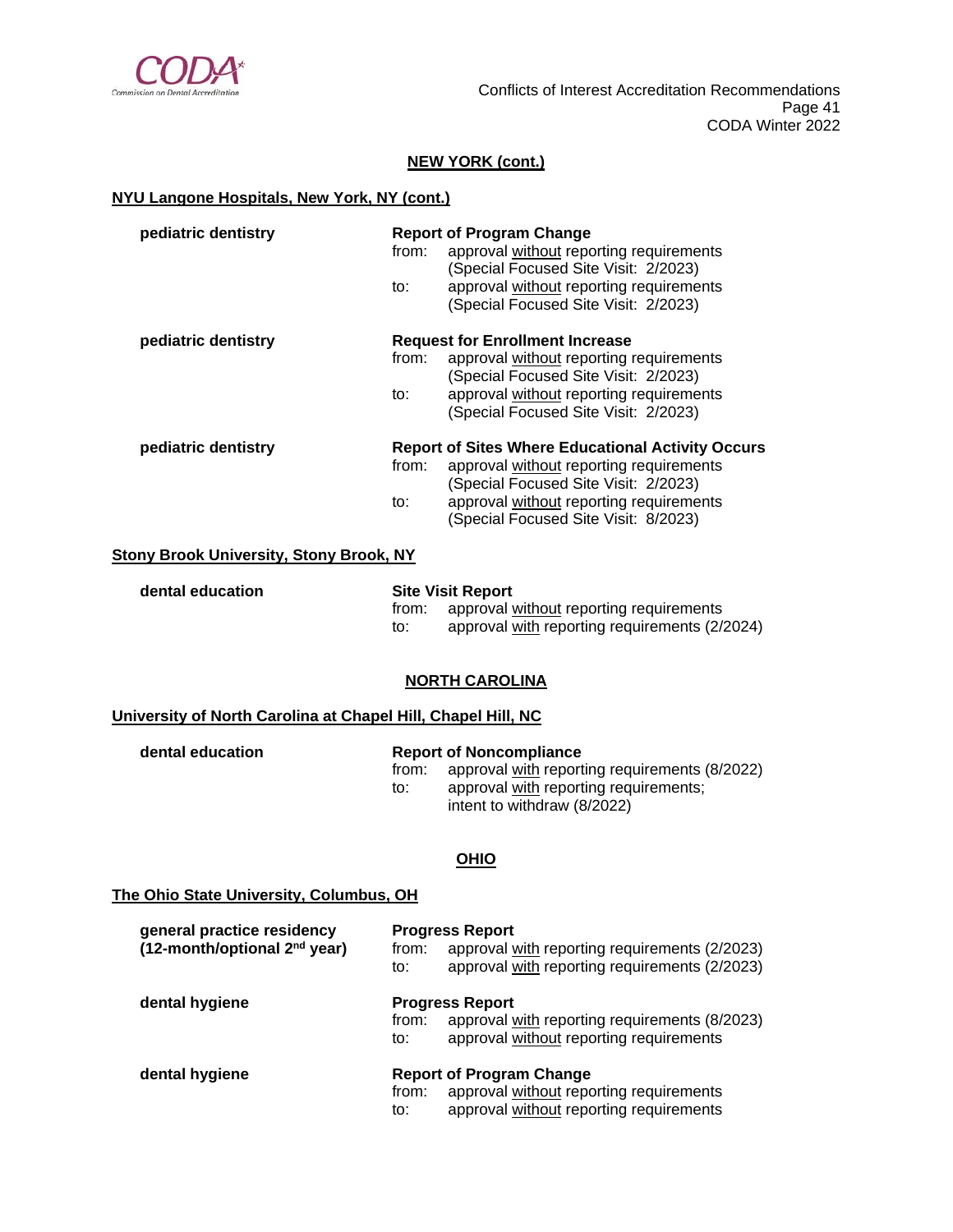

 Conflicts of Interest Accreditation Recommendations Page 42 CODA Winter 2022

#### **PENNSYLVANIA**

## **Temple University, Philadelphia, PA**

| from:<br>to:                                 | <b>Request for Enrollment Increase</b><br>approval without reporting requirements (1)<br>approval without reporting requirements (1)                                                     |
|----------------------------------------------|------------------------------------------------------------------------------------------------------------------------------------------------------------------------------------------|
| University of Pennsylvania, Philadelphia, PA |                                                                                                                                                                                          |
| from:<br>to:                                 | <b>Site Visit Report</b><br>new program (developing)<br>initial accreditation<br>(Pre-Graduation Site Visit: 8/2023)                                                                     |
| from:<br>to:                                 | <b>Report of Program Change</b><br>initial accreditation<br>(Pre-Graduation Site Visit: 8/2023)<br>initial accreditation<br>(Pre-Graduation Site Visit: 8/2023)                          |
| from:<br>to:                                 | <b>Request for Enrollment Increase</b><br>initial accreditation<br>(Pre-Graduation Site Visit: 8/2023)<br>initial accreditation<br>(Pre-Graduation Site Visit: 8/2023)                   |
| from:<br>to:                                 | <b>Report of Sites Where Educational Activity Occurs</b><br>initial accreditation<br>(Pre-Graduation Site Visit: 8/2023)<br>initial accreditation<br>(Pre-Graduation Site Visit: 8/2023) |
| from:<br>to:                                 | <b>Report of Program Change</b><br>approval without reporting requirements<br>approval without reporting requirements                                                                    |
| from:<br>to:                                 | <b>Request for Enrollment Increase</b><br>approval without reporting requirements<br>approval without reporting requirements                                                             |
| from:<br>to:                                 | <b>Report of Program Change</b><br>approval without reporting requirements<br>approval without reporting requirements                                                                    |
| from:<br>to:                                 | <b>Request for Enrollment Increase</b><br>approval without reporting requirements<br>approval without reporting requirements                                                             |
|                                              |                                                                                                                                                                                          |

## **University of Pittsburgh, Pittsburgh, PA**

| oral and maxillofacial surgery   | <b>Discontinued Program</b> |                                             |
|----------------------------------|-----------------------------|---------------------------------------------|
| clinical fellowship-craniofacial | from:                       | approval without reporting requirements (1) |
|                                  | to:                         | discontinued                                |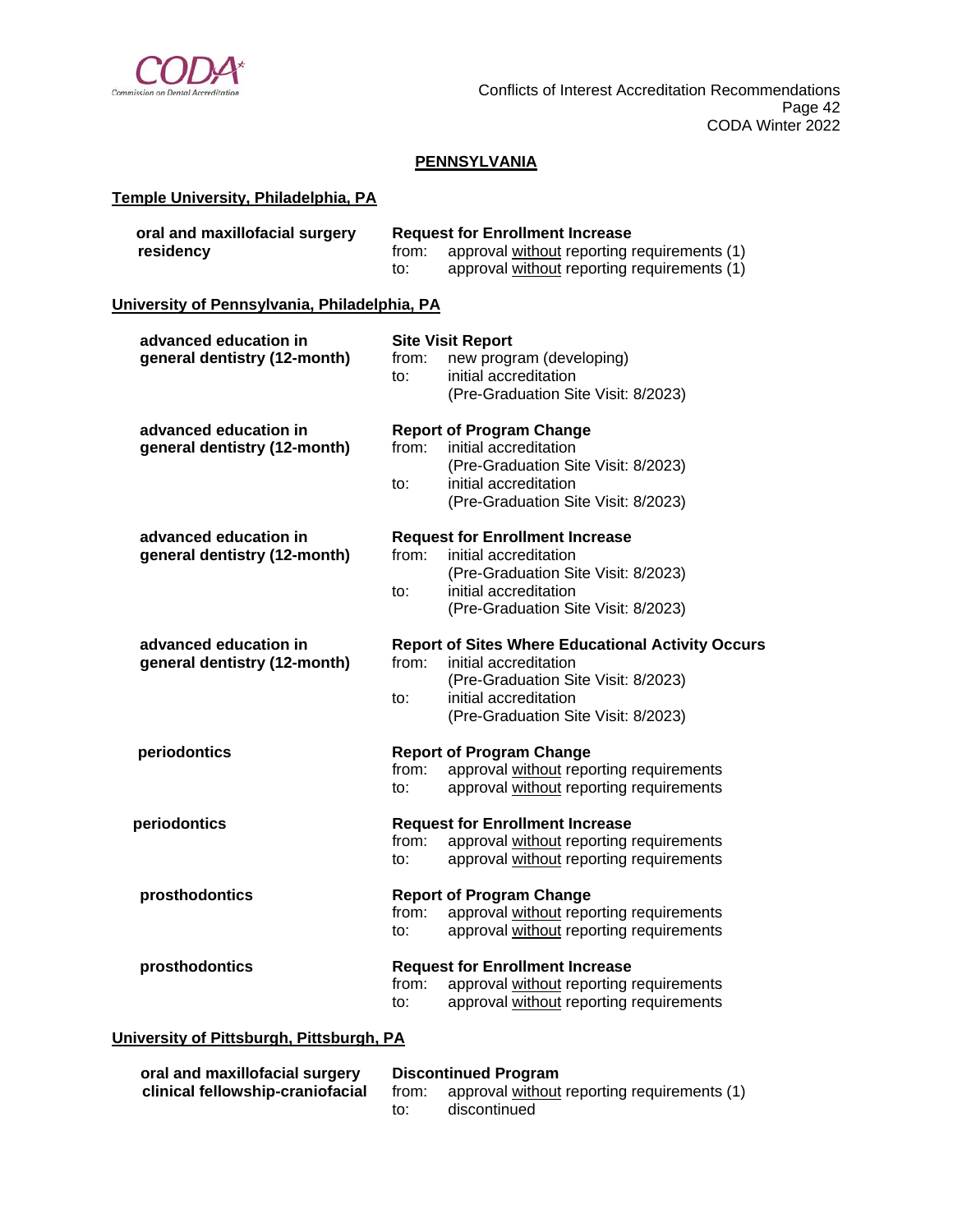

 Conflicts of Interest Accreditation Recommendations Page 43 CODA Winter 2022

## **TEXAS**

#### **UT Health San Antonio, San Antonio, TX**

| dental hygiene | from:<br>to: | <b>Request for Enrollment Increase</b><br>approval without reporting requirements<br>approval without reporting requirements                   |
|----------------|--------------|------------------------------------------------------------------------------------------------------------------------------------------------|
| dental hygiene | from:<br>to: | <b>Report of Sites Where Educational Activity Occurs</b><br>approval without reporting requirements<br>approval without reporting requirements |

#### **VIRGINIA**

#### **Virginia Commonwealth University, Richmond, VA**

| dental hygiene | <b>Request for Enrollment Increase</b> |                                         |
|----------------|----------------------------------------|-----------------------------------------|
|                | from:                                  | approval without reporting requirements |
|                | to:                                    | approval without reporting requirements |

#### **WASHINGTON**

#### **South Puget Sound Community College, Olympia, WA**

| dental assisting |       | <b>Site Visit Report</b>                      |  |
|------------------|-------|-----------------------------------------------|--|
|                  | from: | approval without reporting requirements       |  |
|                  | to:   | approval with reporting requirements (8/2023) |  |

#### **Seattle Central College, Seattle, WA**

| dental assisting | from:<br>to: | <b>Report of Program Change</b><br>approval without reporting requirements<br>approval without reporting requirements        |
|------------------|--------------|------------------------------------------------------------------------------------------------------------------------------|
| dental assisting | from:<br>to: | <b>Request for Enrollment Increase</b><br>approval without reporting requirements<br>approval without reporting requirements |

#### **WISCONSIN**

#### **Western Technical College, La Crosse, WI**

| dental assisting | <b>Site Visit Report</b> |                                               |
|------------------|--------------------------|-----------------------------------------------|
|                  | from:                    | approval without reporting requirements       |
|                  | to:                      | approval with reporting requirements (8/2023) |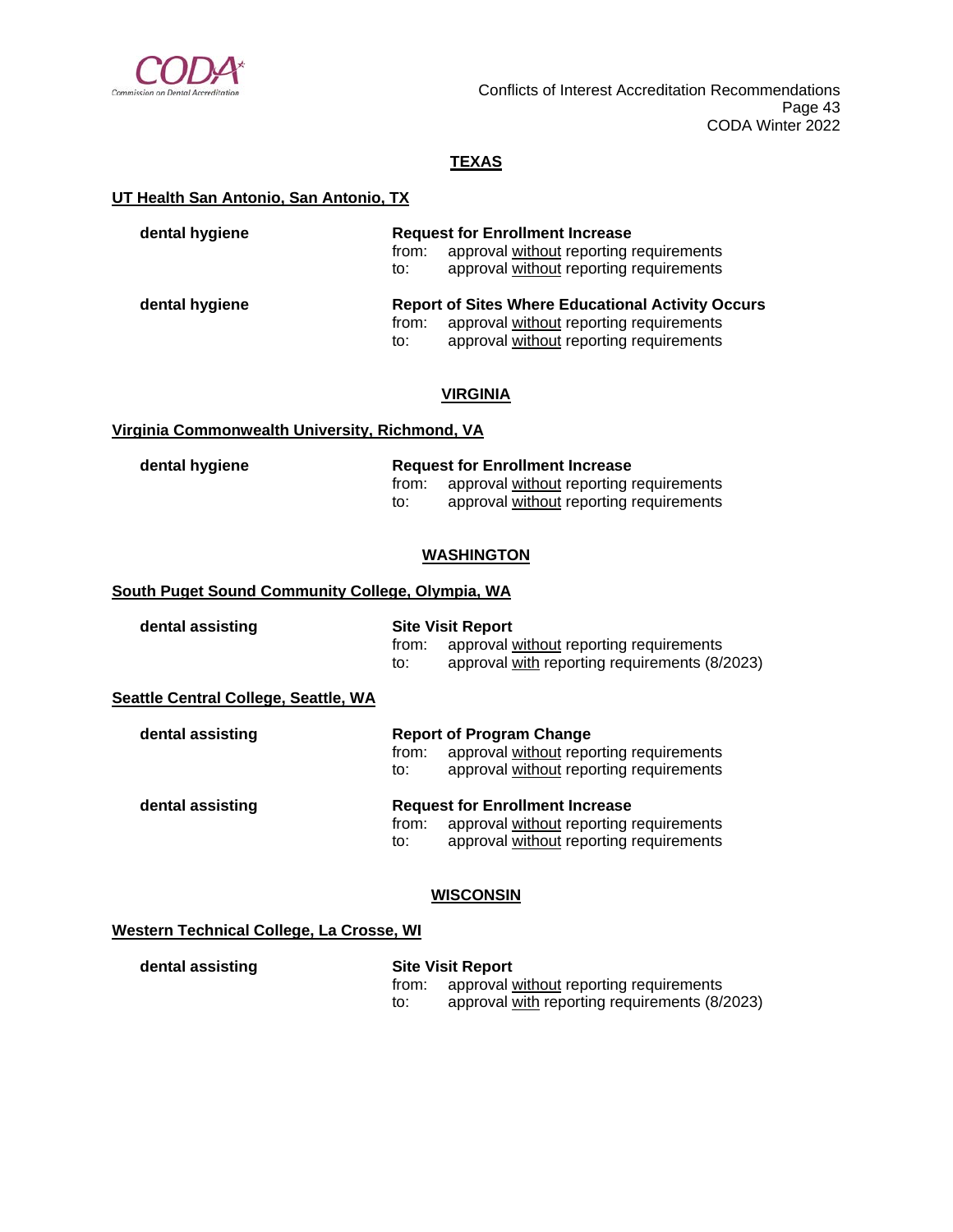

 General Accreditation Recommendations Page 44 CODA Winter 2022

**General Accreditation Recommendations**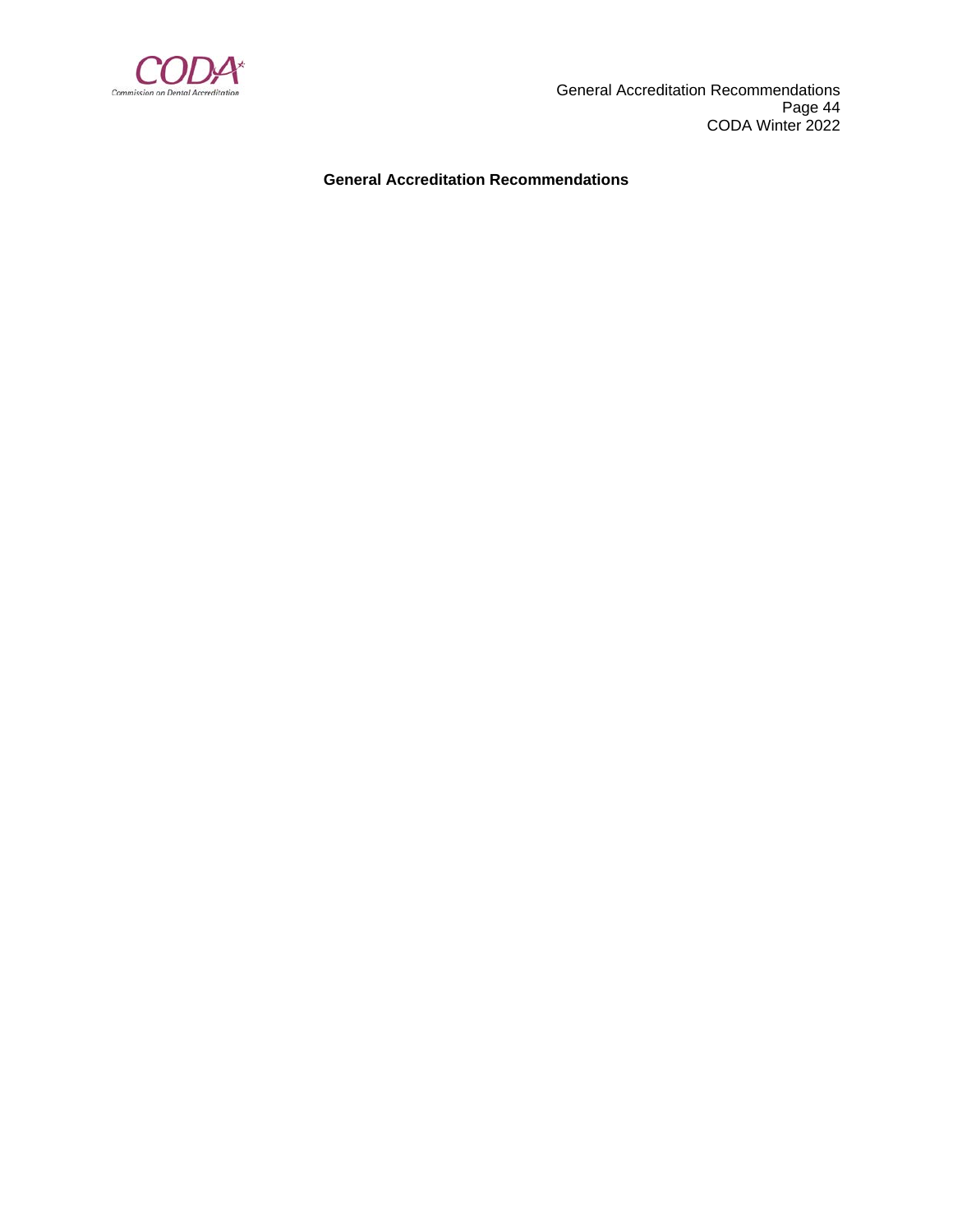

#### **ALABAMA**

#### **Coastal Alabama Community College, Bay Minette, AL**

**dental assisting Site Visit Report**

from: approval without reporting requirements<br>to: approval with reporting requirements (8/2

approval with reporting requirements (8/2023)

#### **ARIZONA**

#### **Mohave Community College, Kingman, AZ**

| dental hygiene | <b>Complaint</b> |                                               |
|----------------|------------------|-----------------------------------------------|
|                |                  | from: approval without reporting requirements |
|                | to:              | approval without reporting requirements       |

#### **Phoenix College, Phoenix, AZ**

| dental assisting | <b>Request for Enrollment Increase</b> |                                         |
|------------------|----------------------------------------|-----------------------------------------|
|                  | from:                                  | approval without reporting requirements |
|                  | to:                                    | approval without reporting requirements |

#### **ARKANSAS**

#### **University of Arkansas for Medical Sciences, Little Rock, AR**

| general practice residency        | <b>Report of Program Change</b> |                                         |
|-----------------------------------|---------------------------------|-----------------------------------------|
| (12-month/optional $2^{nd}$ year) | from:                           | approval without reporting requirements |
|                                   | to:                             | approval without reporting requirements |

## **CALIFORNIA**

#### **College of Alameda, Alameda, CA**

| dental assisting                   | <b>Report of Program Change</b><br>approval without reporting requirements<br>from:<br>approval without reporting requirements<br>to: |
|------------------------------------|---------------------------------------------------------------------------------------------------------------------------------------|
| <u>Cabrillo College, Aptos, CA</u> |                                                                                                                                       |
| dental hygiene                     | <b>Report of Program Change</b><br>annroval without reporting requirements<br>from:                                                   |

#### from: approval without reporting requirements to: approval without reporting requirements

#### **West Los Angeles College, Culver City, CA**

| dental hygiene | <b>Request for Enrollment Increase</b> |                                               |
|----------------|----------------------------------------|-----------------------------------------------|
|                |                                        | from: approval without reporting requirements |
|                | to:                                    | approval without reporting requirements       |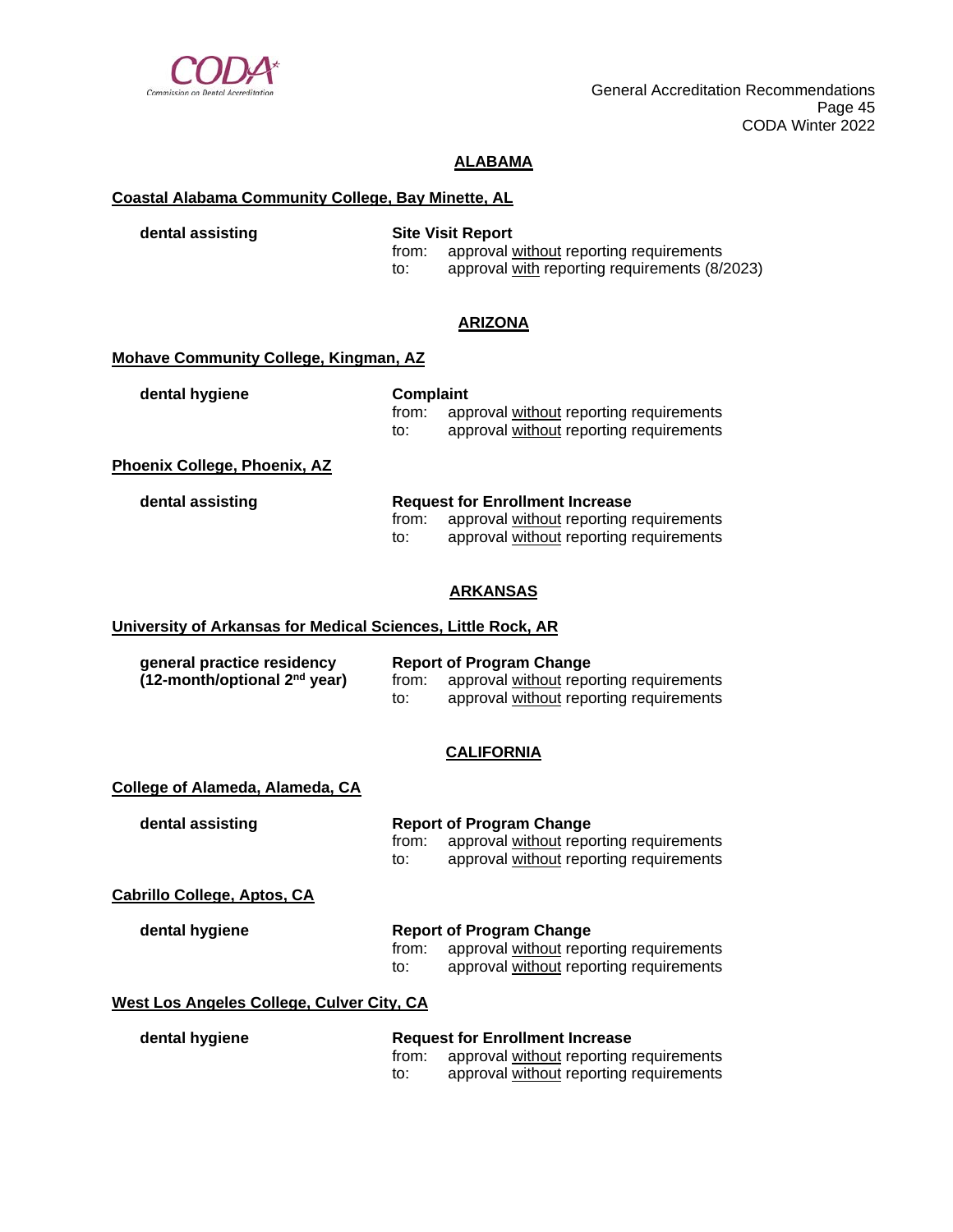

## **CALIFORNIA (cont.)**

| Concorde Career College-Garden Grove, Garden Grove, CA |              |                                                                                                                                                            |  |
|--------------------------------------------------------|--------------|------------------------------------------------------------------------------------------------------------------------------------------------------------|--|
| dental hygiene                                         | from:<br>to: | <b>Report of Program Change</b><br>approval without reporting requirements<br>approval without reporting requirements                                      |  |
| dental hygiene                                         | from:<br>to: | <b>Request for Enrollment Increase</b><br>approval without reporting requirements<br>approval without reporting requirements                               |  |
| dental hygiene                                         | from:<br>to: | <b>Report of Noncompliance</b><br>approval without reporting requirements<br>approval with reporting requirements (2/2024)                                 |  |
| Concorde Career College-San Diego, San Diego, CA       |              |                                                                                                                                                            |  |
| dental hygiene                                         | from:<br>to: | <b>Site Visit Report</b><br>approval without reporting requirements<br>approval with reporting requirements (2/2024)                                       |  |
| Carrington College-San Jose, San Jose, CA              |              |                                                                                                                                                            |  |
| dental hygiene                                         | from:<br>to: | <b>Site Visit Report</b><br>approval without reporting requirements<br>approval with reporting requirements (2/2024)                                       |  |
| Western University of Health Sciences, Pomona, CA      |              |                                                                                                                                                            |  |
| dental education                                       | from:<br>to: | <b>Site Visit Report</b><br>approval without reporting requirements<br>approval with reporting requirements (2/2024)                                       |  |
| dental education                                       | from:<br>to: | <b>Report of Sites Where Educational Activity Occurs</b><br>approval with reporting requirements (2/2024)<br>approval with reporting requirements (2/2024) |  |
|                                                        |              | <b>COLORADO</b>                                                                                                                                            |  |
| Concorde Career College-Aurora, Aurora, CO             |              |                                                                                                                                                            |  |

| dental hygiene | <b>Report of Program Change</b>                  |  |
|----------------|--------------------------------------------------|--|
|                | approval without reporting requirements<br>from: |  |
|                | approval without reporting requirements<br>to:   |  |
|                |                                                  |  |
| dental hygiene | <b>Request for Enrollment Increase</b>           |  |
|                | approval without reporting requirements<br>from: |  |
|                | approval without reporting requirements<br>to:   |  |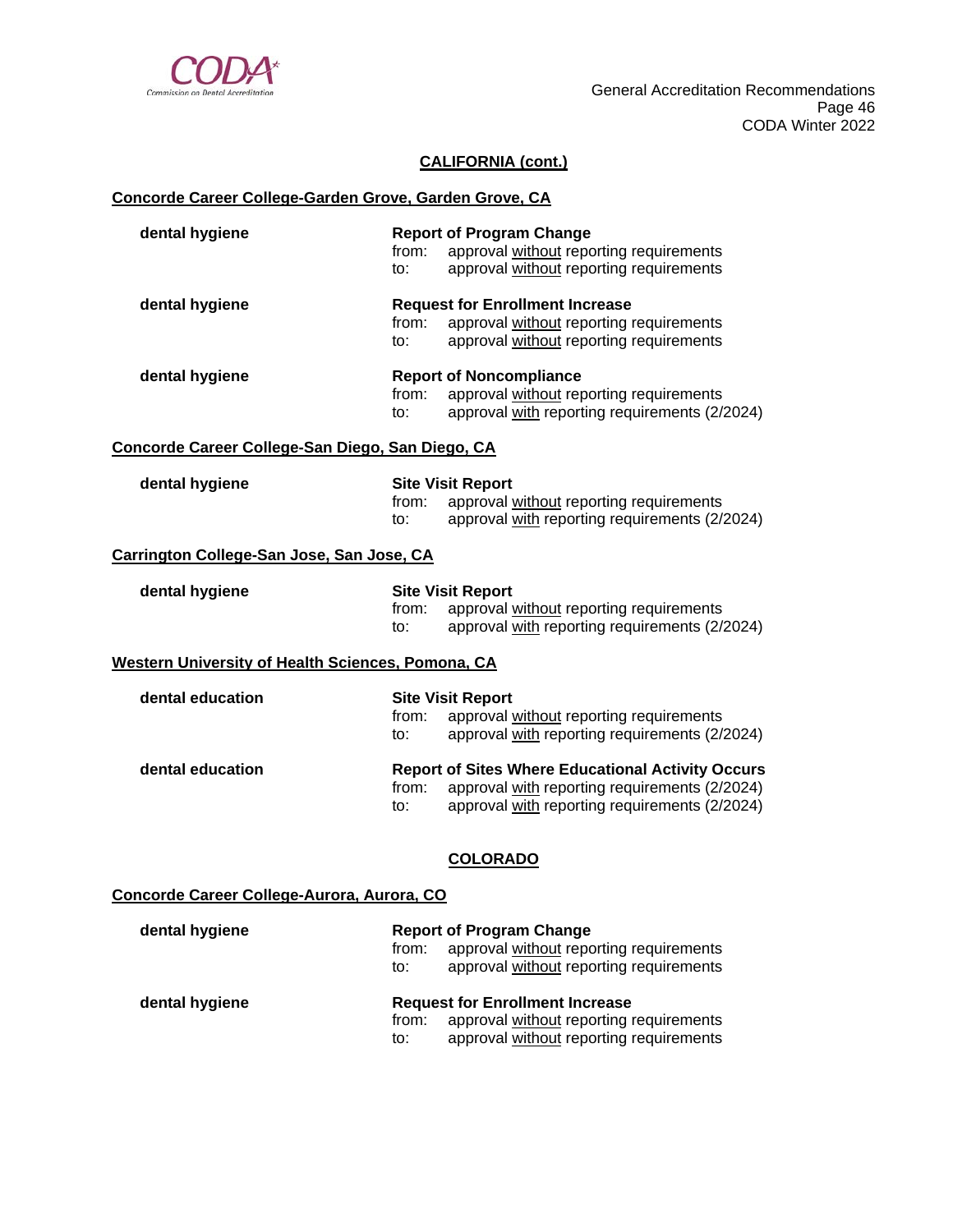

#### **CONNECTICUT**

#### **University of Bridgeport Fones School of Dental Hygiene, Bridgeport, CT**

| dental hygiene                          | from:<br>to: | <b>Site Visit Report</b><br>approval without reporting requirements<br>approval without reporting requirements |
|-----------------------------------------|--------------|----------------------------------------------------------------------------------------------------------------|
| University of New Haven, West Haven, CT |              |                                                                                                                |
| dental hygiene                          | from:        | <b>Report of Noncompliance</b><br>approval with reporting requirements (8/2023)                                |

#### **DISTRICT OF COLUMBIA**

to: approval with reporting requirements (8/2023)

#### **DC Government Department of Behavioral Health/St. Elizabeth's Hospital, Washington, DC**

| general practice residency<br>$(12 \cdot \text{month})$ | from:<br>to: | <b>Site Visit Report</b><br>approval with reporting requirements (2/2023)<br>approval with reporting requirements (2/2023)        |
|---------------------------------------------------------|--------------|-----------------------------------------------------------------------------------------------------------------------------------|
| general practice residency<br>$(12 \cdot \text{month})$ | from:<br>to: | <b>Report of Non-Compliance</b><br>approval with reporting requirements (2/2023)<br>approval with reporting requirements (2/2023) |

## **FLORIDA**

#### **State College of Florida Manatee-Sarasota, Bradenton, FL**

| dental hygiene |     | <b>Report of Program Change</b>               |  |  |
|----------------|-----|-----------------------------------------------|--|--|
|                |     | from: approval without reporting requirements |  |  |
|                | to: | approval without reporting requirements       |  |  |

#### **Eastern Florida State College, Cocoa, FL**

## **dental hygiene Report of Program Change**<br>from: approval without repo

approval without reporting requirements

to: approval without reporting requirements

**McFatter Technical College, Davie, FL**

**dental laboratory technology Progress Report** approval with reporting requirements (8/2022) to: approval with reporting requirements; intent to withdraw (8/2022)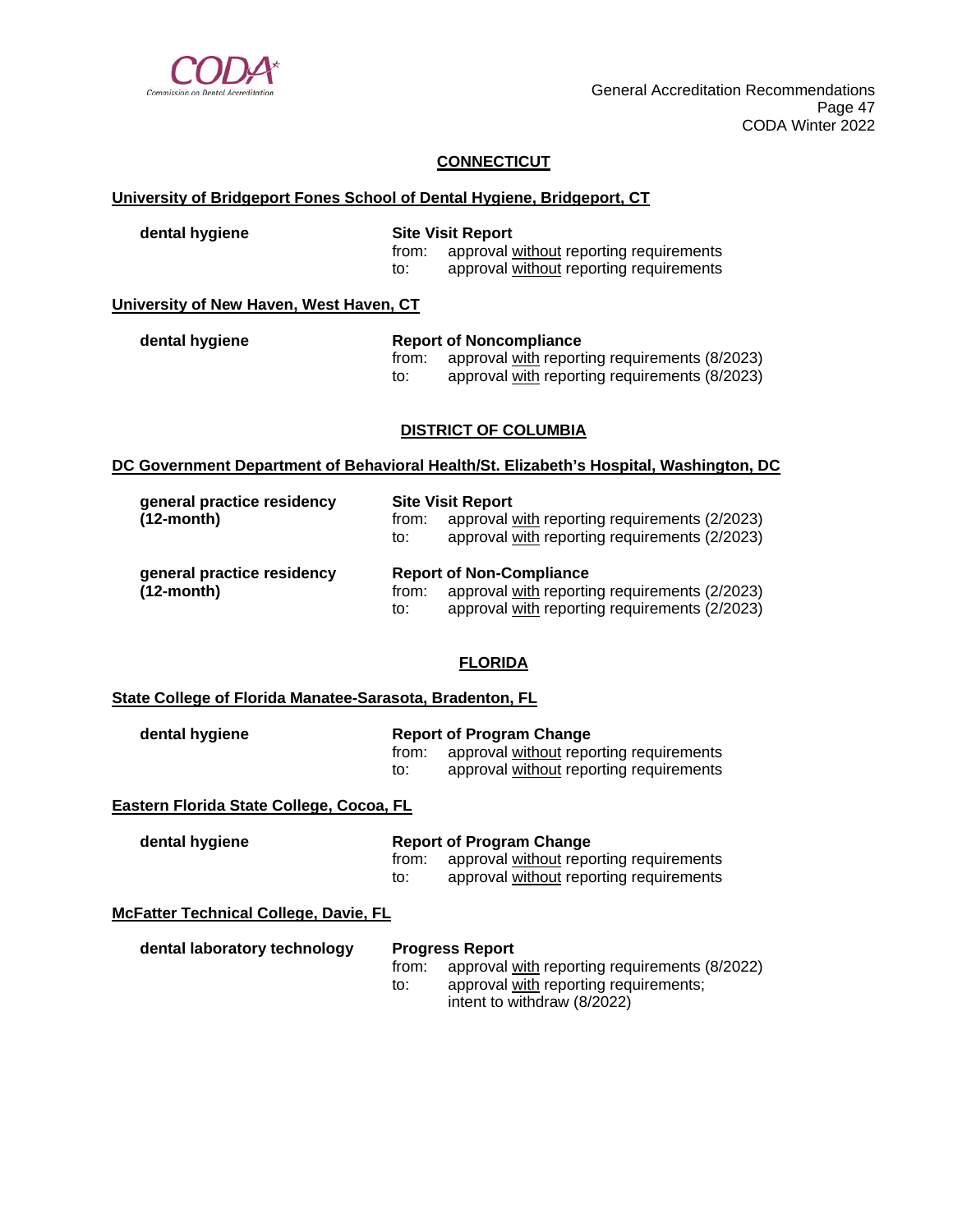

## **FLORIDA (cont.)**

## **Hodges University, Fort Myers, FL**

| dental hygiene                                          | from:<br>to: | <b>Site Visit Report</b><br>new program (developing)<br>initial accreditation<br>(Pre-Graduation Site Visit: 8/2024)         |
|---------------------------------------------------------|--------------|------------------------------------------------------------------------------------------------------------------------------|
| Indian River State College, Fort Pierce, FL             |              |                                                                                                                              |
| dental hygiene                                          | from:<br>to: | <b>Report of Program Change</b><br>approval without reporting requirements<br>approval without reporting requirements        |
| dental hygiene                                          | from:<br>to: | <b>Request for Enrollment Increase</b><br>approval without reporting requirements<br>approval without reporting requirements |
| Santa Fe College-Florida, Gainesville, FL               |              |                                                                                                                              |
| dental hygiene                                          | from:<br>to: | <b>Report of Program Change</b><br>approval without reporting requirements<br>approval with reporting requirements (2/2024)  |
| Florida State College at Jacksonville, Jacksonville, FL |              |                                                                                                                              |
| dental assisting                                        | from:<br>to: | <b>Report of Program Change</b><br>approval without reporting requirements<br>approval without reporting requirements        |
| dental assisting                                        | from:<br>to: | <b>Request for Enrollment Increase</b><br>approval without reporting requirements<br>approval without reporting requirements |
| dental hygiene                                          | from:<br>to: | <b>Report of Program Change</b><br>approval without reporting requirements<br>approval without reporting requirements        |
| dental hygiene                                          | from:<br>to: | <b>Request for Enrollment Increase</b><br>approval without reporting requirements<br>approval without reporting requirements |
| Palm Beach State College, Lake Worth, FL                |              |                                                                                                                              |
| dental hygiene                                          | from:        | <b>Report of Program Change</b><br>approval without reporting requirements                                                   |

to: approval without reporting requirements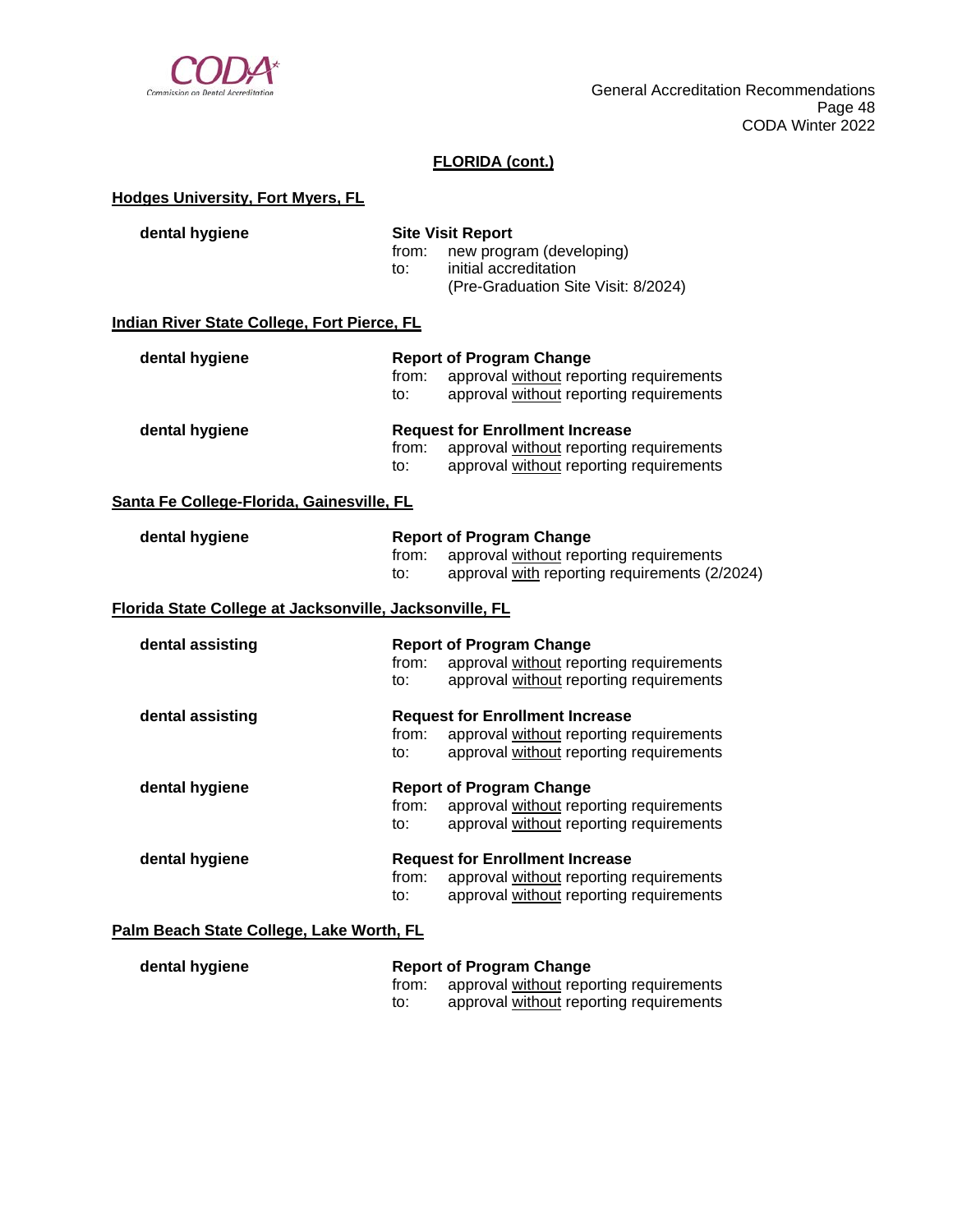

## **GEORGIA**

## **Athens Technical College, Athens, GA**

| dental hygiene                                    | from:<br>to:                                                                                                                   | <b>Report of Noncompliance</b><br>approval without reporting requirements<br>approval with reporting requirements (2/2024) |
|---------------------------------------------------|--------------------------------------------------------------------------------------------------------------------------------|----------------------------------------------------------------------------------------------------------------------------|
|                                                   |                                                                                                                                | <u>Dwight David Eisenhower Army Medical Center/US Army Dental Activity/Ft Gordon, Ft. Gordon, GA</u>                       |
| periodontics                                      | <b>Site Visit Report</b><br>approval without reporting requirements<br>from:<br>approval without reporting requirements<br>to: |                                                                                                                            |
| Wiregrass Georgia Technical College, Valdosta, GA |                                                                                                                                |                                                                                                                            |
| dental assisting                                  | from:<br>to:                                                                                                                   | <b>Site Visit Report</b><br>approval without reporting requirements<br>approval with reporting requirements (8/2023)       |

| dental assisting |     | <b>Report of Program Change</b>                     |
|------------------|-----|-----------------------------------------------------|
|                  |     | from: approval with reporting requirements (8/2023) |
|                  | to: | approval with reporting requirements (8/2023)       |

#### **HAWAII**

## **Queen's Medical Center, Honolulu, HI**

| general practice residency | <b>Report of Non-Compliance</b> |                                                                 |
|----------------------------|---------------------------------|-----------------------------------------------------------------|
| $(12 \cdot \text{month})$  | from:                           | approval with reporting requirements;                           |
|                            |                                 | intent to withdraw (2/2022)                                     |
|                            | to:                             | approval without reporting requirements<br>(Site Visit: 8/2022) |

#### **IDAHO**

## **Carrington College-Boise, Boise, ID**

**dental hygiene Complaint** 

from: approval without reporting requirements to: approval without reporting requirements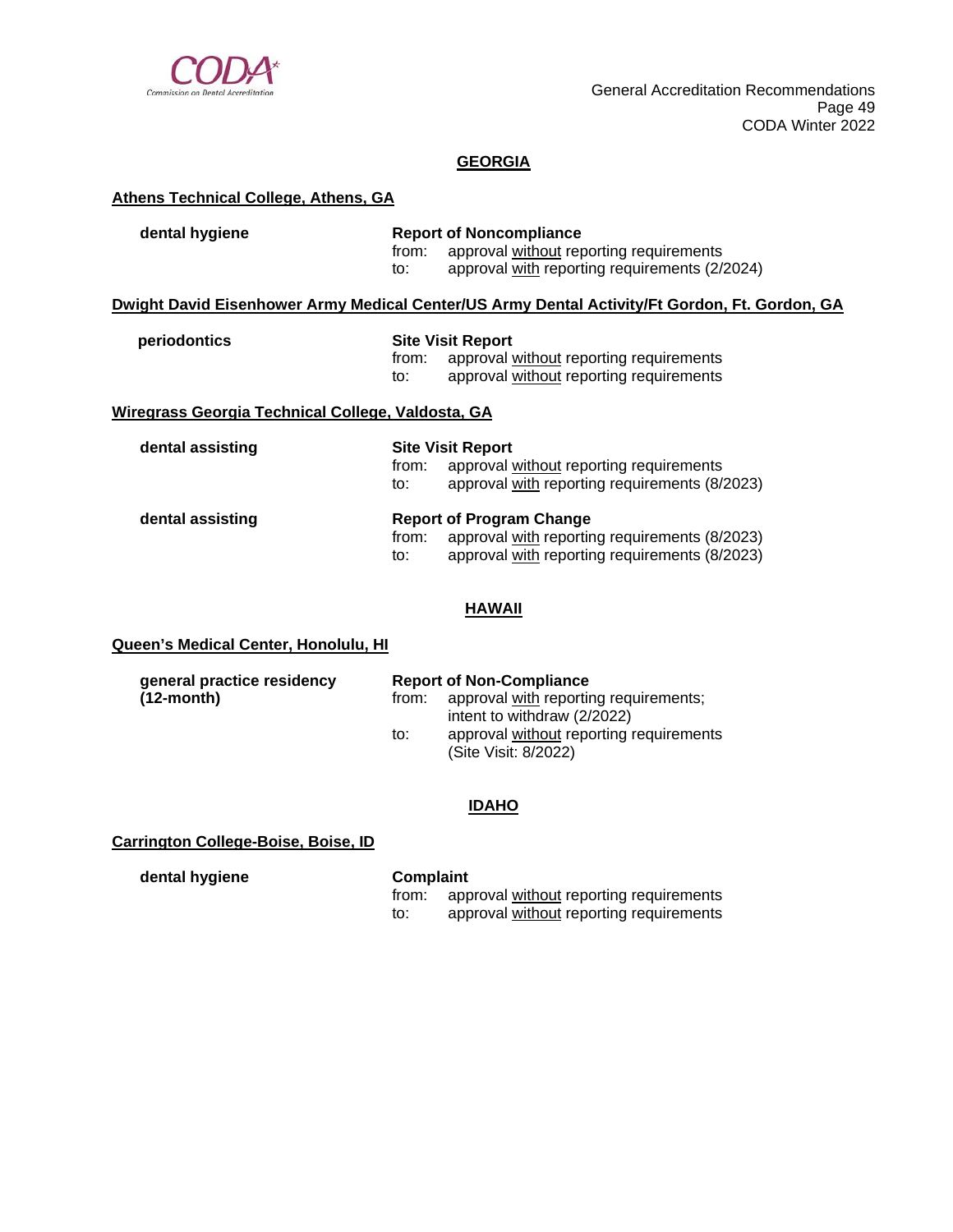

#### **ILLINOIS**

#### **Prairie State College, Chicago Heights, IL**

| dental hygiene                        | from:<br>to: | <b>Report of Program Change</b><br>approval without reporting requirements<br>approval without reporting requirements        |
|---------------------------------------|--------------|------------------------------------------------------------------------------------------------------------------------------|
| College of Lake County, Grayslake, IL |              |                                                                                                                              |
| dental hygiene                        | from:<br>to: | <b>Report of Program Change</b><br>approval without reporting requirements<br>approval without reporting requirements        |
| Harper College, Palatine, IL          |              |                                                                                                                              |
| dental hygiene                        | from:<br>to: | <b>Request for Enrollment Increase</b><br>approval without reporting requirements<br>approval without reporting requirements |

#### **IOWA**

## **Iowa Western Community College, Council Bluffs, IA**

## **dental hygiene Report of Noncompliance**<br>**from:** approval without rep

approval without reporting requirements

to: approval with reporting requirements (2/2024)

#### **KANSAS**

#### **Labette Community College, Parsons, KS**

**dental assisting Site Visit Report** from: approval without reporting requirements to: approval with reporting requirements (8/2023)

#### **Salina Area Technical College, Salina, KS**

#### **dental hygiene Site Visit Report**

from: new program (developing)

to: initial accreditation

(Pre-Graduation Site Visit: 8/2024)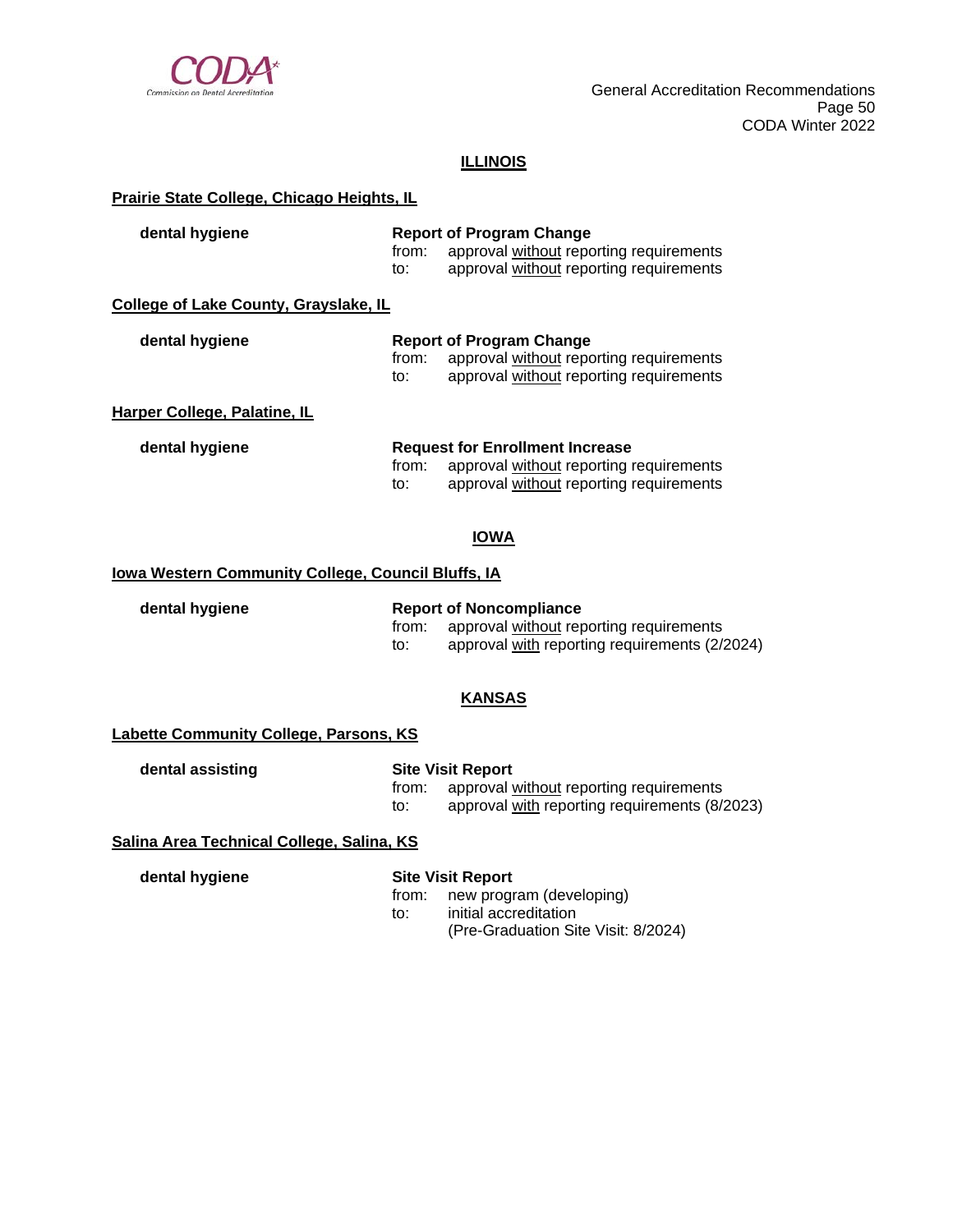

## **KENTUCKY**

## **MedQuest College, Louisville, KY**

| dental hygiene   | <b>Site Visit Report</b>                                                                                 |  |  |
|------------------|----------------------------------------------------------------------------------------------------------|--|--|
|                  | new program (developing)<br>from:<br>initial accreditation<br>to:<br>(Pre-Graduation Site Visit: 8/2024) |  |  |
|                  | Big Sandy Community and Technical College, Prestonsburg, KY                                              |  |  |
| dental assisting | <b>Progress Report</b>                                                                                   |  |  |

| $-$              | .<br>approval with reporting requirements (2/2023)<br>from:<br>approval without reporting requirements<br>to:                         |  |
|------------------|---------------------------------------------------------------------------------------------------------------------------------------|--|
| dental assisting | <b>Report of Program Change</b><br>approval without reporting requirements<br>from:<br>approval without reporting requirements<br>to: |  |

#### **MAINE**

#### **University of Maine Augusta-Bangor, Bangor, ME**

| dental assisting | from:<br>to: | <b>Request for Change in Site Visit Date</b><br>approval without reporting requirements<br>(Site Visit Date: 2022)<br>approval without reporting requirements<br>(Site Visit Date: 2022) |
|------------------|--------------|------------------------------------------------------------------------------------------------------------------------------------------------------------------------------------------|
| dental hygiene   | from:<br>to: | Report of Interruption of Education for the Class of 2021<br>approval without reporting requirements<br>approval without reporting requirements                                          |
| dental hygiene   | from:<br>to: | <b>Report of Sites Where Educational Activity Occurs</b><br>approval without reporting requirements<br>approval without reporting requirements                                           |
| dental hygiene   | from:<br>to: | <b>Request for Change in Site Visit Date</b><br>approval without reporting requirements<br>(Site Visit Date: 2022)<br>approval without reporting requirements<br>(Site Visit Date: 2022) |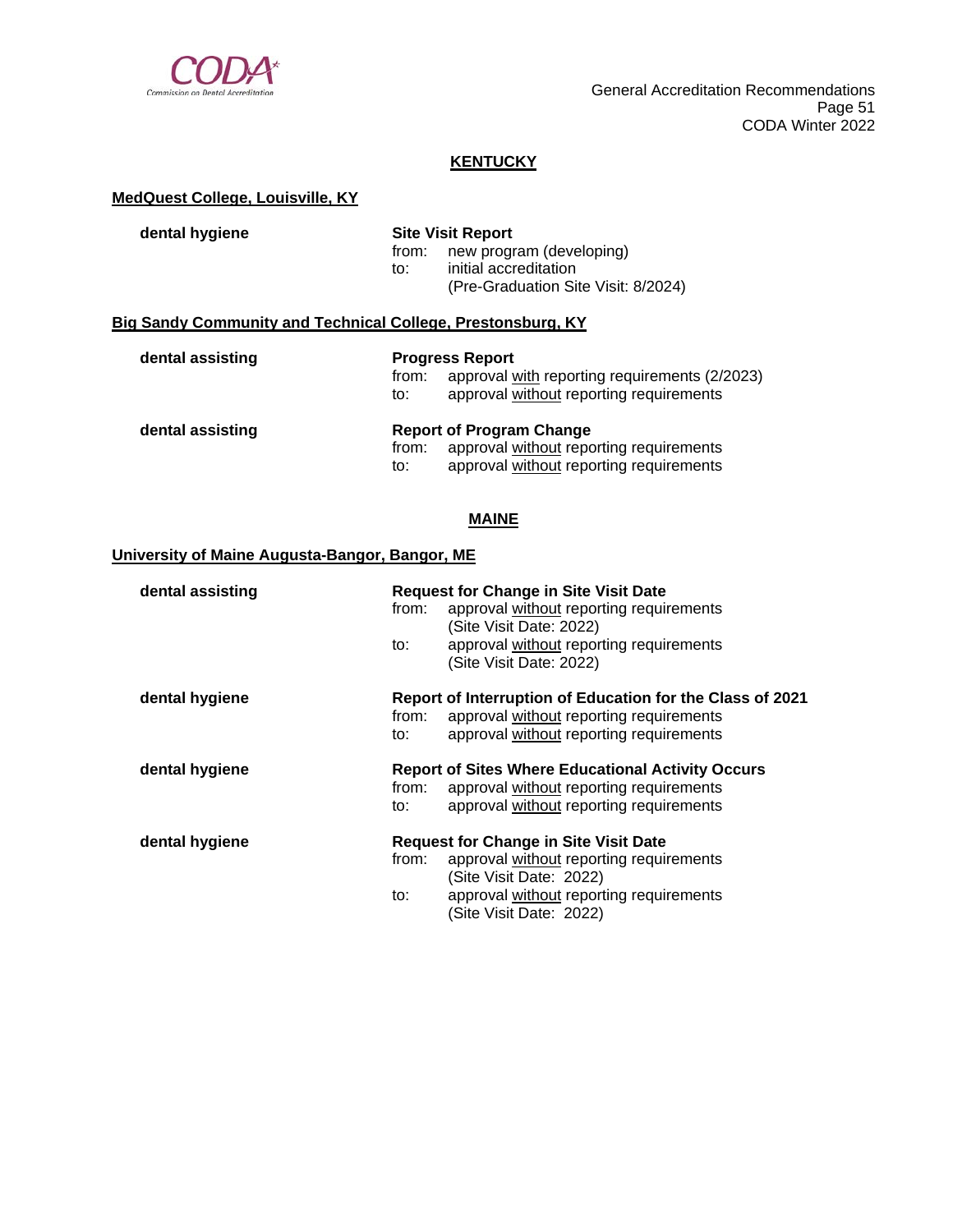

#### **MARYLAND**

## **Baltimore City Community College, Baltimore, MD**

| dental hygiene                                                                                                        | from:<br>to:                                                                                                                                 | Report of Interruption of Education for the Class of 2021<br>approval without reporting requirements<br>approval without reporting requirements |  |  |  |
|-----------------------------------------------------------------------------------------------------------------------|----------------------------------------------------------------------------------------------------------------------------------------------|-------------------------------------------------------------------------------------------------------------------------------------------------|--|--|--|
| <b>Hagerstown Community College, Hagerstown, MD</b>                                                                   |                                                                                                                                              |                                                                                                                                                 |  |  |  |
| dental hygiene                                                                                                        | <b>Request for Enrollment Increase</b><br>approval without reporting requirements<br>from:<br>approval without reporting requirements<br>to: |                                                                                                                                                 |  |  |  |
| Fortis College-Landover, Landover, MD                                                                                 |                                                                                                                                              |                                                                                                                                                 |  |  |  |
| dental hygiene                                                                                                        | from:<br>to:                                                                                                                                 | <b>Progress Report</b><br>approval with reporting requirements;<br>intent to withdraw (2/2022)<br>approval without reporting requirements       |  |  |  |
| <b>MASSACHUSETTS</b>                                                                                                  |                                                                                                                                              |                                                                                                                                                 |  |  |  |
| Cambridge Health Alliance, Cambridge, MA                                                                              |                                                                                                                                              |                                                                                                                                                 |  |  |  |
| general practice residency<br>$(12$ -month)<br>general practice residency<br>(12-month/optional 2 <sup>nd</sup> year) | from:<br>to:                                                                                                                                 | <b>Report of Program Change</b><br>approval without reporting requirements<br>approval without reporting requirements                           |  |  |  |
| general practice residency<br>(12-month/optional $2^{nd}$ year)                                                       | from:<br>to:                                                                                                                                 | <b>Request for Enrollment Increase</b><br>approval without reporting requirements<br>approval without reporting requirements                    |  |  |  |
| Mount Wachusett Community College, Gardner, MA                                                                        |                                                                                                                                              |                                                                                                                                                 |  |  |  |
| dental assisting                                                                                                      | from:<br>to:                                                                                                                                 | <b>Progress Report</b><br>approval with reporting requirements (2/2023)<br>approval with reporting requirements (2/2023)                        |  |  |  |
| dental assisting                                                                                                      | to:                                                                                                                                          | <b>Report of Program Change</b><br>from: approval with reporting requirements (2/2023)<br>approval with reporting requirements (2/2023)         |  |  |  |
| <b>Middlesex Community College, Lowell, MA</b>                                                                        |                                                                                                                                              |                                                                                                                                                 |  |  |  |
| dental assisting                                                                                                      | from:<br>to:                                                                                                                                 | <b>Request for Enrollment Increase</b><br>approval without reporting requirements<br>approval without reporting requirements                    |  |  |  |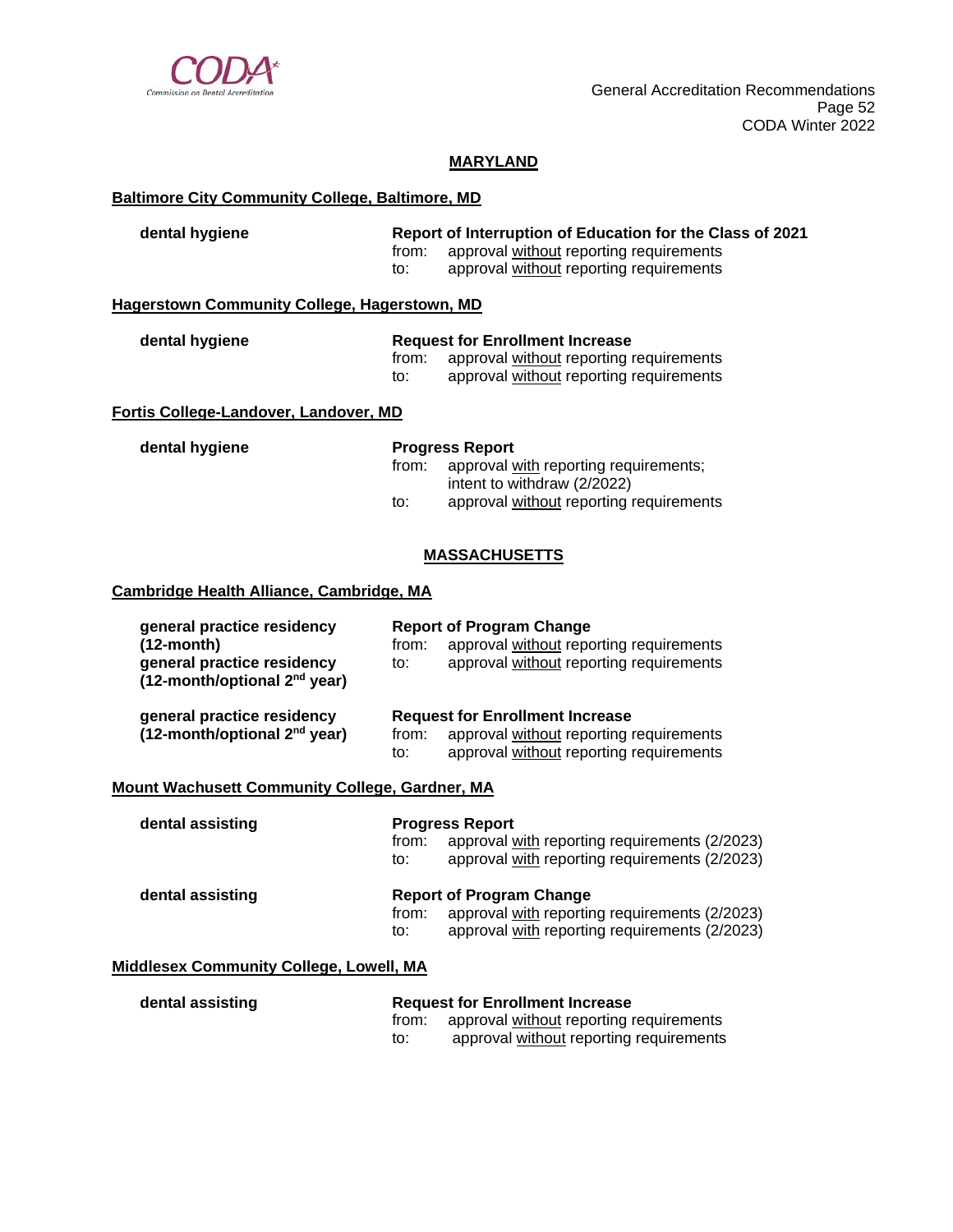

#### **MASSACHUSETTS (cont.)**

## **Springfield Technical Community College, Springfield, MA**

| dental assisting | <b>Report of Program Change</b> |                                         |  |
|------------------|---------------------------------|-----------------------------------------|--|
|                  | from:                           | approval without reporting requirements |  |
|                  | to:                             | approval without reporting requirements |  |

## **MICHIGAN**

#### **Ferris State University, Big Rapids, MI**

| dental hygiene               | <b>Request for Enrollment Increase</b> |                                                                                    |
|------------------------------|----------------------------------------|------------------------------------------------------------------------------------|
|                              | from:<br>to:                           | approval without reporting requirements<br>approval without reporting requirements |
| Jackson College, Jackson, MI |                                        |                                                                                    |

| dental hygiene | <b>Report of Program Change</b> |                                         |
|----------------|---------------------------------|-----------------------------------------|
|                | from:                           | approval without reporting requirements |
|                | to:                             | approval without reporting requirements |

## **MINNESOTA**

#### **Normandale Community College, Bloomington, MN**

| dental hygiene                       | from:<br>to: | <b>Request for Enrollment Increase</b><br>approval without reporting requirements<br>approval without reporting requirements     |
|--------------------------------------|--------------|----------------------------------------------------------------------------------------------------------------------------------|
| South Central College, Mankato, MN   |              |                                                                                                                                  |
| dental assisting                     | from:<br>to: | <b>Report of Noncompliance</b><br>approval with reporting requirements (2/2023)<br>approval with reporting requirements (2/2023) |
| Century College, White Bear Lake, MN |              |                                                                                                                                  |
| dental hygiene                       |              | <b>Progress Report</b>                                                                                                           |

|       | <b>Progress Report</b>                        |
|-------|-----------------------------------------------|
| from: | approval with reporting requirements (8/2023) |
| to:   | approval with reporting requirements (8/2023) |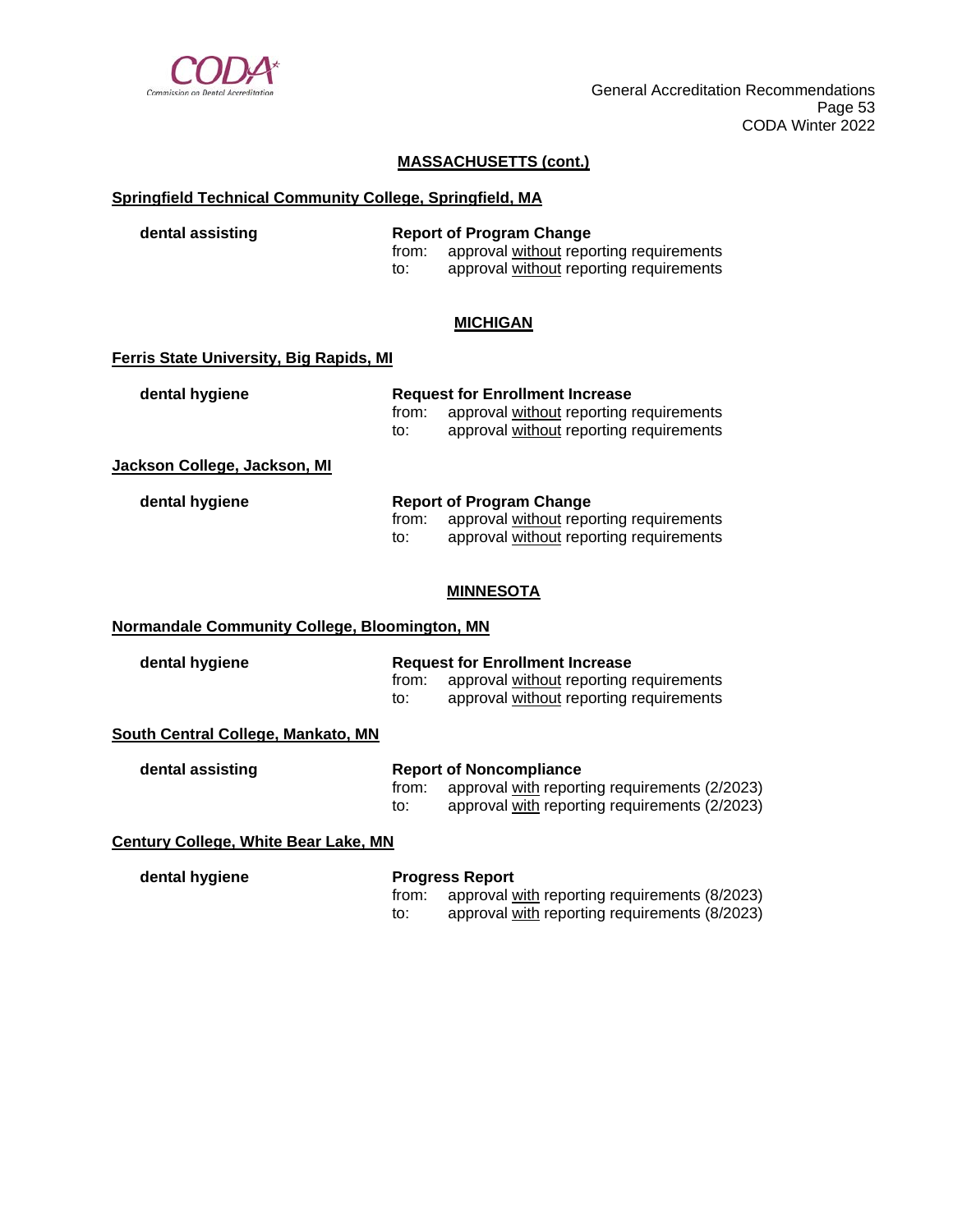

## **MISSOURI**

#### **Missouri Southern State University, Joplin, MO**

| dental hygiene                                                                     | from:<br>to: | <b>Report of Noncompliance</b><br>approval without reporting requirements<br>approval with reporting requirements (2/2024)                      |
|------------------------------------------------------------------------------------|--------------|-------------------------------------------------------------------------------------------------------------------------------------------------|
| Metropolitan Community College-Penn Valley, Kansas City, MO                        |              |                                                                                                                                                 |
| dental assisting                                                                   | from:<br>to: | <b>Site Visit Report</b><br>approval without reporting requirements<br>approval with reporting requirements (8/2023)                            |
| dental assisting                                                                   | from:<br>to: | <b>Site Where Educational Activity Occurs</b><br>approval with reporting requirements (8/2023)<br>approval with reporting requirements (8/2023) |
| A.T. Still University Missouri School of Dentistry and Oral Health, Kirksville, MO |              |                                                                                                                                                 |
| dental education                                                                   | from:<br>to: | <b>Report of Program Change</b><br>approval without reporting requirements<br>approval without reporting requirements                           |
| dental education                                                                   | from:        | <b>Request for Enrollment Increase</b><br>approval without reporting requirements                                                               |

#### **NEBRASKA**

to: approval without reporting requirements

#### **Metropolitan Community College, Omaha, NE**

| dental assisting | <b>Discontinued Program</b> |                                               |
|------------------|-----------------------------|-----------------------------------------------|
|                  |                             | from: approval without reporting requirements |
|                  |                             | discontinued                                  |

#### **NEW JERSEY**

#### **Cooper University Hospital, Camden, NJ**

**pediatric dentistry Site Visit Report**

from: new program (developing) to: initial accreditation (Pre-Graduation Site Visit: 8/2024)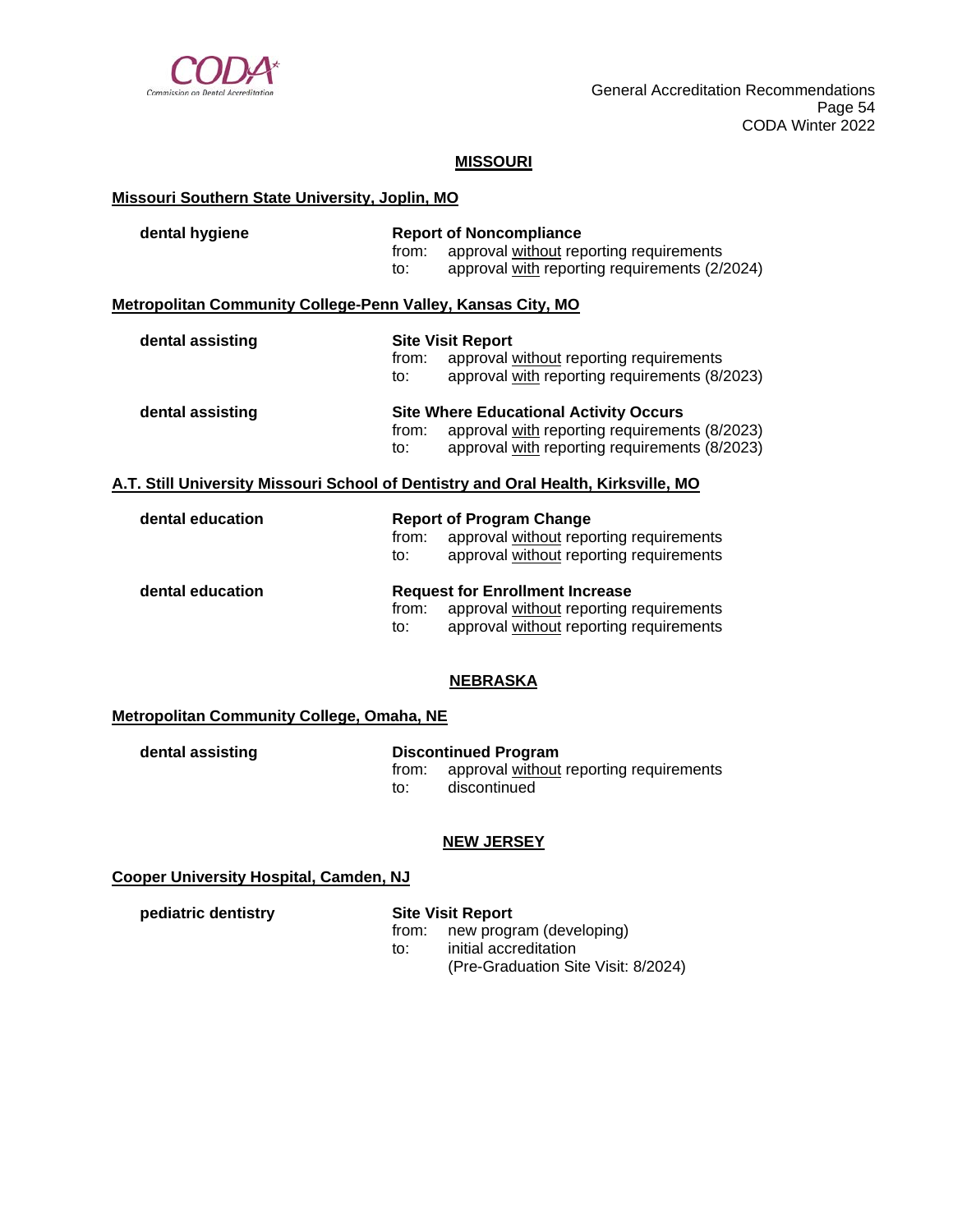

#### **NEW JERSEY (cont.)**

#### **Englewood Hospital and Medical Center, Englewood, NJ**

| general practice residency     |       | <b>Site Visit Report</b>                |  |
|--------------------------------|-------|-----------------------------------------|--|
| (12-month/optional $2nd$ year) | trom: | initial accreditation                   |  |
|                                |       | (Pre-Graduation Site Visit: 8/2021)     |  |
|                                | to:   | approval without reporting requirements |  |

#### **Hudson Regional Hospital, Secaucus, NJ (d.b.a. CTOR Academy, Hoboken, NJ)**

| orthodontics and        |              | <b>Site Visit Report</b>                          |  |
|-------------------------|--------------|---------------------------------------------------|--|
| dentofacial orthopedics | from:<br>to: | new program (developing)<br>initial accreditation |  |
|                         |              | (Pre-Graduation Site Visit: 8/2025)               |  |

#### **Hudson Regional Hospital, Secaucus, NJ (d.b.a. Georgia School of Orthodontics, Atlanta, GA)**

| orthodontics and        |       | <b>Request for Enrollment Increase</b>  |  |
|-------------------------|-------|-----------------------------------------|--|
| dentofacial orthopedics | trom: | approval without reporting requirements |  |
|                         | to:   | approval without reporting requirements |  |

#### **Fortis Institute-Wayne, Wayne, NJ**

| dental assisting | <b>Teach-Out Report</b> |                                         |
|------------------|-------------------------|-----------------------------------------|
|                  | from:                   | approval without reporting requirements |
|                  |                         | (Teach-Out through November 14, 2021)   |
|                  | to:                     | approval without reporting requirements |
|                  |                         | (Teach-Out through October, 2022)       |

#### **NEW MEXICO**

#### **Pima Medical Institute, Albuquerque, NM**

| dental hygiene | <b>Request for Enrollment Increase</b> |                                                                                    |
|----------------|----------------------------------------|------------------------------------------------------------------------------------|
|                | from:<br>to:                           | approval without reporting requirements<br>approval without reporting requirements |

## **Luna Community College, Las Vegas, NM**

| dental assisting |       | <b>Report of Program Change</b>         |
|------------------|-------|-----------------------------------------|
|                  | from: | approval without reporting requirements |
|                  | to:   | approval without reporting requirements |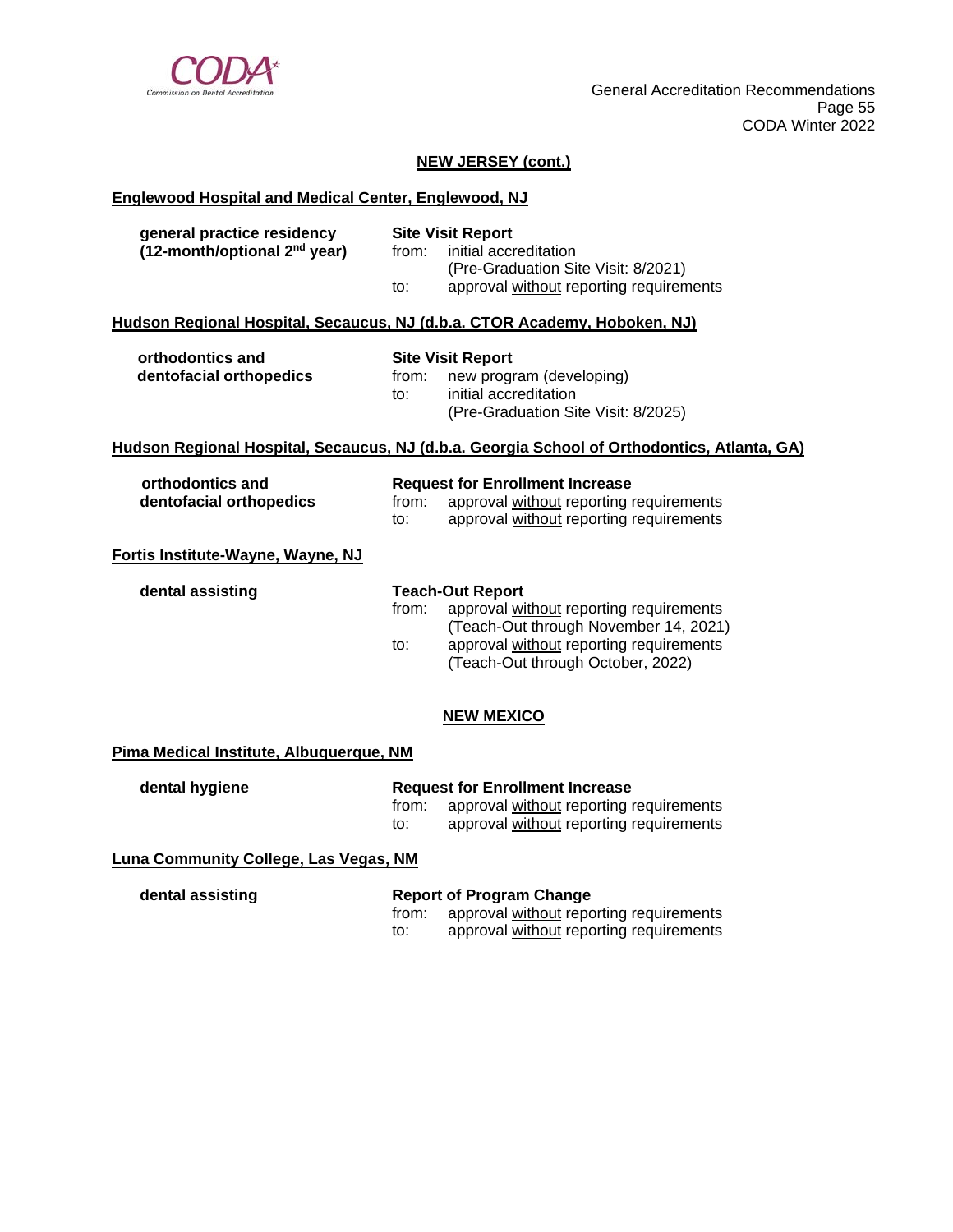

## **NEW YORK**

## **Lincoln Medical & Mental Health Center, Bronx, NY**

| oral and maxillofacial surgery<br>residency                         | from:<br>to: | <b>Request for Enrollment Increase</b><br>approval without reporting requirements (1)<br>approval without reporting requirements (1) |
|---------------------------------------------------------------------|--------------|--------------------------------------------------------------------------------------------------------------------------------------|
| <b>Kings County Hospital Downstate Medical Center, Brooklyn, NY</b> |              |                                                                                                                                      |
| general practice residency<br>$(12$ -month)                         | from:<br>to: | <b>Site Visit Report</b><br>approval without reporting requirements<br>approval with reporting requirements (8/2023)                 |
| Plaza College, Forest Hills, NY                                     |              |                                                                                                                                      |
| dental hygiene                                                      | from:<br>to: | <b>Report of Program Change</b><br>approval without reporting requirements<br>approval without reporting requirements                |
| <b>Ellis Hospital, Schenectady, NY</b>                              |              |                                                                                                                                      |
| general practice residency<br>$(12$ -month)                         | from:<br>to: | <b>Discontinued Program</b><br>approval without reporting requirements<br>discontinued                                               |
|                                                                     |              | <b>NORTH CAROLINA</b>                                                                                                                |

## **Wayne Community College, Goldsboro, NC**

| dental hygiene                         | from:<br>to: | <b>Report of Program Change</b><br>approval without reporting requirements<br>approval without reporting requirements        |
|----------------------------------------|--------------|------------------------------------------------------------------------------------------------------------------------------|
| Alamance Community College, Graham, NC |              |                                                                                                                              |
| dental assisting                       | from:<br>to: | <b>Report of Program Change</b><br>approval without reporting requirements<br>approval without reporting requirements        |
| dental assisting                       | from:<br>to: | <b>Request for Enrollment Increase</b><br>approval without reporting requirements<br>approval without reporting requirements |
| dental assisting                       | from:        | <b>Site Where Educational Activity Occurs</b><br>approval without reporting requirements                                     |

to: approval without reporting requirements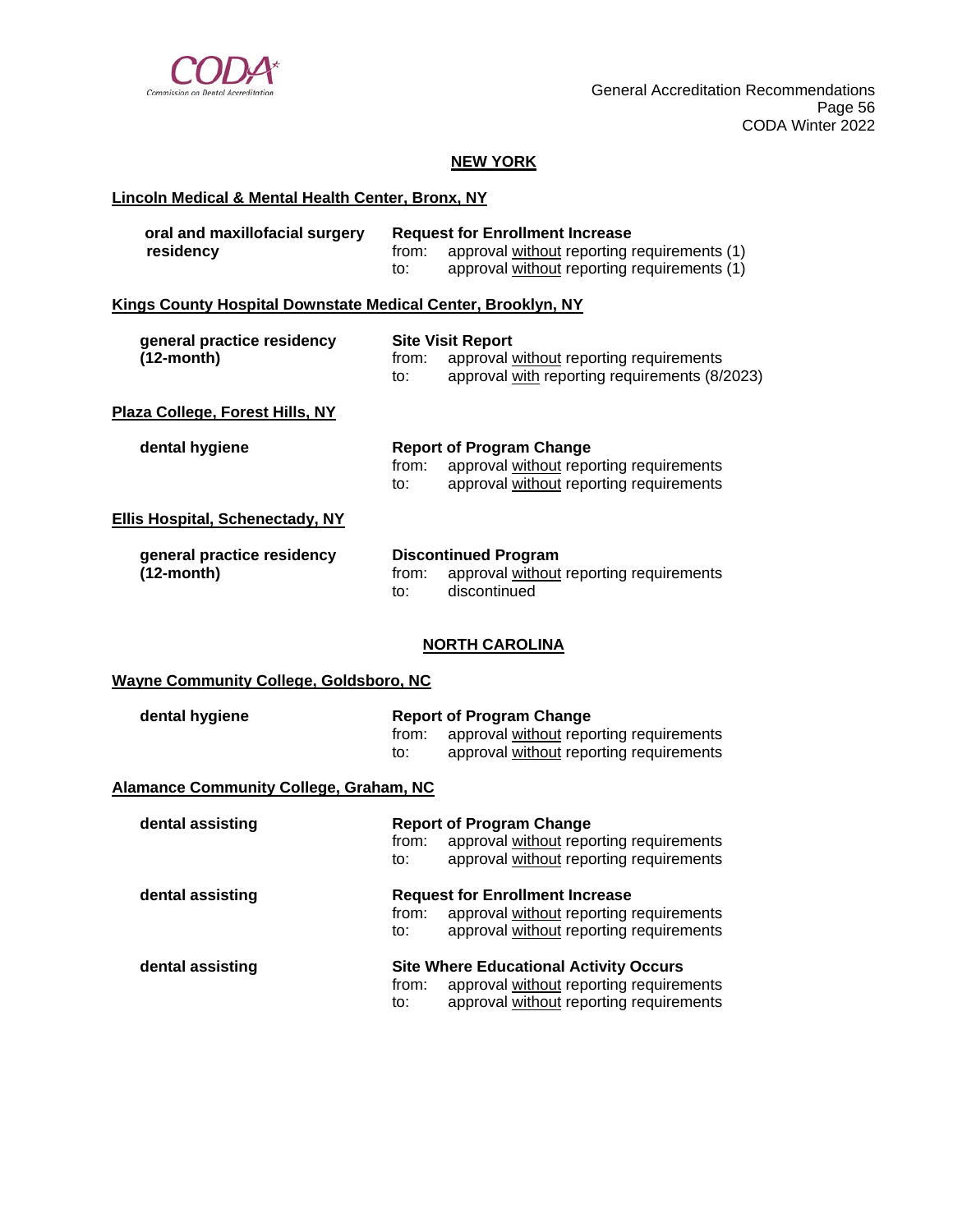

#### **NORTH CAROLINA (cont.)**

#### **Catawba Valley Community College, Hickory, NC**

| dental hygiene                                    | from:<br>to: | <b>Report of Noncompliance</b><br>approval without reporting requirements<br>approval with reporting requirements (2/2024)                                             |
|---------------------------------------------------|--------------|------------------------------------------------------------------------------------------------------------------------------------------------------------------------|
| Davidson-Davie Community College, Thomasville, NC |              |                                                                                                                                                                        |
| dental assisting                                  | from:<br>to: | <b>Report of Program Change</b><br>initial accreditation<br>(Pre-Graduation Site Visit: 8/2022)<br>initial accreditation<br>(Pre-Graduation Site Visit: 8/2022)        |
| dental assisting                                  | from:<br>to: | <b>Request for Enrollment Increase</b><br>initial accreditation<br>(Pre-Graduation Site Visit: 8/2022)<br>initial accreditation<br>(Pre-Graduation Site Visit: 8/2022) |

#### **OHIO**

#### **Miami Valley Hospital, Dayton, OH**

| general practice residency |     | <b>Report of Program Change</b>               |
|----------------------------|-----|-----------------------------------------------|
| (12-month)                 |     | from: approval without reporting requirements |
|                            | to: | approval without reporting requirements       |

#### **Lorain County Community College, Elyria, OH**

| dental hygiene | <b>Site Visit Report</b> |                                               |
|----------------|--------------------------|-----------------------------------------------|
|                | from:                    | approval without reporting requirements       |
|                | to:                      | approval with reporting requirements (2/2024) |

#### **Eastern Gateway Community College, Steubenville, OH**

| dental assisting | <b>Report of Program Change</b> |                                         |
|------------------|---------------------------------|-----------------------------------------|
|                  | from:                           | approval without reporting requirements |
|                  | to:                             | approval without reporting requirements |

## **OKLAHOMA**

#### **University of Oklahoma Health Science Center, Oklahoma City, OK**

| oral and maxillofacial surgery | <b>Site Visit Report</b> |                                                   |
|--------------------------------|--------------------------|---------------------------------------------------|
| residency                      | trom:                    | approval without reporting requirements (3)       |
|                                | to:                      | approval with reporting requirements (3) (2/2024) |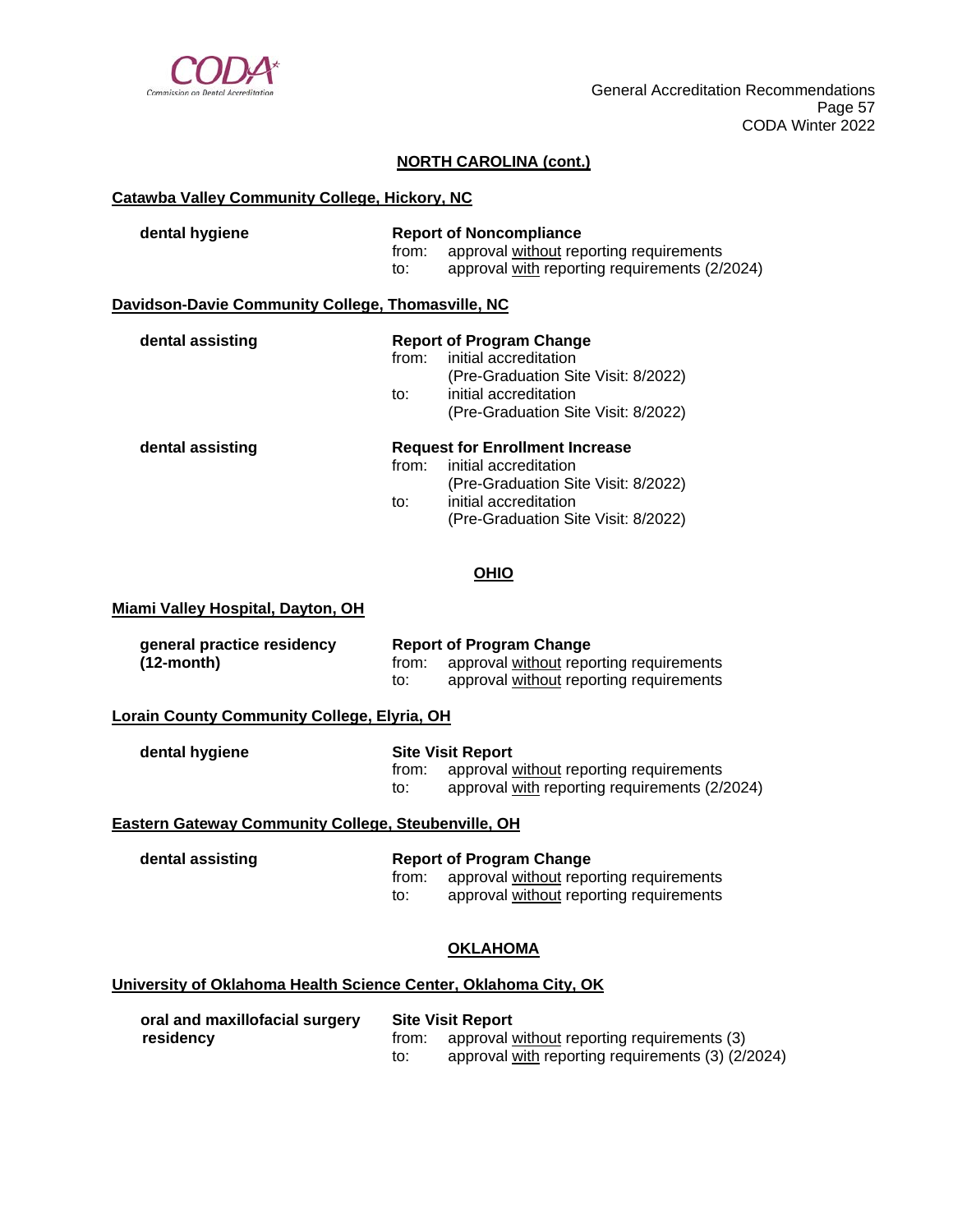

## **OREGON**

#### **Mt. Hood Community College, Gresham, OR**

| dental hygiene |              | <b>Progress Report</b>                                                                                                |  |
|----------------|--------------|-----------------------------------------------------------------------------------------------------------------------|--|
|                | trom:<br>to: | approval with reporting requirements (8/2022)<br>approval with reporting requirements,<br>intent to withdraw (8/2022) |  |

#### **PENNSYLVANIA**

#### **Montgomery County Community College, Blue Bell, PA**

| dental hygiene |       | <b>Site Visit Report</b>                      |  |
|----------------|-------|-----------------------------------------------|--|
|                | trom: | approval without reporting requirements       |  |
|                | to:   | approval with reporting requirements (2/2024) |  |

#### **Lancaster County Career and Technical Center, Willow Street, PA**

| dental hygiene         |              | <b>Progress Report</b>                                                                         |  |  |
|------------------------|--------------|------------------------------------------------------------------------------------------------|--|--|
|                        | from:<br>to: | approval with reporting requirements (8/2023)<br>approval with reporting requirements (8/2023) |  |  |
| ork Hospital, York, PA |              |                                                                                                |  |  |

#### **York Hospital, York, PA**

| general practice residency<br>(12-month/optional $2nd$ year) | from:<br>to: | <b>Site Visit Report</b><br>approval without reporting requirements<br>approval without reporting requirements        |
|--------------------------------------------------------------|--------------|-----------------------------------------------------------------------------------------------------------------------|
| general practice residency<br>(12-month/optional $2nd$ year) | from:<br>to: | <b>Report of Program Change</b><br>approval without reporting requirements<br>approval without reporting requirements |

#### **SOUTH CAROLINA**

#### **Florence-Darlington Technical College, Florence, SC**

| dental assisting |              | <b>Report of Noncompliance</b>                                                           |
|------------------|--------------|------------------------------------------------------------------------------------------|
|                  | from:<br>to: | approval without reporting requirements<br>approval with reporting requirements (8/2023) |
|                  |              |                                                                                          |

#### **Horry-Georgetown Technical College, Myrtle Beach, SC**

|       | <b>Site Visit Report</b>                      |  |  |  |
|-------|-----------------------------------------------|--|--|--|
| from: | approval without reporting requirements       |  |  |  |
| to:   | approval with reporting requirements (2/2024) |  |  |  |

## **York Technical College, Rock Hill, SC**

**dental hygiene** 

| dental assisting | <b>Progress Report</b>                              |  |
|------------------|-----------------------------------------------------|--|
|                  | from: approval with reporting requirements (2/2023) |  |
|                  | approval with reporting requirements (2/2023)       |  |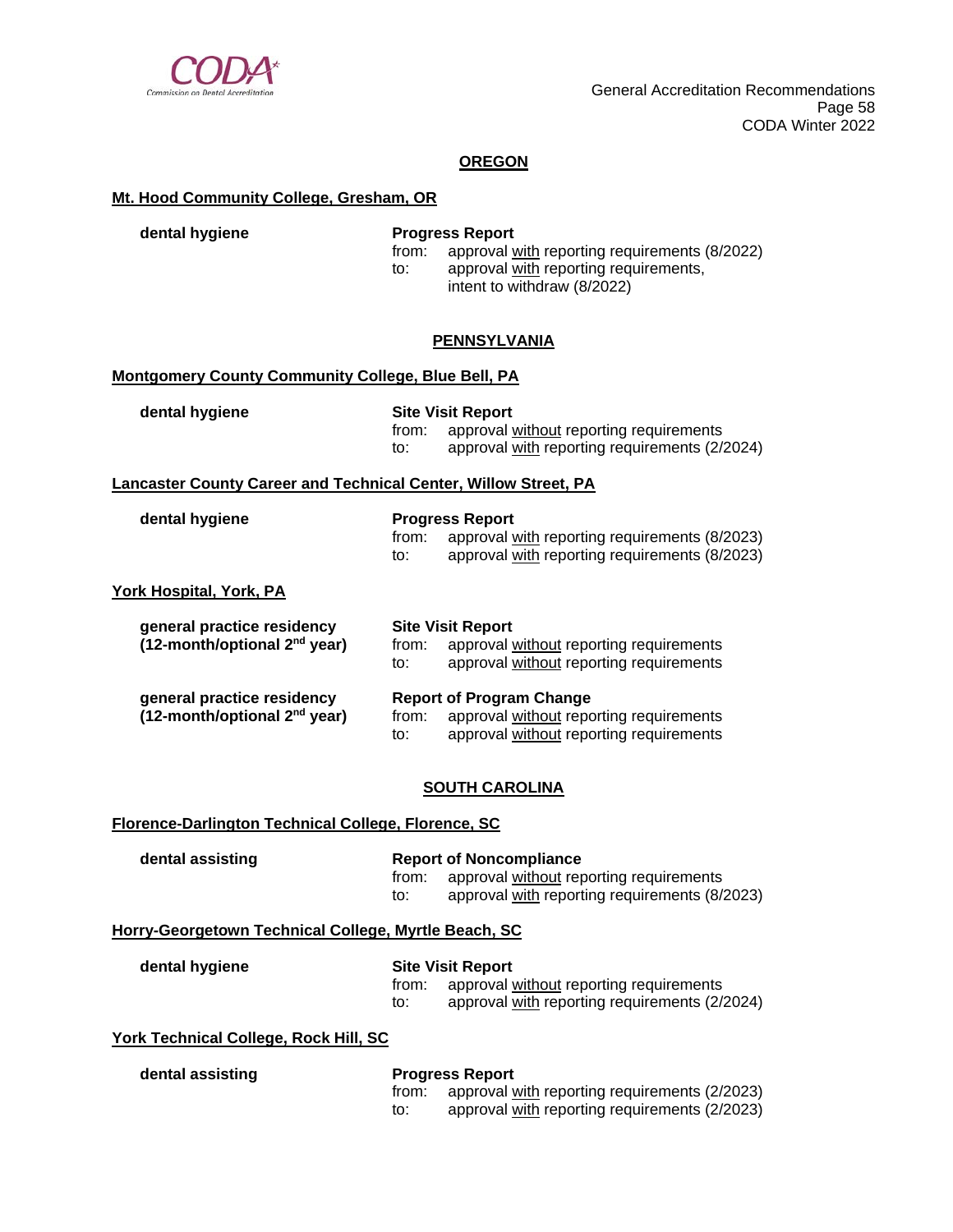

#### **SOUTH CAROLINA (cont.)**

## **York Technical College, Rock Hill, SC (cont.)**

| dental hygiene | <b>Progress Report</b> |                                                                                                |  |
|----------------|------------------------|------------------------------------------------------------------------------------------------|--|
|                | from:<br>to:           | approval with reporting requirements (8/2023)<br>approval with reporting requirements (8/2023) |  |

#### **TENNESSEE**

#### **Tennessee Wesleyan University, Athens, TN**

| dental hygiene                               | from:<br>to: | <b>Request for Enrollment Increase</b><br>approval without reporting requirements<br>approval without reporting requirements |
|----------------------------------------------|--------------|------------------------------------------------------------------------------------------------------------------------------|
| Concorde Career College-Memphis, Memphis, TN |              |                                                                                                                              |
| dental hygiene                               | from:<br>to: | <b>Report of Program Change</b><br>approval without reporting requirements<br>approval without reporting requirements        |
| dental hygiene                               | from:<br>to: | <b>Request for Enrollment Increase</b><br>approval without reporting requirements<br>approval without reporting requirements |
| South College, Nashville, TN                 |              |                                                                                                                              |

| dental assisting | <b>Report of Noncompliance</b> |                                         |
|------------------|--------------------------------|-----------------------------------------|
|                  | from:                          | approval without reporting requirements |
|                  | to:                            | approval without reporting requirements |

#### **TEXAS**

## **Amarillo College, Amarillo, TX**

| dental assisting | <b>Discontinued Program</b> |                                         |
|------------------|-----------------------------|-----------------------------------------|
|                  | from:                       | approval without reporting requirements |
|                  | to:                         | discontinued                            |

#### **Concorde Career College-Dallas, Dallas, TX**

| dental hygiene             | <b>Request for Enrollment Increase</b>           |  |  |
|----------------------------|--------------------------------------------------|--|--|
|                            | approval without reporting requirements<br>from: |  |  |
|                            | approval without reporting requirements<br>to:   |  |  |
| Dallas College, Dallas, TX |                                                  |  |  |
| dental hygiene             | <b>Report of Program Change</b>                  |  |  |

|       | Report of Program Unange                |
|-------|-----------------------------------------|
| from: | approval without reporting requirements |
| to:   | approval without reporting requirements |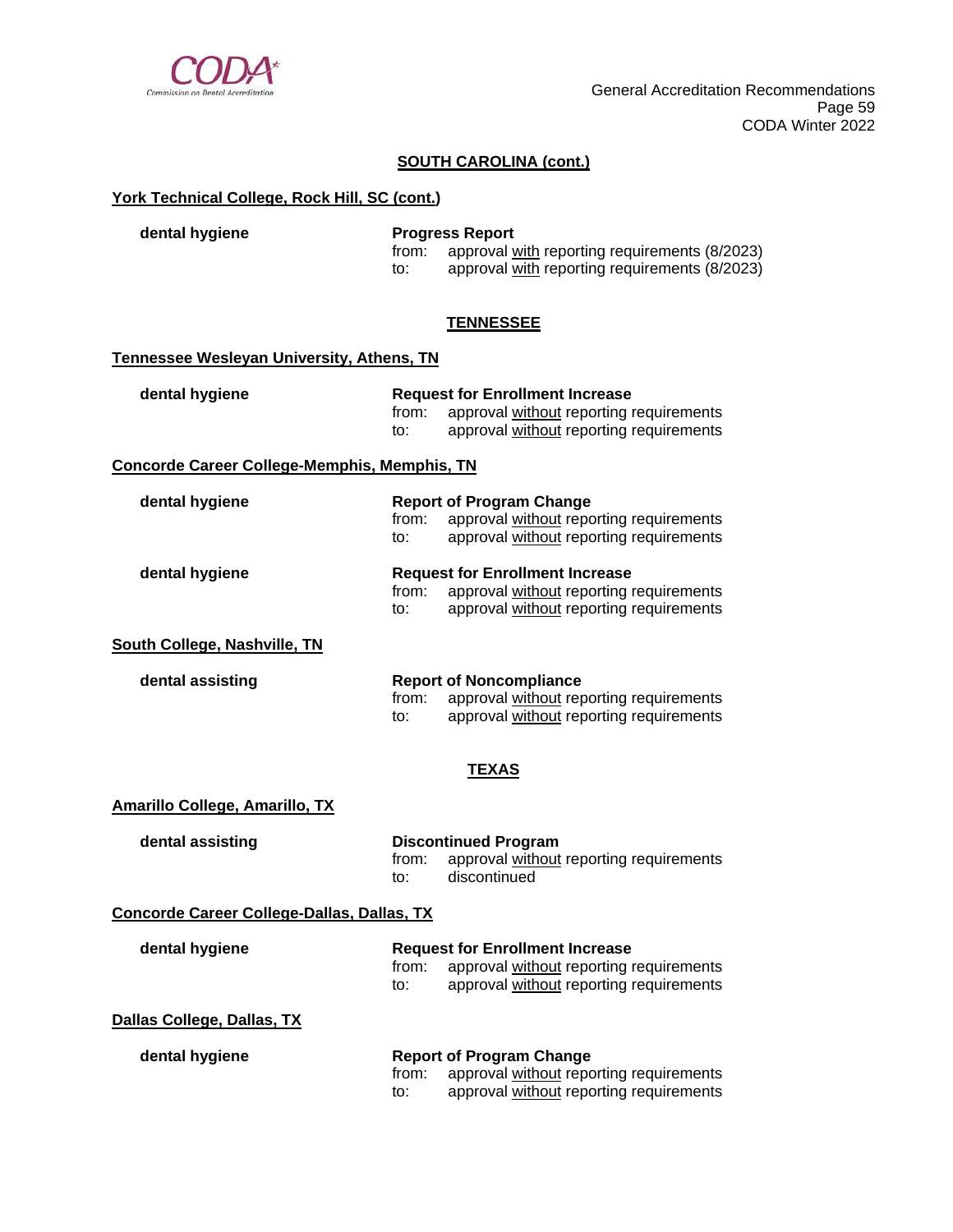

## **TEXAS (cont.)**

#### **Coleman College for Health Sciences Houston Community College, Houston, TX**

| dental assisting                         | from:<br>to: | <b>Request for Enrollment Increase</b><br>approval without reporting requirements<br>approval without reporting requirements |
|------------------------------------------|--------------|------------------------------------------------------------------------------------------------------------------------------|
| Lone Star College-Kingwood, Kingwood, TX |              |                                                                                                                              |
| dental hygiene                           | from:<br>to: | <b>Progress Report</b><br>approval with reporting requirements (8/2023)<br>approval without reporting requirements           |
| dental hygiene                           | from:<br>to: | <b>Request for Enrollment Increase</b><br>approval without reporting requirements<br>approval without reporting requirements |
| <b>Collin College, McKinney, TX</b>      |              |                                                                                                                              |
| dental hygiene                           | from:        | <b>Report of Program Change</b><br>approval without reporting requirements                                                   |

#### **UTAH**

#### **Primary Children's Hospital, Salt Lake City, UT**

| pediatric dentistry | <b>Request for Enrollment Increase</b> |                                         |
|---------------------|----------------------------------------|-----------------------------------------|
|                     | from:                                  | approval without reporting requirements |
|                     | to:                                    | approval without reporting requirements |

#### **VIRGINIA**

#### **Germanna Community College, Locust Grove, VA**

#### **dental hygiene Site Visit Report**

from: new program (developing)<br>to: initial accreditation initial accreditation

(Pre-Graduation Site Visit: 8/2024)

to: approval without reporting requirements

#### **Wytheville Community College, Wytheville, VA**

## **dental hygiene Report of Noncompliance**

from: approval with reporting requirements (2/2023) to: approval with reporting requirements (2/2023)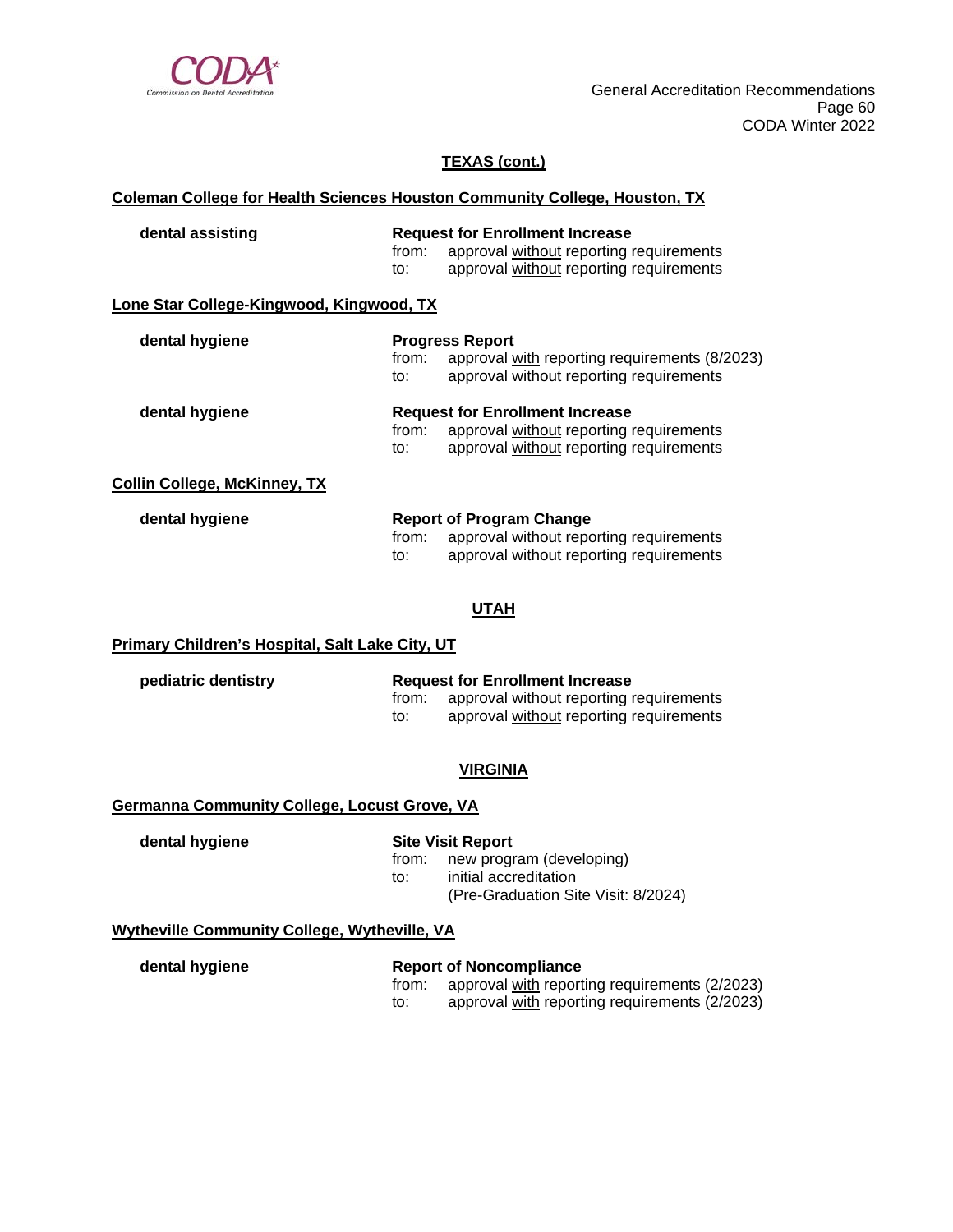

## **WASHINGTON**

## **Bellingham Technical College, Bellingham, WA**

| dental hygiene                                  | from:<br>to: | <b>Request for Enrollment Increase</b><br>approval without reporting requirements<br>approval without reporting requirements |  |
|-------------------------------------------------|--------------|------------------------------------------------------------------------------------------------------------------------------|--|
| Providence St. Peter Hospital, Olympia, WA      |              |                                                                                                                              |  |
| general practice residency<br>$(12$ -month)     | from:<br>to: | <b>Site Visit Report</b><br>new program (developing)<br>initial accreditation<br>(Pre-Graduation Site Visit: 8/2023)         |  |
| Columbia Basin College, Pasco, WA               |              |                                                                                                                              |  |
| dental hygiene                                  | from:<br>to: | <b>Request for Enrollment Increase</b><br>approval without reporting requirements<br>approval without reporting requirements |  |
| <b>Renton Technical College, Renton, WA</b>     |              |                                                                                                                              |  |
| dental assisting                                | from:<br>to: | <b>Report of Program Change</b><br>approval without reporting requirements<br>approval without reporting requirements        |  |
| <b>Shoreline Community College, Seattle, WA</b> |              |                                                                                                                              |  |
| dental hygiene                                  | from:<br>to: | <b>Report of Program Change</b><br>approval without reporting requirements<br>approval without reporting requirements        |  |
| <b>Bates Technical College, Tacoma, WA</b>      |              |                                                                                                                              |  |
| dental assisting                                | from:<br>to: | <b>Report of Program Change</b><br>approval without reporting requirements<br>approval without reporting requirements        |  |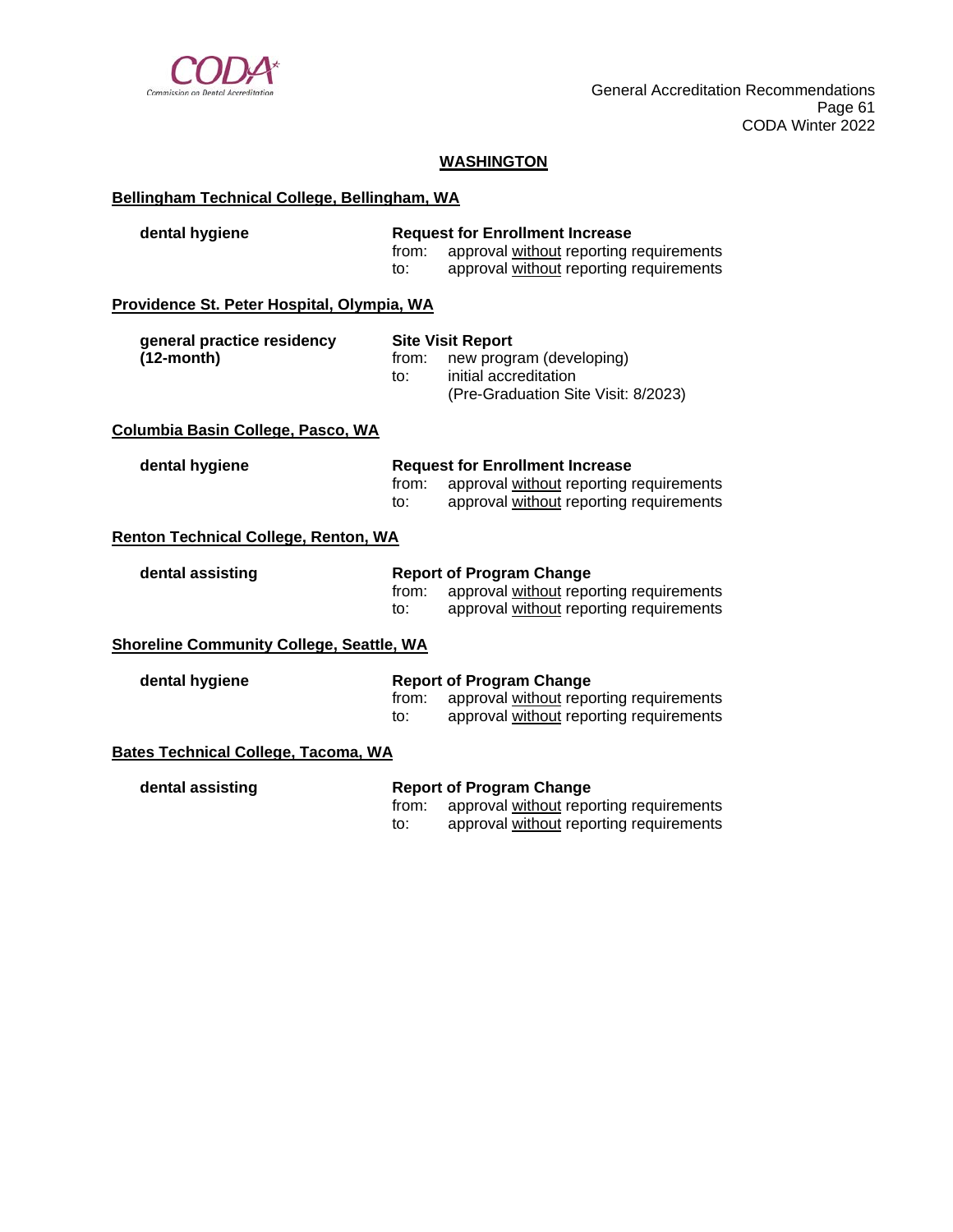

## **WISCONSIN**

## **Madison Area Technical College, Madison, WI**

| dental hygiene                             | from:<br>to: | <b>Request for Enrollment Increase</b><br>approval without reporting requirements<br>approval without reporting requirements                            |
|--------------------------------------------|--------------|---------------------------------------------------------------------------------------------------------------------------------------------------------|
| <b>Marquette University, Milwaukee, WI</b> |              |                                                                                                                                                         |
| endodontics                                | from:<br>to: | <b>Request for Enrollment Increase</b><br>approval with reporting requirements (8/2023)<br>approval with reporting requirements (8/2023)                |
| endodontics                                | from:<br>to: | <b>Report of Noncompliance</b><br>approval with reporting requirements (8/2023)<br>approval with reporting requirements;<br>intent to withdraw (8/2022) |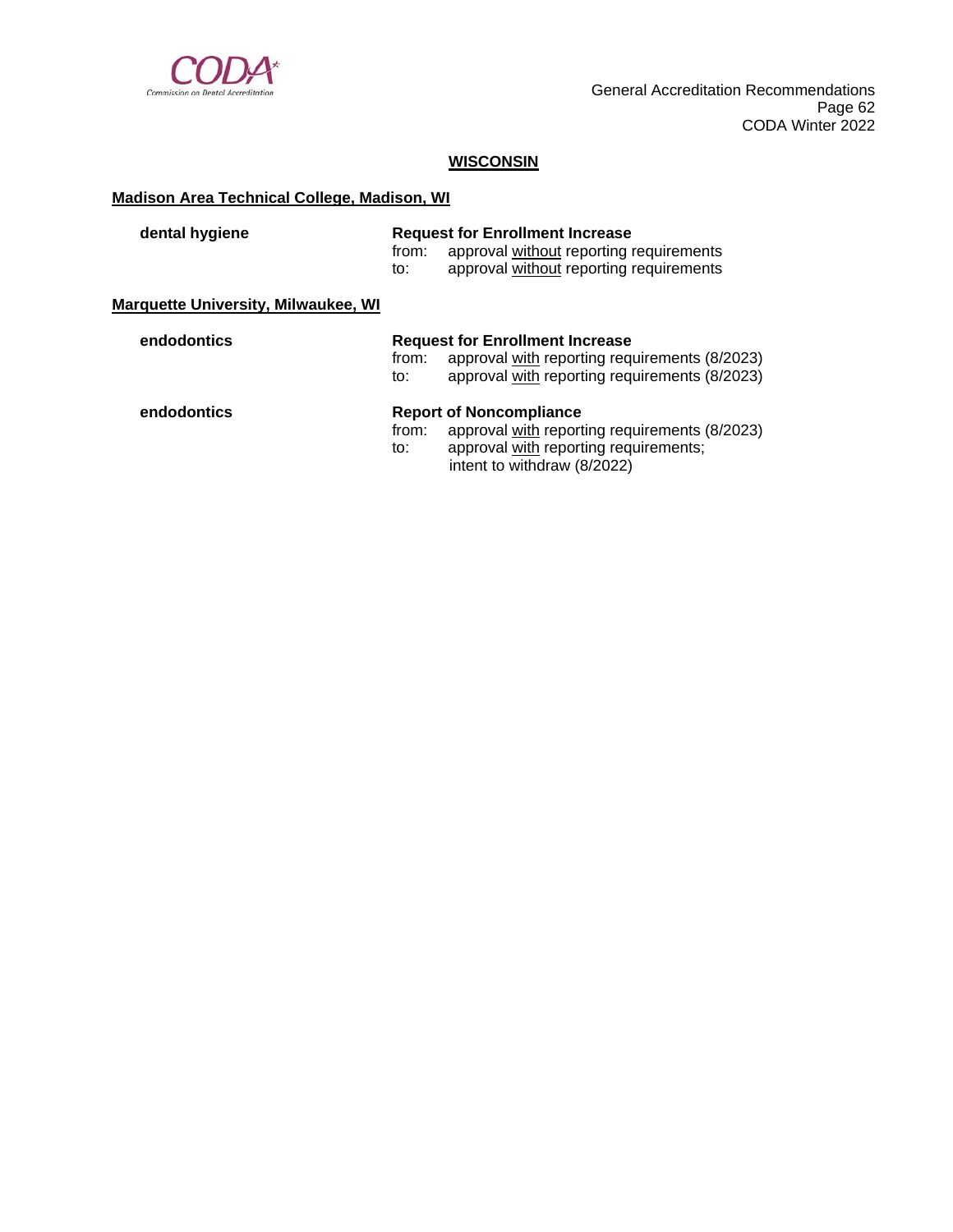

 Mail Ballot Actions Page 63 CODA Winter 2022

**Mail Ballot Actions (Previously Approved by CODA)**